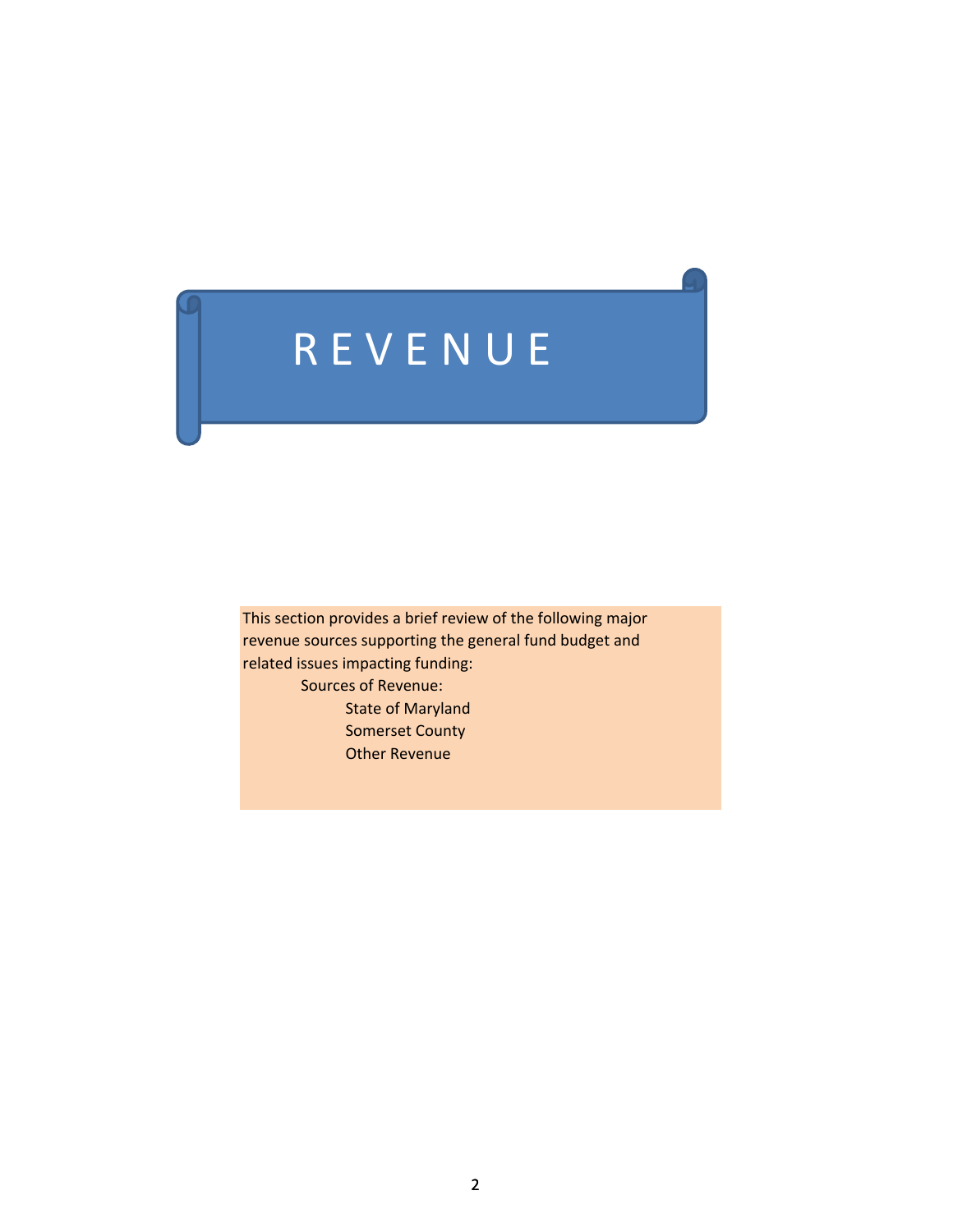## SOMERSET COUNTY BOARD OF EDUCATION UNRESTRICTED CURRENT EXPENSE BUDGET FISCAL YEAR 2012 ‐ 2013

|                                                 | <b>Actual</b>       |         | <b>Approved</b> | Proposed        |                 |
|-------------------------------------------------|---------------------|---------|-----------------|-----------------|-----------------|
|                                                 | Revenue             |         | <b>Budget</b>   | <b>Budget</b>   | <b>Increase</b> |
| <b>SOURCE OF REVENUE - UNRESTRICTED</b>         | 2010-11             |         | 2011-12         | 2012-13         | (Decrease)      |
| <b>SOURCE OF REVENUE:</b>                       |                     |         |                 |                 |                 |
|                                                 |                     |         |                 |                 |                 |
| LOCAL:                                          |                     |         |                 |                 |                 |
| <b>County Appropriation</b>                     | 8,624,324           |         | 8,624,324       | 8,624,324       | 0.00            |
| <b>County Appropriation - Non Recurring Cos</b> | 126,776             |         | 110,000         | 0               | (110,000.00)    |
| County Appropriation-Penson Shift               |                     |         |                 | 480,000         | 480,000.00      |
| Rotc Reimbursement                              | 100,000             |         | 100,000         | 57,000          | (43,000.00)     |
| Other (Rent, Interest, etc)                     | 85,000              |         | 201,450         | 85,000          | (116, 450.00)   |
| <b>Total Local Revenue:</b>                     | \$<br>8,936,100.00  | $\zeta$ | 9,035,774.00    | \$9,246,324.00  | 210,550         |
| STATE:                                          |                     |         |                 |                 |                 |
| <b>State Share</b>                              | 12,170,872          |         | 12,042,488      | 11,993,733      | (48, 755.00)    |
| <b>Compensatory Education</b>                   | 7,093,368           |         | 7,236,226       | 7,042,868       | (193, 358.00)   |
| <b>Special Education</b>                        | 1,349,595           |         | 1,380,954       | 1,453,726       | 72,772.00       |
| Limited English Proficiency (ELL)               | 417,487             |         | 413,013         | 352,269         | (60, 744.00)    |
| Transportation                                  | 1,743,215           |         | 1,759,017       | 1,765,987       | 6,970.00        |
| <b>Other Transportation</b>                     | 35,000              |         | 35,000          | 35,000          | 0.00            |
| <b>Guaranteed Tax Base</b>                      | 629,138             |         | 538,480         | 488,365         | (50, 115.00)    |
| <b>Aging Schools</b>                            |                     |         |                 |                 | 0.00            |
| Non-Public Placement                            |                     |         |                 |                 | 0.00            |
| Miscellaneous - Out of County Living            |                     |         |                 |                 | 0.00            |
| <b>Total State Revenue:</b>                     | \$<br>23,438,675.00 | \$      | 23,405,178.00   | \$23,131,948.00 | (273, 230.00)   |
| OTHER:                                          |                     |         |                 |                 |                 |
| <b>Interfund Transfers</b>                      |                     |         |                 |                 |                 |
| Transfers from other LEA's                      |                     |         |                 |                 |                 |
|                                                 |                     |         |                 |                 |                 |
| <b>Total Unrestricted Revenue:</b>              | \$32,374,775.00     |         | \$32,440,952.00 | \$32,378,272.00 | (62,680.00)     |
|                                                 |                     |         |                 |                 |                 |
|                                                 |                     |         |                 |                 |                 |
| ** PRIOR YEAR'S FUND BALANCE:                   | 536,560             |         | 227,269         | 449,197         |                 |
|                                                 |                     |         |                 |                 |                 |
|                                                 |                     |         |                 |                 |                 |
| <b>TOTAL REVENUE:</b>                           | \$32,911,335.00     | \$      | 32,668,221.00   | \$32,827,469.00 | \$159,248.00    |
|                                                 |                     |         |                 |                 |                 |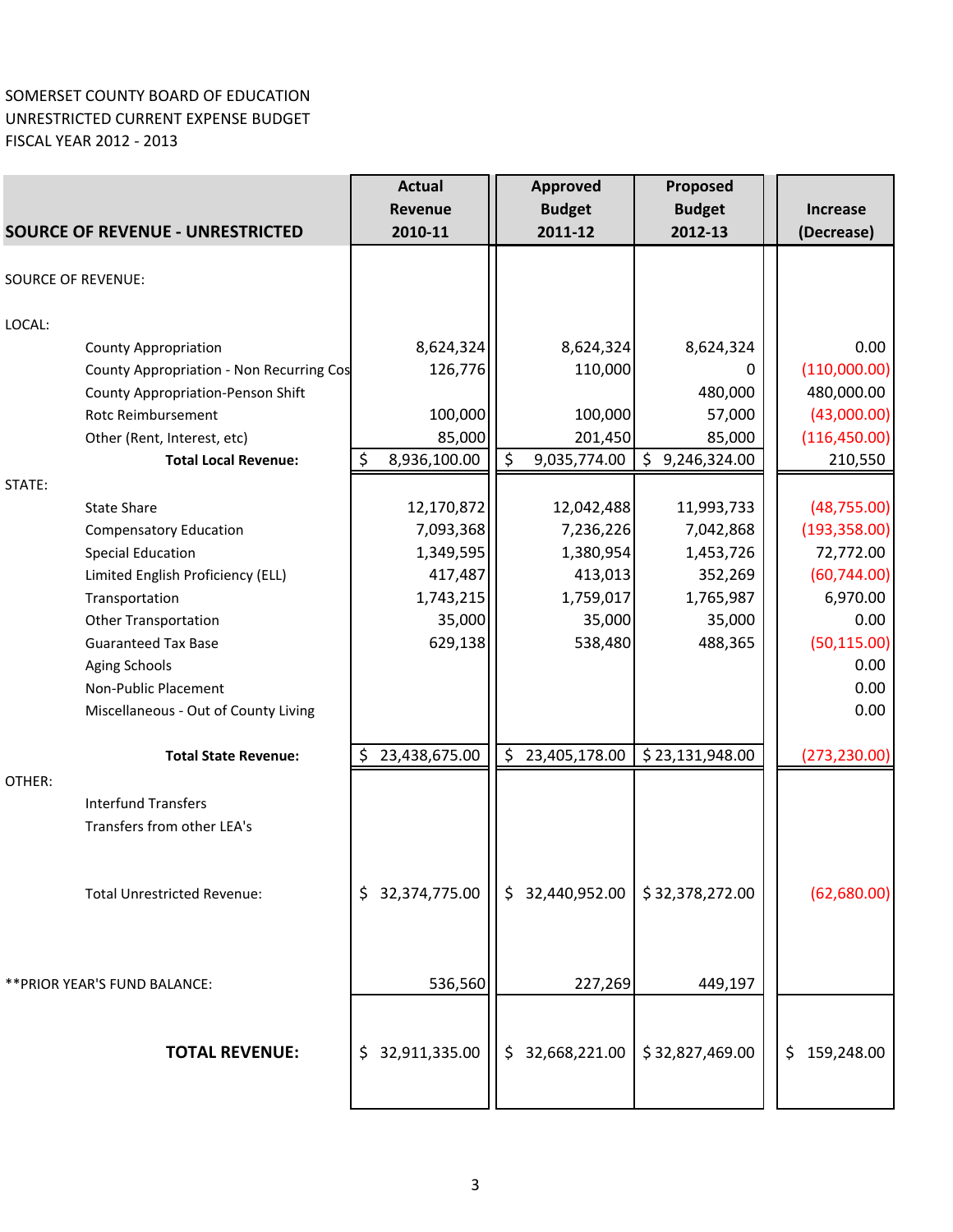#### SOMERSET COUNTY PUBLIC SCHOOLS FY 2012 BUDGET

#### REVENUE ALL SOURCES (ESTIMATED) from MSDE's revised estimates 4/26/2011

UNRESTRICTED SOURCES:

|                                            | FY 2003    | FY 2004    | FY 2005               | FY 2006    | FY 2007    | <b>FY 2008</b> | FY 2009    | FY 2010    | FY 2011    | FY 2012    | FY2013     | change<br>from 2012 |
|--------------------------------------------|------------|------------|-----------------------|------------|------------|----------------|------------|------------|------------|------------|------------|---------------------|
| Local Revenue:                             |            |            |                       |            |            |                |            |            |            |            |            |                     |
| <b>County Appropriation</b>                | 8,679,324  | 8,562,017  | 8,499,357             | 8,547,712  | 8,547,712  | 8,624,324      | 8,624,324  | 8,624,324  | 8,624,324  | 8,624,324  | 8,624,324  | $\Omega$            |
| County Appropriation - Non Recurring Costs |            |            |                       |            | 378,000    | 235,000        | 185,000    | 119,450    | 126,776    | 110,000    | 0          | $-110,000$          |
| County Supplemental Appro                  | 164,435    |            |                       |            |            |                | 185,000    |            |            |            |            | $\Omega$            |
| <b>County Appropriation-Pension</b>        |            |            |                       |            |            |                |            |            |            |            | 480000     | 480,000             |
| Other Local (interest, rent of             | 66,000     | 65,000     | 205,000               | 60,000     | 60,000     | 100,000        | 165,000    | 165,000    | 85,000     | 201,450    | 85,000     | $-116,450$          |
| ROTC reimbursement                         |            |            |                       |            | 100,000    | 100,000        | 100,000    | 100,000    | 100,000    | 100,000    | 57,000     | $-43,000$           |
| <b>LMB</b> reimbursement                   |            |            |                       |            |            |                | 49,218     |            |            |            |            | $\Omega$            |
| <b>Total Local Revenue</b>                 | 8,939,759  | 8,627,017  | 8,704,357             | 8,607,712  | 9,085,712  | 9,059,324      | 9,308,542  | 9,008,774  | 8,936,100  | 9,035,774  | 9,246,324  | 210,550             |
|                                            |            |            |                       |            |            |                |            |            |            |            |            | $\Omega$            |
| <b>State Revenue:</b>                      |            |            |                       |            |            |                |            |            |            |            |            | $\mathbf 0$         |
| <b>State Share</b>                         | 8,516,938  | 9,181,549  | 9,495,838             | 10,534,156 | 11,462,176 | 12,769,727     | 12,547,963 | 12,315,195 | 12,170,872 | 12,042,488 | 11,993,733 | $-48,755$           |
| <b>Special Education</b>                   | 337,649    | 507,149    | 674,205               | 860,468    | 1,077,213  | 1,257,150      | 1,308,945  | 1,298,961  | 1,349,595  | 1,380,954  | 1,453,726  | 72,772              |
| Transportation                             | 1,143,839  | 1,218,200  | 1,254,022             | 1,327,544  | 1,431,092  | 1,560,486      | 1,617,351  | 1,740,579  | 1,743,215  | 1,759,017  | 1,765,987  | 6,970               |
| <b>Other Transportation</b>                | 35,000     | 35,000     | 35,000                | 35,000     | 35,000     | 35,000         | 35,000     | 35,000     | 35,000     | 35,000     | 35,000     | $\Omega$            |
| <b>Compensatory Education</b>              | 1,403,764  | 3,007,931  | 3,671,757             | 4,679,407  | 5,530,241  | 6,592,779      | 5,899,354  | 6,602,538  | 7,093,368  | 7,236,226  | 7,042,868  | $-193,358$          |
| Adult Ed                                   | 1,200      |            |                       |            |            |                |            |            |            |            |            | 0                   |
| <b>Vocational Centers</b>                  | 26,470     |            |                       |            |            |                |            |            |            |            |            | $\Omega$            |
| <b>Enhancement Funding</b>                 | 449,507    | 107,130    |                       |            |            |                |            |            |            |            |            | $\Omega$            |
| <b>Early Education</b>                     | 100,043    |            |                       |            |            |                |            |            |            |            |            |                     |
| Bridge to Thornton                         | 556,384    |            |                       |            |            |                |            |            |            |            |            |                     |
| Infant/Toddler; Adult Ed                   | 15,750     |            |                       |            |            |                |            |            |            |            |            | n                   |
| EEEP                                       |            | 309,652    | 270,947               | 270,945    | 309,652    |                |            |            |            |            |            |                     |
| ELL.                                       |            | 82,815     | 118,841               | 217,236    | 265,264    | 411,820        | 454,258    | 639,735    | 417,487    | 413,013    | 352,269    | $-60,744$           |
| 1% hold harmless                           |            |            |                       |            |            |                | 525,113    |            |            |            |            | $\Omega$            |
| <b>Guaranteed Tax Base</b>                 |            |            | 306,419               | 617,740    | 968,561    | 961,384        | 891,647    | 759,513    | 629,138    | 538,480    | 488,365    | $-50,115$           |
| <b>Restricted State Grants</b>             | 957,886    |            |                       |            |            |                |            |            |            |            |            |                     |
| <b>Total State Revenue</b>                 | 12,586,544 | 14,449,426 | 15,827,029            | 18,542,496 | 21,079,199 | 23,588,346     | 23,279,631 | 23,391,521 | 23,438,675 | 23,405,178 | 23,131,948 | $-273,230$          |
| <b>Total Urestricted Revenue:</b>          | 21,526,303 | 23,076,443 | 24,531,386            | 27,150,208 | 30,164,911 | 32,647,670     | 32,588,173 | 32,400,295 | 32,374,775 | 32,440,952 | 32,378,272 | $-62,680$           |
| Prior Year Balance                         | 93,476     | 267,515    | 282,422               | 270,520    | 176,909    | 965,519        | 1,223,633  | 261,905    | 536,560    | 227,269    | 449,197    | 221,928             |
| <b>Total Operating Budget</b>              | 22,577,665 |            | 23,343,958 24,813,808 | 27,420,728 | 30,341,820 | 33,613,189     | 33,811,806 | 32,662,200 | 32,911,335 | 32,668,221 | 32,827,469 | $\Omega$<br>159,248 |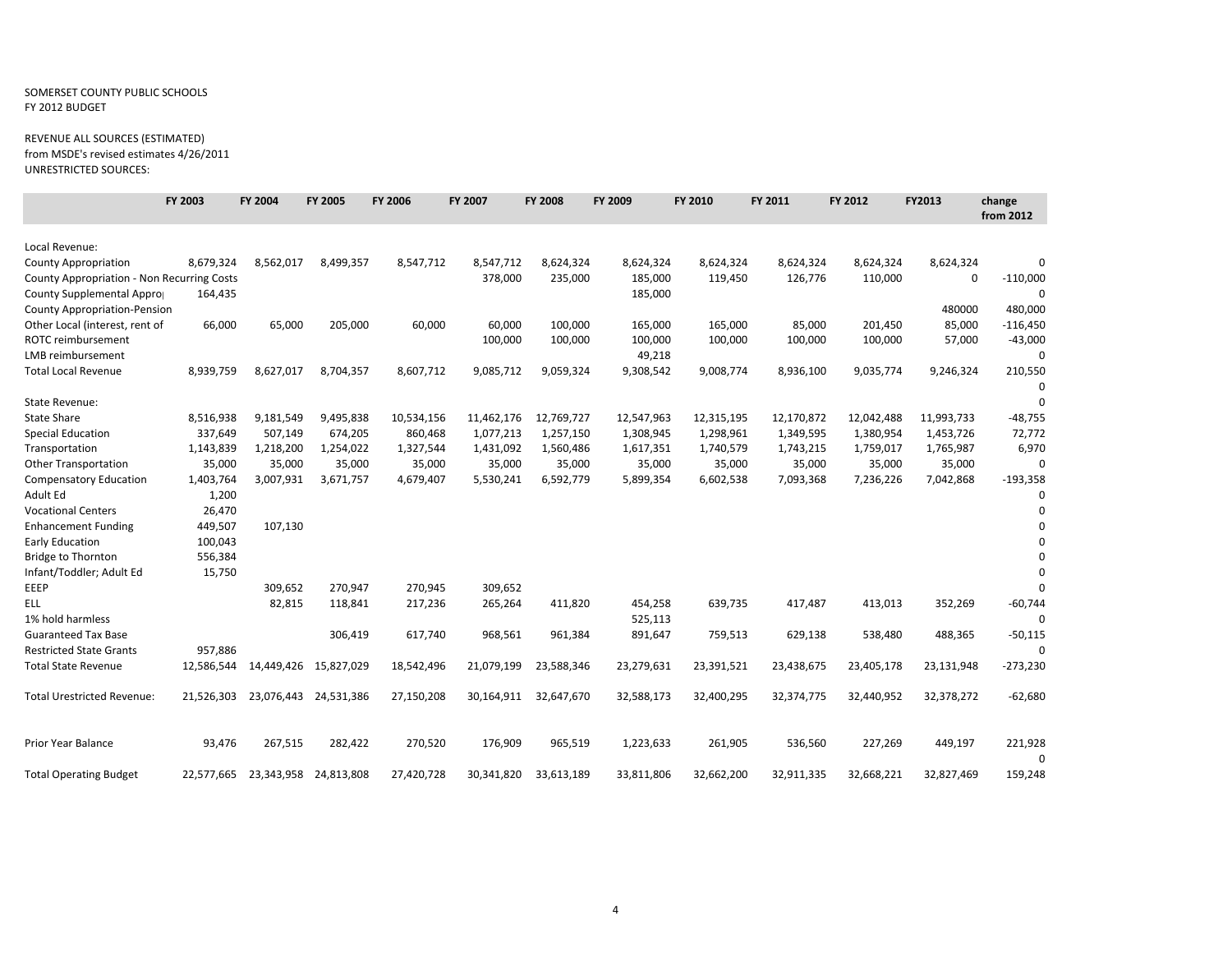## APPROPRIATIONS SUMMARY

BY CATEGORY:

 ADMINISTRATION SCHOOL MANAGEMENT & SUPPORT INSTRUCTIONAL SALARIES & WAGES TEXTBOOKS & INSTRUCTIONAL SUPPL. OTHER INSTRUCTIONAL COSTS SPECIAL EDUCATION STUDENT PERSONNEL STUDENT HEALTH SERVICES STUDENT TRANSPORTATION OPERATION OF PLANT MAINTENANCE OF PLANT FIXED CHARGES FOOD SERVICES COMMUNITY SERVICES CAPITAL OUTLAY

BY OBJECT:

SALARIES CONTRACTED SERVICES SUPPLIES & MATERIALS OTHER CHARGES LAND, BLDG & EQUIPMENT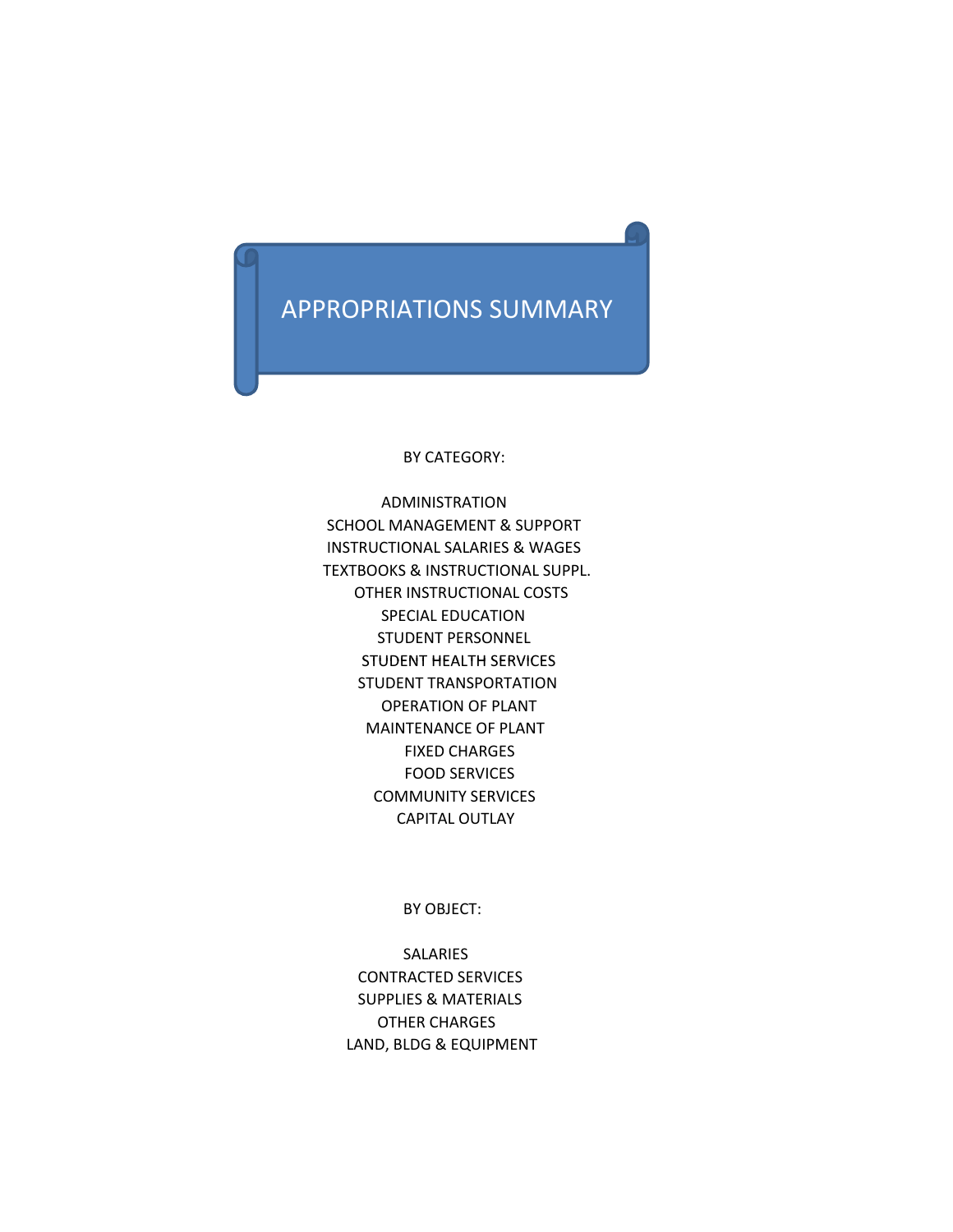#### SOMERSET COUNTY BOARD OF EDUCATION UNRESTRICTED CURRENT EXPENSE BUDGET APPROPRIATIONS BY CATEGORY

|                                             | <b>Actual</b>   | Approved      | Proposed      | \$\$            | $\%$            |
|---------------------------------------------|-----------------|---------------|---------------|-----------------|-----------------|
|                                             | <b>Expenses</b> | <b>Budget</b> | <b>Budget</b> | <b>Increase</b> | <b>Increase</b> |
|                                             | 2010-11         | 2011-12       | 2012-13       | (Decrease)      | (Decrease)      |
|                                             |                 |               |               |                 |                 |
| <b>ADMINISTRATION</b>                       | 673,370         | 917,410       | 1130460       | 213,050         | 1.34            |
| <b>SCHOOL MANAGEMENT &amp; SUPPORT</b>      | 2,501,050       | 2,518,046     | 2873291       | 355,245         | 2.23            |
| <b>INSTRUCTIONAL SALARIES &amp; WAGES</b>   | 12,924,014      | 13,093,536    | 12628651      | (464, 885)      | (2.92)          |
| <b>TEXTBOOKS &amp; INSTRUCTIONAL SUPPL.</b> | 370,547         | 465,648       | 361522        | (104, 126)      | (0.65)          |
| OTHER INSTRUCTIONAL COSTS                   | 428,792         | 565,881       | 297473        | (268, 408)      | (1.69)          |
| SPECIAL EDUCATION                           | 2,329,156       | 2,380,706     | 2581430       | 200,724         | 1.26            |
| <b>STUDENT PERSONNEL</b>                    | 565,250         | 520,418       | 630054        | 109,636         | 0.69            |
| <b>STUDENT HEALTH SERVICES</b>              | 309,113         | 313,404       | 301958        | (11, 446)       | (0.07)          |
| STUDENT TRANSPORTATION                      | 2,652,777       | 2,867,966     | 2865459       | (2,507)         | (0.02)          |
| <b>OPERATION OF PLANT</b>                   | 1,699,849       | 2,542,385     | 2374847       | (167, 538)      | (1.05)          |
| <b>MAINTENANCE OF PLANT</b>                 | 968,387         | 765,292       | 714078        | (51, 214)       | (0.32)          |
| <b>FIXED CHARGES</b>                        | 5,687,608       | 5,490,261     | 6015081       | 524,820         | 3.30            |
| <b>FOOD SERVICES</b>                        |                 |               |               |                 | 0.00            |
| <b>COMMUNITY SERVICES</b>                   |                 |               |               |                 | 0.00            |
| CAPITAL OUTLAY                              | 117,194         | 227,269       | 53165         | (174, 104)      | (1.09)          |
| <b>TOTAL BY CATEGORY</b>                    | 31,227,107      | 32,668,222    | 32,827,469    | 159,247         | 1.00            |
|                                             | $\%$            | %             | %             |                 |                 |
|                                             | of Actual       | of Actual     | of Budget     |                 |                 |
|                                             | 2010-11         | 2011-12       | 2012-13       |                 |                 |
| <b>ADMINISTRATION</b>                       | 2%              | 3%            | 3%            |                 |                 |
| SCHOOL MANAGEMENT & SUPPORT                 | 8%              | 8%            | 9%            |                 |                 |
| <b>INSTRUCTIONAL SALARIES &amp; WAGES</b>   | 41%             | 40%           | 38%           |                 |                 |
| <b>TEXTBOOKS &amp; INSTRUCTIONAL SUPPL.</b> | 1%              | 1%            | 1%            |                 |                 |
| OTHER INSTRUCTIONAL COSTS                   | 1%              | 2%            | 1%            |                 |                 |
| <b>SPECIAL EDUCATION</b>                    | 7%              | 7%            | 8%            |                 |                 |
| <b>STUDENT PERSONNEL</b>                    | 2%              | 2%            | 2%            |                 |                 |
| <b>STUDENT HEALTH SERVICES</b>              | 1%              | 1%            | 1%            |                 |                 |
| <b>STUDENT TRANSPORTATION</b>               | 8%              | 9%            | 9%            |                 |                 |
| <b>OPERATION OF PLANT</b>                   | 5%              | 8%            | 7%            |                 |                 |
| <b>MAINTENANCE OF PLANT</b>                 | 3%              | 2%            | 2%            |                 |                 |
| <b>FIXED CHARGES</b>                        | 18%             | 17%           | 18%           |                 |                 |
| <b>COMMUNITY SERVICES</b>                   | 0%              | 0%            | 0%            |                 |                 |
| CAPITAL OUTLAY                              | 0%              | 1%            | 0%            |                 |                 |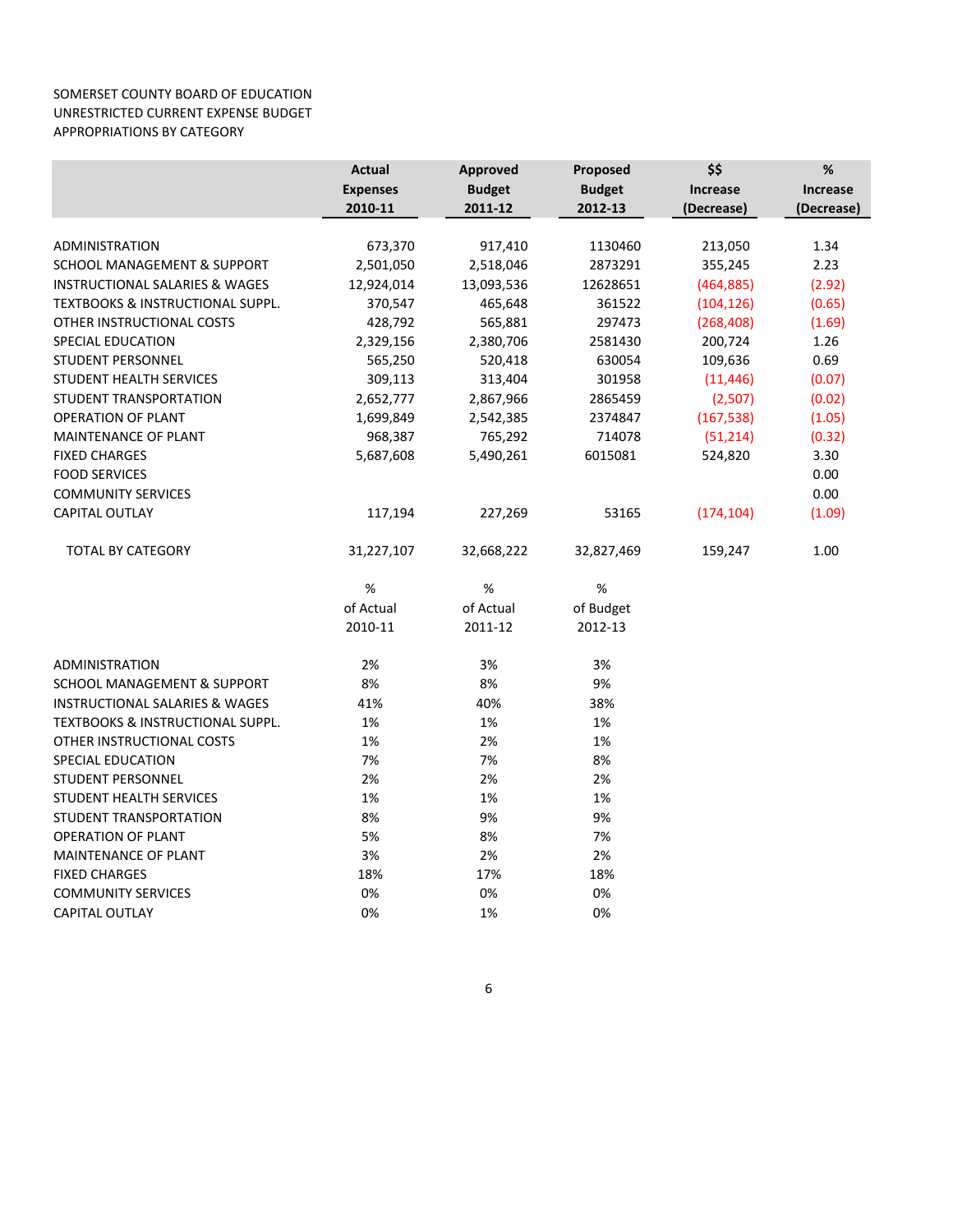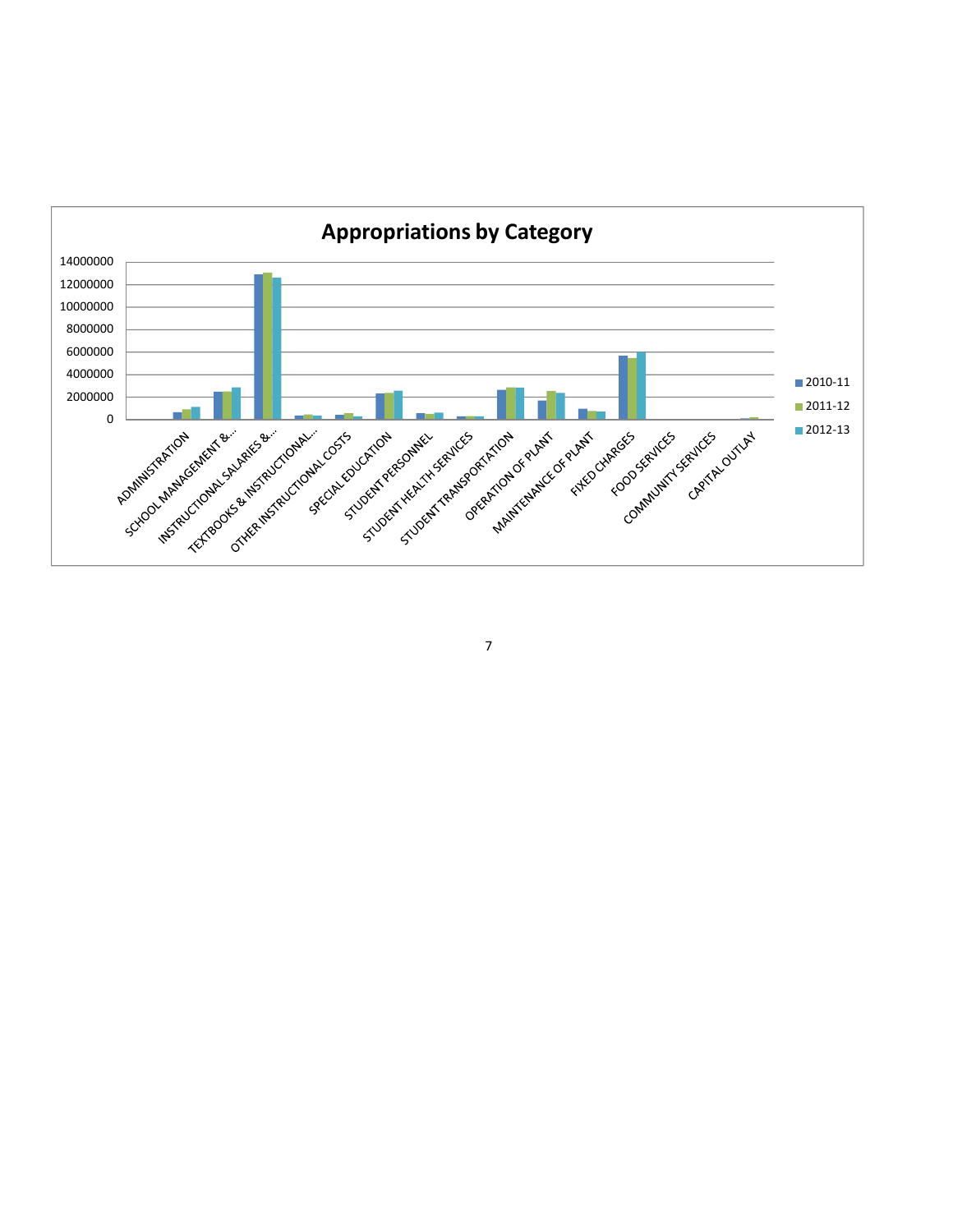### SOMERSET COUNTY BOARD OF EDUCATION UNRESTRICTED CURRENT EXPENSE BUDGET APPROPRIATIONS BY OBJECT

|                                 | <b>Actual</b>   | <b>Approved</b> | Proposed      | \$\$            |
|---------------------------------|-----------------|-----------------|---------------|-----------------|
|                                 | <b>Expenses</b> | <b>Budget</b>   | <b>Budget</b> | <b>Increase</b> |
|                                 | 2010-11         | 2011-12         | 2012-13       | (Decrease)      |
| Salaries & Wages                | 19912463.04     | 20539407        | 20557697      | 18290           |
| <b>Contracted Services</b>      | 2978031.89      | 3490558         | 3518449       | 27891           |
| <b>Supplies &amp; Materials</b> | 754708.69       | 893298          | 789302        | $-103996$       |
| <b>Other Charges</b>            | 7095336.06      | 7045868         | 7598611       | 552743          |
| Land & Equipment                | 486567.71       | 669090          | 333410        | -335680         |
| <b>Transfers</b>                | 0               | 30000           | 30000         | 0               |
| <b>TOTAL BY OBJECT</b>          | 31227107.39     | 32668221        | 32827469      | 159248          |
|                                 | %               | $\%$            | $\%$          |                 |
|                                 | of Actual       | of Budget       | of Budget     |                 |
|                                 | 2011-12         | 2011-12         | 2012-13       |                 |
| Salaries & Wages                | 64%             | 63%             | 63%           |                 |
| <b>Contracted Services</b>      | 10%             | 11%             | 11%           |                 |
| Supplies & Materials            | 2%              | 3%              | 2%            |                 |
| <b>Other Charges</b>            | 23%             | 22%             | 23%           |                 |
| Land & Equipment                | 2%              | 2%              | 1%            |                 |
| <b>Transfers</b>                | 0%              | 0%              | 0%            |                 |

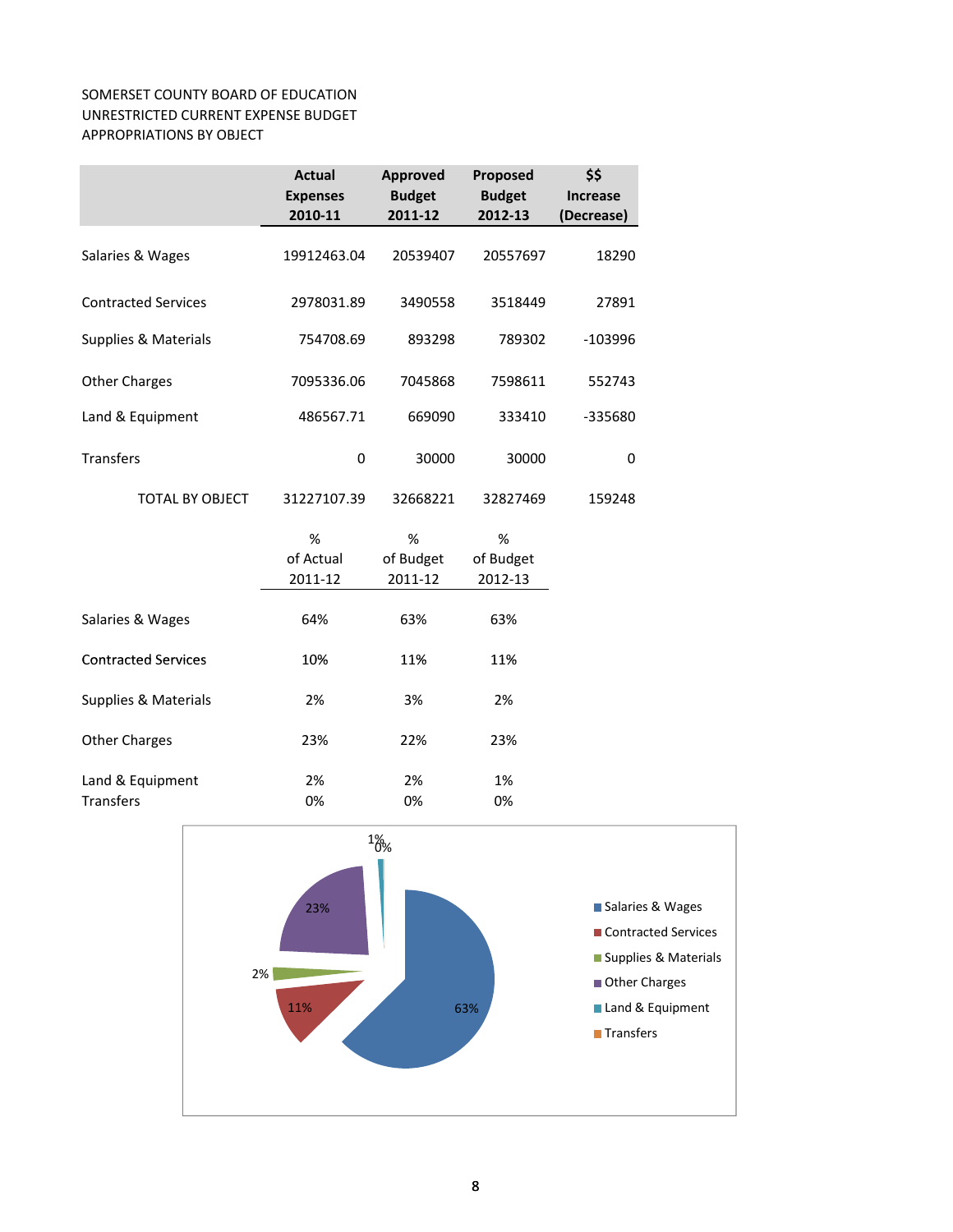|                                                                 | Actual<br><b>Expenses</b><br>2010-11 | Approved<br><b>Budget</b><br>2011-12 | Approved<br><b>Budget</b><br>2012-13 | \$\$<br><b>Increase</b><br>(Decrease) |
|-----------------------------------------------------------------|--------------------------------------|--------------------------------------|--------------------------------------|---------------------------------------|
|                                                                 |                                      |                                      |                                      |                                       |
| Positions:<br>Superintendent                                    |                                      | 1.00                                 | 1                                    | 0.00                                  |
| <b>Executive Secretary</b>                                      |                                      | 1.00                                 | 0                                    | (1.00)                                |
| Administrative Secretary                                        |                                      | 0.50                                 | 1                                    | 0.50                                  |
| Director                                                        |                                      | 1.00                                 | 2                                    | 1.00                                  |
| <b>Finance Manager</b>                                          |                                      | 0.00                                 | 1                                    | 1.00                                  |
| Human Resources Manager                                         |                                      | 0.00                                 | $\mathbf{1}$                         | 1.00                                  |
| Human Resources Generalist                                      |                                      | 1.00                                 | 0                                    | (1.00)                                |
| <b>Accounting Associates</b>                                    |                                      | 3.00                                 | 3.75                                 | 0.75                                  |
| Secretary/Clerks                                                |                                      | 0.50                                 | 1                                    | 0.50                                  |
|                                                                 |                                      | 8.00                                 | 10.75                                | 2.75                                  |
| <b>Salaries &amp; Wages:</b>                                    |                                      |                                      |                                      |                                       |
| Professional                                                    | 144692.25                            | 132000                               | 138000                               | 6000.00                               |
| <b>Board Member Stipends</b>                                    | 12562.50                             | 13800                                | 13800                                | 0.00                                  |
| Professional                                                    | 94079.04                             | 95020                                | 157252                               | 62232.00                              |
| Classified                                                      |                                      |                                      | 55000                                | 55000.00                              |
| Classified                                                      | 20542.08                             | 0                                    | 68000                                | 68000.00                              |
| Classified<br>Classified                                        | 47447.12                             | 47447                                | 81040                                | 33593.00                              |
| Classified                                                      | 109976.28<br>23723.56                | 155569                               | 145628<br>84938                      | (9941.00)<br>84938.00                 |
| Classified                                                      |                                      |                                      | 31606                                | 31606.00                              |
| Vehicle/Business Expense                                        | 3499.98                              | 7200                                 | 7200                                 | 0.00                                  |
|                                                                 | 456522.81                            | 451036                               | 782464                               | 331428.00                             |
| <b>Contracted Services:</b>                                     |                                      |                                      |                                      |                                       |
|                                                                 |                                      |                                      |                                      |                                       |
| Auditing                                                        | 45750.00                             | 52500                                | 52500                                | 0.00                                  |
| Consultant/Other Contract Services<br>Data Processing Expense   | 13320.00                             | 5000<br>97724                        | 5000<br>48862                        | 0.00<br>(48862.00)                    |
| E-Finance Software Services                                     |                                      |                                      | 52000                                | 52000.00                              |
| <b>E-Finance Professional Training</b>                          |                                      | 84000                                | 5109                                 | (78891.00)                            |
| Fingerprinting                                                  |                                      |                                      | $\mathbf 0$                          | 0.00                                  |
| <b>Annual Reports</b>                                           |                                      | 2500                                 | 2500                                 | 0.00                                  |
| Legal                                                           | 4983.00                              | 15000                                | 15000                                | 0.00                                  |
|                                                                 | 64053.00                             | 256724.00                            | 180971.00                            | (75753.00)                            |
| <b>Supplies &amp; Materials:</b>                                |                                      |                                      |                                      |                                       |
| <b>Office Supplies</b>                                          | 22185.16                             | 26000                                | 26000                                | 0.00                                  |
| Postage                                                         | 20813.4                              | 24000                                | 24000                                | 0.00                                  |
| Data Processing Supplies                                        | 4448                                 | 0                                    | 0                                    | 0.00                                  |
| Printing & Publishing                                           | 5163.75                              | 8000                                 | 8000                                 | 0.00                                  |
| Praxis Tests/Study Guides                                       |                                      |                                      | 1000                                 | 1000.00                               |
| Subtitutes Workshops                                            |                                      |                                      | 1000                                 | 1000.00                               |
| <b>Advertising (moved to HR)</b>                                | 10707.17                             | 15000                                | 13000                                | (2000.00)                             |
| <b>Computer Software (moved to HR)</b>                          | 7100                                 | 4000                                 | 3780                                 | (220.00)                              |
| Computer Software & Supplies                                    | 0<br>70417.48                        | 650<br>77650                         | 0<br>76780                           | (650.00)<br>(870.00)                  |
|                                                                 |                                      |                                      |                                      |                                       |
| <b>Other Charges:</b>                                           |                                      |                                      |                                      |                                       |
| Professional Meetings & Conferences                             | 2065.92                              | 6000                                 | 5000                                 | (1000.00)                             |
| <b>Recruiting Fees &amp; Charges (moved HR)</b>                 | 3592.57                              | 6000                                 | 4000                                 | (2000.00)                             |
| <b>Board Member Expenses</b>                                    | 940.65                               | 3000                                 | 3000                                 | 0.00                                  |
| Legal Expenses                                                  |                                      | 1000                                 | 1000                                 | 0.00                                  |
| <b>Employee Recognition</b>                                     |                                      |                                      | 0                                    | 0.00                                  |
| <b>Subscriptions and Dues</b><br><b>Superintendent Expenses</b> | 11007.9                              | 20000<br>2500                        | 11800<br>2500                        | (8200.00)<br>0.00                     |
| Travel                                                          | 7615.41                              | 8500                                 | 8500                                 | 0.00                                  |
| Travel - E-finance Implementation                               |                                      |                                      | 2500                                 | 2500                                  |
| <b>Consortium Dues</b>                                          | 32024                                | 32000                                | 32000                                | 0.00                                  |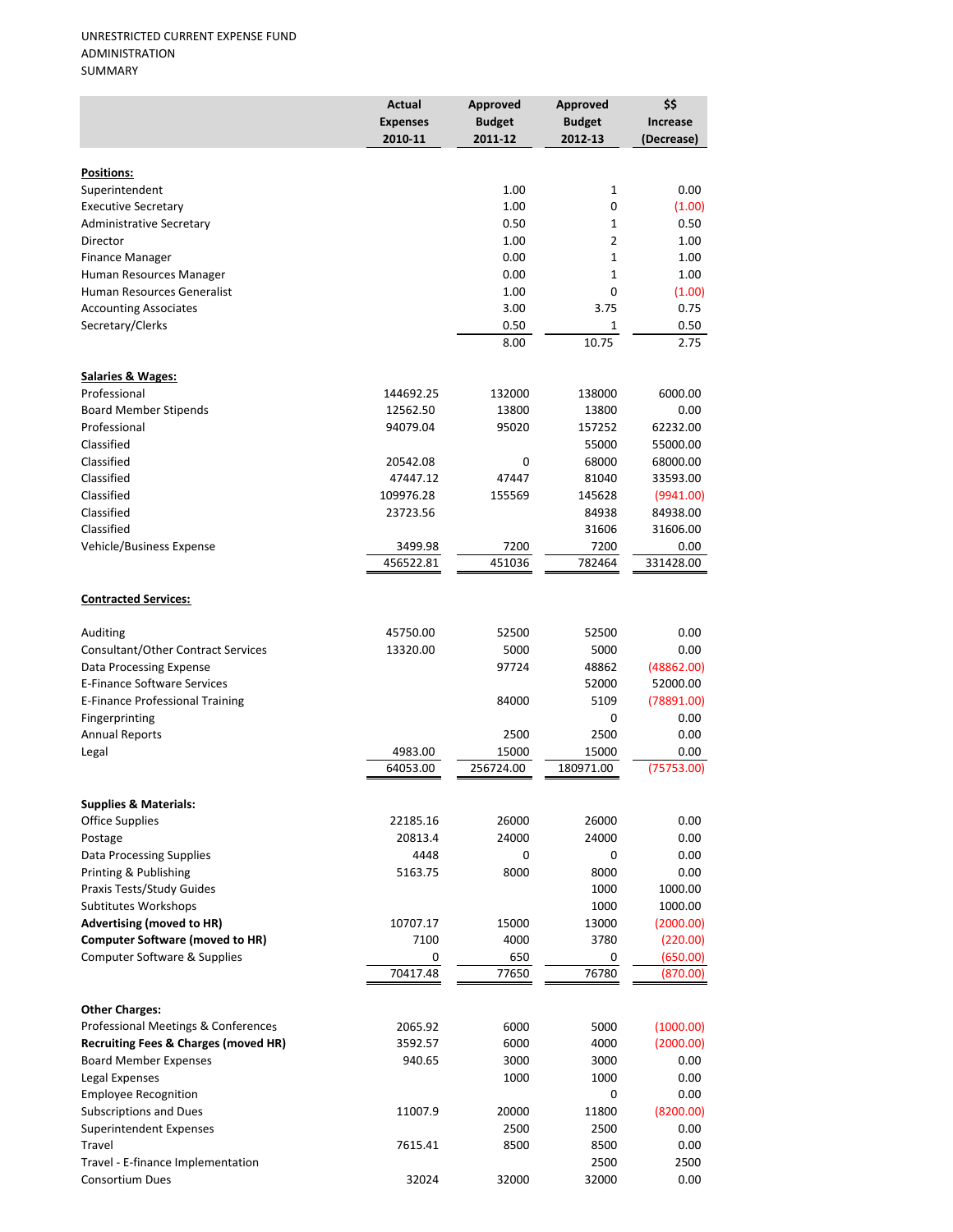| Employee Recognition (TOY)<br>Other                                                         | 15914.95<br>73161.4 | 13100<br>92100 | 10000<br>6900<br>87200 | 10000.00<br>(6200.00)<br>(4900.00) |
|---------------------------------------------------------------------------------------------|---------------------|----------------|------------------------|------------------------------------|
| Equipment:<br><b>Computers and Peripherals</b>                                              | 7100                | 7100           | 2695                   | (4405.00)                          |
| <b>Land, Buildings and Equipment</b><br><b>Non-Instructional Equipment</b><br>(Moved to HR) | 9214.93             | 350            | 350                    | 0.00                               |
| <b>Transfers:</b><br>Interfund Transfers                                                    | 0                   | 0              | 0                      | 0.00                               |
| <b>TOTAL PROGRAM</b>                                                                        | 680469.62           | 884960.00      | 1130460.00             | 245500.00                          |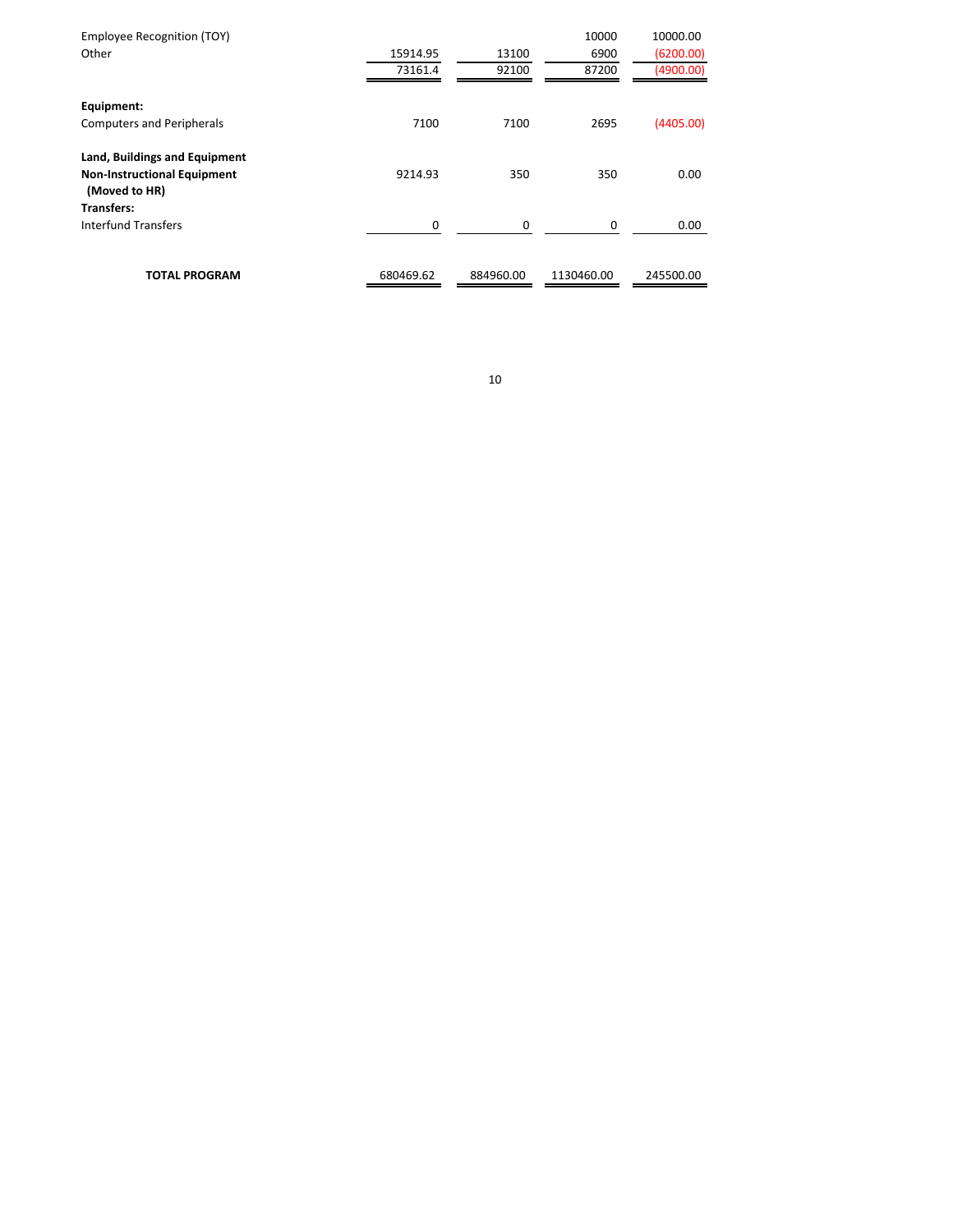#### UNRESTRICTED CURRENT EXPENSE FUND GENERAL SUPPORT/BOARD

|                                      | <b>Actual</b><br><b>Expenses</b><br>2010-11 | <b>Approved</b><br><b>Budget</b><br>2011-12 | Proposed<br><b>Budget</b><br>2012-13 | \$\$<br><b>Increase</b><br>(Decrease) |
|--------------------------------------|---------------------------------------------|---------------------------------------------|--------------------------------------|---------------------------------------|
| <b>Positions:</b>                    |                                             |                                             |                                      |                                       |
| <b>Administrative Secretary</b>      |                                             | 0.50                                        | 1.00                                 | 0.50                                  |
|                                      |                                             | 0.50                                        | 1.00                                 | 0.50                                  |
| <b>Salaries &amp; Wages:</b>         |                                             |                                             |                                      |                                       |
| <b>Board Member Stipends</b>         | 12562.50                                    | 13800                                       | 13800                                | 0.00                                  |
| Classified                           | 0.00                                        | 19979                                       | 39958                                | 19979.00                              |
|                                      | 12562.50                                    | 33779                                       | 53758                                | 19979.00                              |
| <b>Contracted Services:</b>          |                                             |                                             |                                      |                                       |
| Consultant/Other Contract Services   | 13000.00                                    | 15000                                       | 15000                                | 0.00                                  |
| Auditing                             | 45750.00                                    | 52500                                       | 52500                                | 0.00                                  |
|                                      |                                             |                                             |                                      | 0.00                                  |
|                                      | 58750                                       | 67500                                       | 67500                                | 0.00                                  |
| <b>Supplies &amp; Materials:</b>     |                                             |                                             |                                      |                                       |
| <b>Office Supplies</b>               | $\boldsymbol{0}$                            | 0                                           | $\bf{0}$                             | 0.00                                  |
| Postage                              | $\boldsymbol{0}$                            | 0                                           | 0                                    | 0.00                                  |
| Media Books, Magazines & Periodicals | 0                                           | 0                                           | 0                                    | 0.00                                  |
|                                      | $\pmb{0}$                                   | $\pmb{0}$                                   | $\pmb{0}$                            |                                       |
| <b>Other Charges:</b>                |                                             |                                             |                                      |                                       |
| <b>Board Member Expenses</b>         | 940.65                                      | 3000                                        | 3000                                 | 0.00                                  |
| Legal Expenses                       | 0                                           | 1000                                        | 1000                                 | 0.00                                  |
| Professional Meetings & Conferences  | 0                                           | $\mathbf 0$                                 | $\mathbf 0$                          | 0.00                                  |
| <b>Subscriptions and Dues</b>        | $\boldsymbol{0}$                            | 0                                           | 0                                    | 0.00                                  |
| Travel                               | $\mathbf 0$                                 | 0                                           | 0                                    | 0.00                                  |
| Other                                | 3683.18                                     | $\underline{0}$                             | $\overline{0}$                       | 0.00                                  |
|                                      | 4623.83                                     | 4000                                        | 4000                                 | $\pmb{0}$                             |
| Equipment:                           |                                             |                                             |                                      |                                       |
| <b>Computers and Peripherals</b>     | $\boldsymbol{0}$                            | 0                                           | $\bf{0}$                             | 0.00                                  |
| <b>Transfers:</b>                    |                                             |                                             |                                      |                                       |
| <b>Interfund Transfers</b>           | $\boldsymbol{0}$                            | $\bf{0}$                                    | $\bf{0}$                             | 0.00                                  |
| <b>TOTAL PROGRAM</b>                 | 75936.33                                    | 105279                                      | 125258                               | 19979.00                              |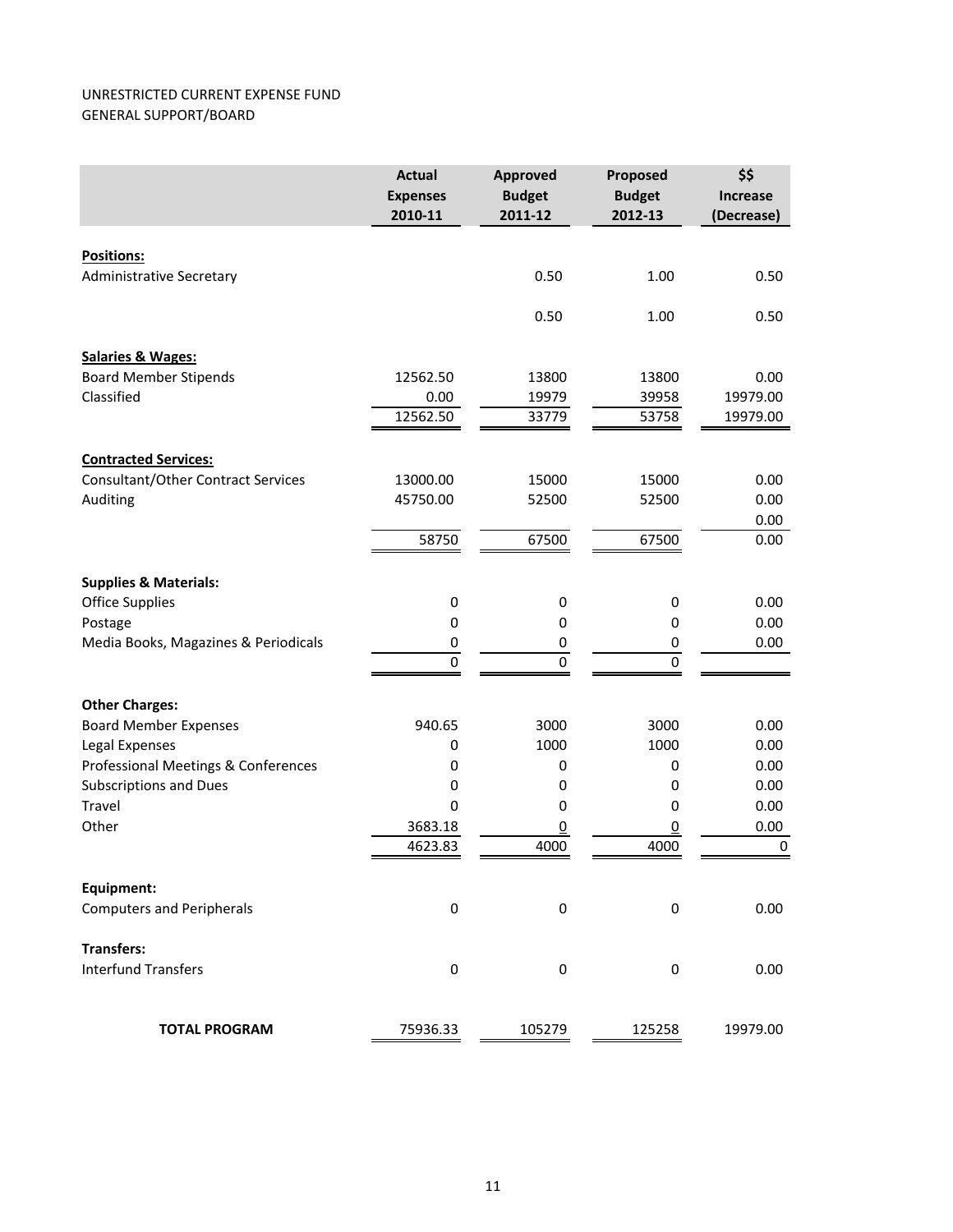## ADMINISTRATION EXECUTIVE ADMINISTRATION

|                                           | <b>Actual</b><br><b>Expenses</b> | <b>Approved</b><br><b>Budget</b> | Proposed<br><b>Budget</b> | \$\$<br><b>Increase</b> |
|-------------------------------------------|----------------------------------|----------------------------------|---------------------------|-------------------------|
|                                           | 2010-11                          | 2011-12                          | 2012-13                   | (Decrease)              |
|                                           |                                  |                                  |                           |                         |
| Positions:                                |                                  |                                  |                           |                         |
| Superintendent                            |                                  | 1.00                             | 1.00                      | 0.00                    |
| <b>Executive Secretary</b>                |                                  | 1.00                             | 1.00                      | 0.00                    |
| Receptionist                              |                                  | 0.00<br>2.00                     | 1.00<br>3.00              | 1.00<br>1.00            |
|                                           |                                  |                                  |                           |                         |
| <b>Salaries &amp; Wages:</b>              |                                  |                                  |                           |                         |
| Professional                              | 144692.3                         | 132000                           | 138000                    | 6000                    |
| Classified                                | 47447.12                         | 47568                            | 81040                     | 33472                   |
| Vehicle/Business Expense                  | 3499.98                          | 7200                             | 7200                      | 0                       |
|                                           | 195639.4                         | 186768                           | 226240                    | 39472                   |
| <b>Contracted Services:</b>               |                                  |                                  |                           |                         |
| Advertising                               |                                  |                                  |                           |                         |
| <b>Consultant/Other Contract Services</b> | 320                              | 0                                | 0                         | 0                       |
| <b>Annual Reports</b>                     | 0                                | 2500                             | 2500                      | 0                       |
| Legal                                     | 4983                             | 0                                | 0                         | 0                       |
|                                           | 5303                             | 2500                             | 2500                      | $\pmb{0}$               |
|                                           |                                  |                                  |                           |                         |
| <b>Supplies &amp; Materials:</b>          |                                  |                                  |                           |                         |
| <b>Office Supplies</b>                    | $\pmb{0}$                        | 0                                | 0                         | 0                       |
| Postage                                   | 0                                | 0                                | 0                         | 0                       |
| Printing & Publishing                     | 4659.17                          | 8000                             | 8000                      | 0                       |
| Small Equipment                           | 0                                | 0                                | 0                         | 0                       |
| <b>Materials of Instruction</b>           | 0                                | 0                                | 0                         | 0                       |
| Media Books, Magazines & Periodicals      | 0                                | 0                                | 0                         | 0                       |
|                                           | 4659.17                          | 8000                             | 8000                      | $\mathbf 0$             |
| <b>Other Charges:</b>                     |                                  |                                  |                           |                         |
| Professional Meetings & Conferences       | 2065.92                          | 2500                             | 2500                      | 0                       |
| <b>Consortium Dues</b>                    | 32024                            | 32000                            | 32000                     | 0                       |
| <b>Superindentent Expenses</b>            |                                  |                                  | 2500                      | 2500                    |
| <b>Subscriptions and Dues</b>             | 11007.9                          | 20000                            | 11000                     | (9000)                  |
| Travel                                    | 7615.41                          | 8500                             | 8500                      | 0                       |
| Other                                     | 11303.44                         | 13100                            | 6900                      | (6200)                  |
|                                           | 64016.67                         | 76100                            | 63400                     | (12700)                 |
|                                           |                                  |                                  |                           |                         |
| Equipment:                                |                                  |                                  |                           |                         |
| <b>Computers and Peripherals</b>          | 0                                | 0                                | $\boldsymbol{0}$          | 0                       |
| <b>Transfers:</b>                         |                                  |                                  |                           |                         |
| <b>Interfund Transfers</b>                | $\pmb{0}$                        | 0                                | $\pmb{0}$                 | $\pmb{0}$               |
| <b>TOTAL PROGRAM</b>                      | 269618.2                         | 273368                           | 300140                    | 26772                   |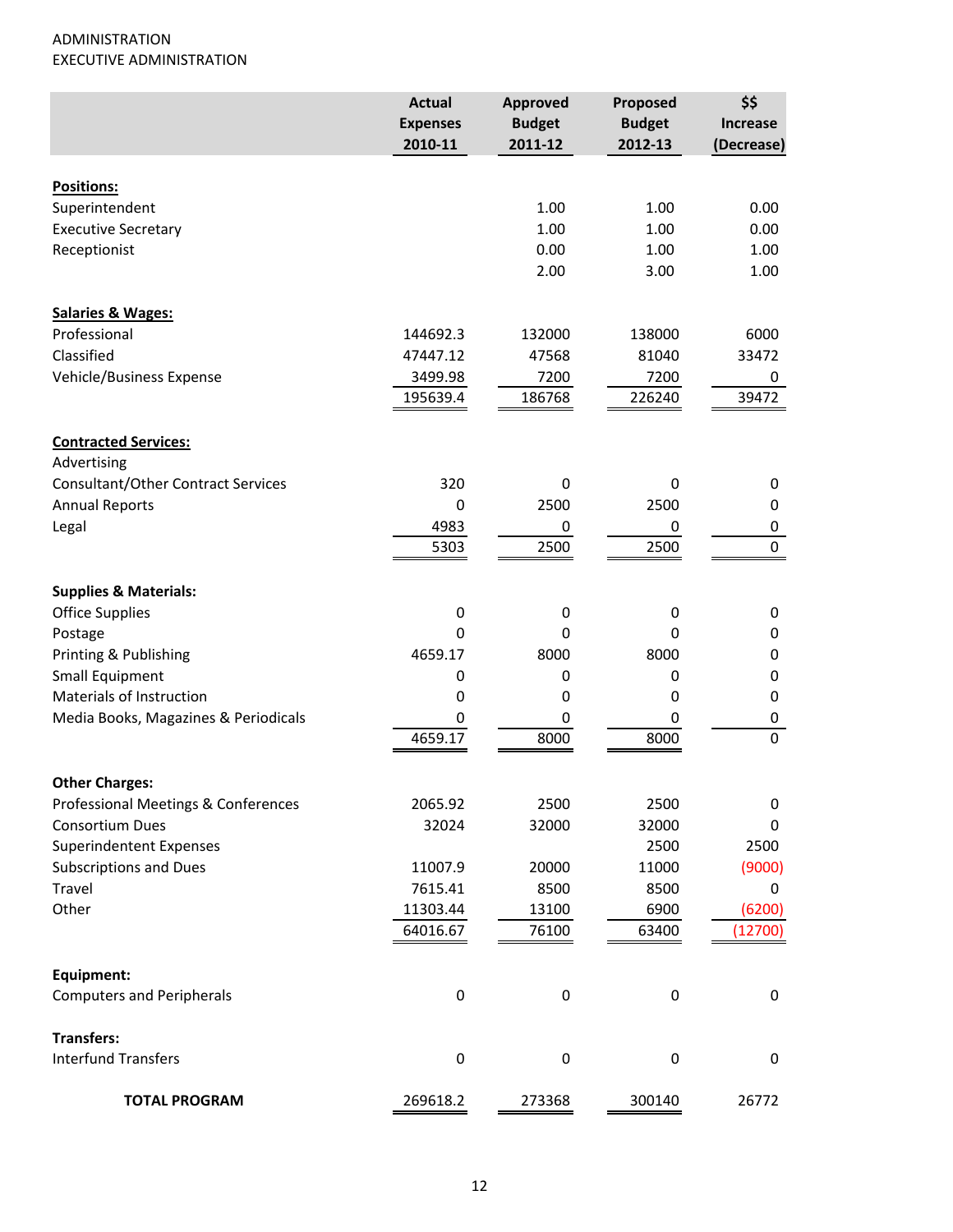#### ADMINISTRATION HUMAN RESOURCES

|                                            | <b>Actual</b><br><b>Expenses</b><br>2010-11 | Approved<br><b>Budget</b><br>2011-12 | Approved<br><b>Budget</b><br>2012-13 | \$\$<br><b>Increase</b><br>(Decrease) |
|--------------------------------------------|---------------------------------------------|--------------------------------------|--------------------------------------|---------------------------------------|
|                                            |                                             |                                      |                                      |                                       |
| Positions:                                 |                                             |                                      |                                      |                                       |
| Director                                   | 1.00                                        | 1.00                                 | 0.00                                 | (1.00)                                |
| Manager                                    | 0.00                                        | 0.00                                 | 1.00                                 | 1.00                                  |
| Generalist                                 | 1.00                                        | 1.00                                 | 0.00                                 | (1.00)                                |
| Payroll                                    | 0.00                                        | 0.00                                 | 1.00                                 | 1.00                                  |
| <b>Public Relations</b>                    | 0.00                                        | 1.00                                 | 1.00                                 | 0.00                                  |
| Secretary                                  | 1.00<br>3.00                                | 1.00<br>4.00                         | 1.00<br>4.00                         | 0.00<br>0.00                          |
| <b>Salaries &amp; Wages:</b>               |                                             |                                      |                                      |                                       |
| Professional                               | 104633                                      | 104633                               | 78626                                | $-26007$                              |
| Classified                                 | 38248.56                                    | 39899                                | 33000                                | $-6899$                               |
| Classified                                 |                                             |                                      | 35000                                | 35000                                 |
| Classified                                 | 44977.25                                    | 44980                                | 44980                                | 0                                     |
| Classified                                 | 0                                           | 31606                                | 31606                                | 0                                     |
|                                            | 187858.9                                    | 221118                               | 223212                               | 2094                                  |
| <b>Contracted Services:</b>                |                                             |                                      |                                      |                                       |
| Fingerprinting                             | $\mathbf 0$                                 | $\mathbf 0$                          | $\pmb{0}$                            | 0                                     |
| Consultant                                 | 0                                           | 0                                    | 0                                    | 0                                     |
| <b>Other Contracted Services</b>           | 0                                           | 0                                    | 0                                    | 0                                     |
|                                            | 0                                           | 0                                    | 0                                    | $\pmb{0}$                             |
| <b>Supplies &amp; Materials:</b>           |                                             |                                      |                                      |                                       |
| Advertising                                | 0                                           | $\pmb{0}$                            | 13000                                | 13000                                 |
| <b>Computer Software and Subscriptions</b> | 0                                           | 0                                    | 3780                                 | 3780                                  |
| Substitutes Workshop                       | 0                                           | 0                                    | 1000                                 | 1000                                  |
| Praxis Tests/Study Guides                  | 0                                           | 0                                    | 1000                                 | 1000                                  |
|                                            | 0                                           | 0                                    | 18780                                | 18780                                 |
| <b>Other Charges:</b>                      |                                             |                                      |                                      |                                       |
| Professional Meetings & Conferences        |                                             |                                      |                                      |                                       |
| Recruiting Fees & Charges (From Admin)     | 0                                           | 0                                    | 4000                                 | 4000                                  |
| Subscriptions and Dues                     |                                             |                                      | 800                                  | 800                                   |
| Travel                                     |                                             |                                      |                                      | 0                                     |
| <b>Employee Recogonition (TOY)</b>         |                                             |                                      | 10000                                | 10000                                 |
|                                            | 0                                           | 0                                    | 14800                                | 14800                                 |
| Equipment:                                 |                                             |                                      |                                      |                                       |
| <b>Computers and Peripherals</b>           |                                             |                                      | 0                                    | 0                                     |
| Computer Software                          | 0                                           | 0                                    | 350                                  | 350                                   |
|                                            | $\Omega$                                    | 0                                    | 350                                  | 350                                   |
| <b>Transfers:</b>                          |                                             |                                      |                                      |                                       |
| <b>Interfund Transfers</b>                 | $\boldsymbol{0}$                            | 0                                    | 0                                    | 0                                     |
| <b>TOTAL PROGRAM</b>                       | 187858.9                                    | 221118                               | 257142                               | 36024                                 |
|                                            |                                             |                                      |                                      |                                       |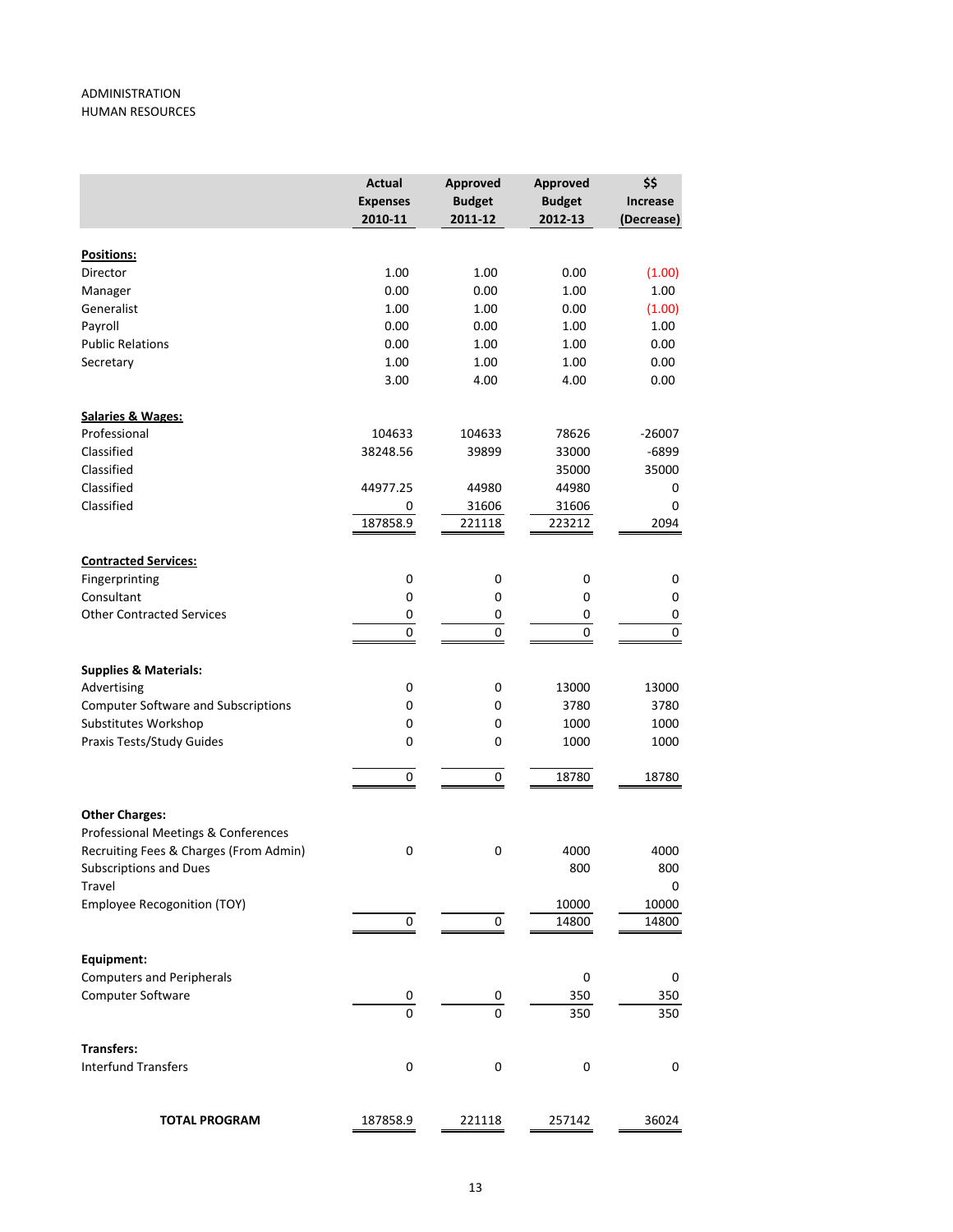#### ADMINISTRATION FINANCE/BUSINESS SUPPORT SERVICES

|                                                  | <b>Actual</b><br><b>Expenses</b><br>2010-11 | Approved<br><b>Budget</b><br>2011-12 | Approved<br><b>Budget</b><br>2012-13 | \$\$<br><b>Increase</b><br>(Decrease) |
|--------------------------------------------------|---------------------------------------------|--------------------------------------|--------------------------------------|---------------------------------------|
| Positions:                                       |                                             |                                      |                                      |                                       |
| Director                                         |                                             | 1.00                                 | 0.00                                 | (1.00)                                |
| Supervisor                                       |                                             |                                      | 1.00                                 | 1.00                                  |
| Manager                                          |                                             | 1.00                                 | 1.00                                 | 0.00                                  |
| <b>Accounting Associates</b>                     |                                             | 2.00                                 | 2.75                                 | 0.75                                  |
| Secretary/Clerks                                 |                                             | 0.50                                 | 0.00                                 | (0.50)                                |
|                                                  | 0.00                                        | 4.50                                 | 4.75                                 | 0.25                                  |
| <b>Salaries &amp; Wages:</b>                     |                                             |                                      |                                      |                                       |
| Professional                                     | 94079.04                                    | 95020                                | 78626                                | (16394.00)                            |
| Classified                                       |                                             |                                      | 55000                                | 55000.00                              |
| Classified                                       | 23723.56                                    | 0                                    | 0                                    | 0.00                                  |
| Classified                                       | 109976.28                                   | 135469                               | 145628                               | 10159.00                              |
| Classified                                       | 20542.08<br>248320.96                       | 0<br>230489.00                       | 0<br>279254.00                       | 0.00<br>48765.00                      |
| <b>Contracted Services:</b>                      |                                             |                                      |                                      |                                       |
| Advertising                                      |                                             |                                      |                                      |                                       |
| Consultant                                       |                                             |                                      |                                      |                                       |
| <b>Data Processing Expenses</b>                  |                                             | 97724                                | 48862                                | (48862.00)                            |
| <b>E-Finance Software Services</b>               |                                             |                                      | 52000                                | 52000.00                              |
| E-Finance Professional Training                  |                                             | 84000                                | 5109                                 | (78891.00)                            |
| <b>Other Contracted Services-Erate</b>           |                                             | 5000                                 | 5000                                 | 0.00                                  |
|                                                  | 0                                           | 186724                               | 110971                               | (75753.00)                            |
| <b>Supplies &amp; Materials:</b>                 |                                             |                                      |                                      |                                       |
| <b>Office Supplies</b>                           | 22185.16                                    | 26000                                | 26000                                | 0                                     |
| Postage                                          | 20813.4                                     | 24000                                | 24000                                | 0                                     |
| Printing & Publishing                            | 504.58                                      | 0                                    | 0                                    | 0                                     |
| <b>Data Processing Supplies</b>                  | 4448                                        |                                      |                                      | 0                                     |
| Small Computers & Peripherals<br>Small Equipment |                                             | 650                                  | 0                                    | (650)<br>0                            |
|                                                  | 47951.14                                    | 50650                                | 50000                                | $-650$                                |
| <b>Other Charges:</b>                            |                                             |                                      |                                      |                                       |
| Professional Meetings & Conferences              |                                             | 6000                                 | 2500                                 | (3500)                                |
| <b>Subscriptions and Dues</b>                    |                                             |                                      |                                      | 0                                     |
| Travel                                           |                                             |                                      |                                      | 0                                     |
| Travel - Efinance Implementation                 |                                             | 6850                                 | 2500                                 | (4350)                                |
| Other                                            | 928.32                                      |                                      |                                      | 0                                     |
|                                                  | 928.32                                      | 12850                                | 5000                                 | $-7850$                               |
| Equipment:                                       |                                             |                                      |                                      |                                       |
| <b>Computers and Peripherals</b>                 | 9214.93                                     | 7100                                 | 2695                                 | (4405)                                |
| <b>Transfers:</b><br><b>Interfund Transfers</b>  |                                             |                                      |                                      |                                       |
|                                                  | $\pmb{0}$                                   | $\boldsymbol{0}$                     | 0                                    | 0                                     |
| <b>TOTAL PROGRAM</b>                             | 306415.35                                   | 487813                               | 447920                               | (39893)                               |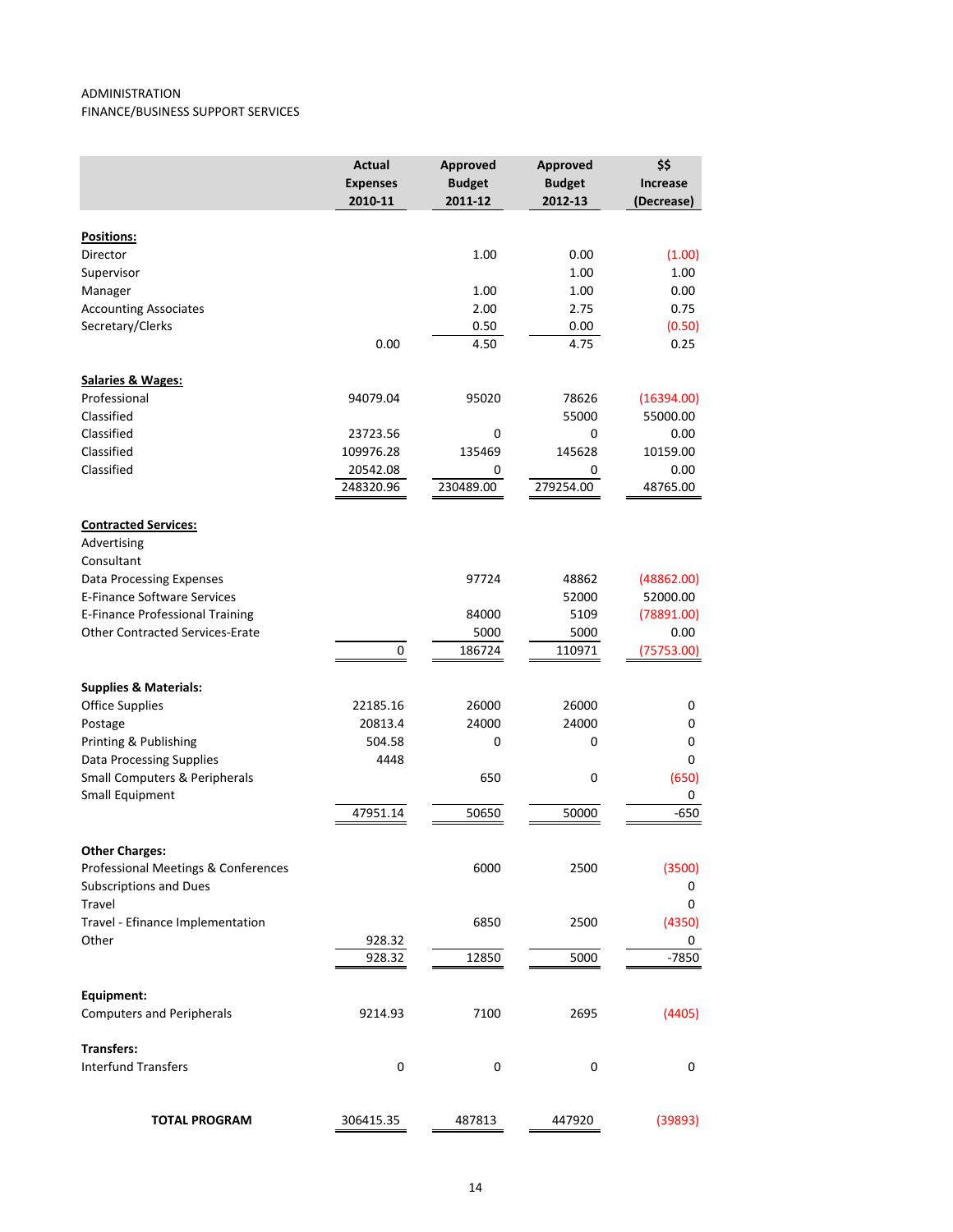School Management and Support

**School Management and Support** is the administration and supervision of district **wide and school‐level** instructional programs and activities; specifically:

1. Office of Principal, which includes activities concerned with managing the operation of a particular school or schools, including duties performed by the principal, assistant principals, school clerical staff, and others in the general supervision of individual school administrative services. Evaluation of the school staff, assignment of duties to staff, supervision and maintenance of school records, and coordination of school instructional activities with LEA instructional activities are examples of school administration.

2. Instructional Administration and Supervision, which concerns activities that enhance instruction and assist instructional staff in planning, developing, and evaluating the process of providing learning experiences for students. Professional Media Support is also included in this category.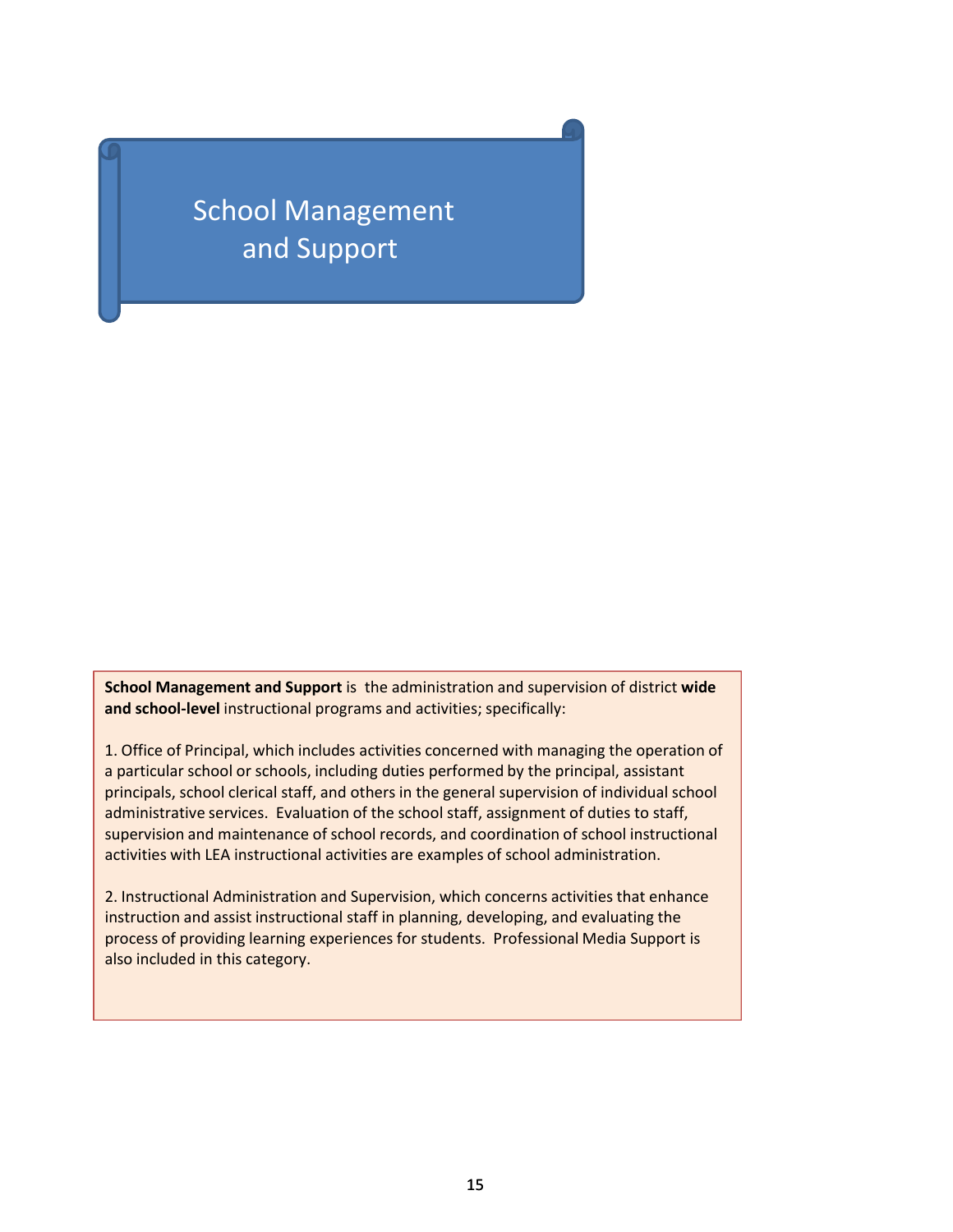## UNRESTRICTED CURRENT EXPENSE FUND SCHOOL SUPPORT SERVICES ‐ INSTRUCTIONAL DIRECTION AND SUPERVISION **SUMMARY**

|                                  | <b>Actual</b><br><b>Expenses</b> | <b>Approved</b><br><b>Budget</b> | Proposed<br><b>Budget</b> | \$\$<br><b>Increase</b> |
|----------------------------------|----------------------------------|----------------------------------|---------------------------|-------------------------|
|                                  | 2010-11                          | 2011-12                          | 2012-13                   | (Decrease)              |
|                                  |                                  |                                  |                           |                         |
| Positions:                       |                                  |                                  |                           |                         |
| <b>Assistant Superintendent</b>  |                                  | 1.00                             | 0.00                      | (1.00)                  |
| Director                         |                                  | 2.00                             | 2.00                      | 0.00                    |
| Supervisors                      |                                  | 3.50                             | 4.50                      | 1.00                    |
| Principals                       |                                  | 9.00                             | 8.00                      | (1.00)                  |
| Vice-Principals                  |                                  | 5.00                             | 10.00                     | 5.00                    |
| Teacher-in-Charge                |                                  | 1.00                             | 1.00                      | 0.00                    |
| <b>Information Analyst</b>       |                                  | 1.00                             | 1.00                      | 0.00                    |
| Generalist                       |                                  | 1.00                             | 0.00                      | (1.00)                  |
| <b>Administrative Assistants</b> |                                  | 16.50                            | 13.50                     | (3.00)                  |
|                                  | 0.00                             | 40.00                            | 40.00                     | 0.00                    |
| <b>Salaries &amp; Wages:</b>     |                                  |                                  |                           |                         |
| Professional                     | 706497.61                        | 714863                           | 678816                    | (36047.00)              |
| Professional                     | 344872.18                        | 350125                           | 698346                    | 348221.00               |
| Professional                     | 97794                            | 97794                            | 72548                     | (25246.00)              |
| Professional                     | 23330.4                          |                                  | 0                         | 0.00                    |
| Professional                     | 107407.92                        | 107408                           | 0                         | (107408.00)             |
| Professional                     | 105271.92                        | 105272                           | 105272                    | 0.00                    |
| Professional (moved to HR)       | 104633                           | 104633                           | 0                         | (104633.00)             |
| Professional                     | 280248                           | 319714                           | 481751                    | 162037.00               |
| Classified                       | 82156.08                         | 40933                            | 14772                     | (26161.00)              |
| Classified                       | 408108.9                         | 440304                           | 376985                    | (63319.00)              |
| Classified (moved to HR)         | 0                                | 44980                            | 0                         | (44980.00)              |
| Classified                       | 61784                            | 62048                            | 61434                     | (614.00)                |
| Other Professional Staff (LAC)   | 0                                | 0                                | 86594                     | 86594.00                |
| Classified                       | 33380                            | 33380                            | 33380                     | 0.00                    |
| Classified                       | 37930.79                         | 30693                            | 30693                     | 0.00                    |
| Classified (moved to HR)         | 0                                | 39899                            | 0                         | (39899.00)              |
| Substitues                       | 692.5                            |                                  |                           | 0.00                    |
| Substitues                       | 4712.5                           |                                  |                           | 0.00                    |
| Substitues                       | 13176                            |                                  |                           | 0.00                    |
| Other                            | 337.75                           |                                  |                           | 0.00                    |
|                                  | 2412333.55                       | 2492046                          | 2640591                   | 148545.00               |

**Contracted Services:** 16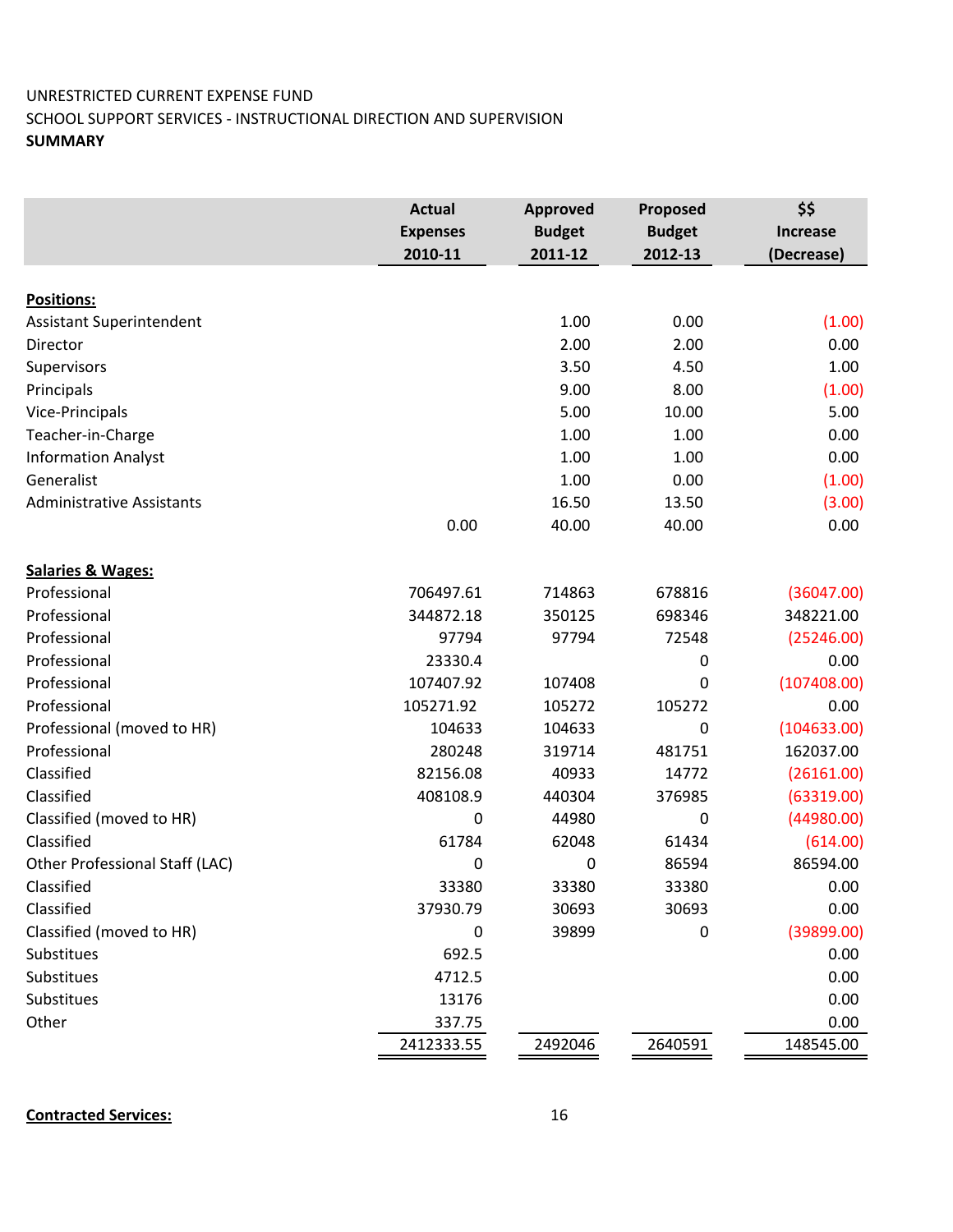Hardware Annual Maintenance Software Annual Maintenance Consultant Other Contracted Services

| <b>Supplies &amp; Materials:</b>               |            |           |           |             |
|------------------------------------------------|------------|-----------|-----------|-------------|
| Advertising (moved to HR)                      | 0          | 0         | 0         | 0           |
| Computer Software (moved to HR)                | 0          | 0         | O         | 0           |
| <b>Computer Supplies</b>                       | 0          | 0         | 3300      | 3300        |
| Computer Supplies - School Quicken             | 0          | 600       | 0         | (600)       |
| Materials of Instruction                       | 24291.64   | 36000     | 25000     | (11000)     |
| <b>Small Computers &amp; Peripherals</b>       | 0          | 0         | O         | 0           |
| <b>Office Supplies - Allocation</b>            | 2000       | 0         | 2000      | 2000        |
| <b>Office Supplies</b>                         | 178.53     | 0         | 0         | 0           |
| Postage                                        | 0          | 0         | 0         | 0           |
| Supplies-Repair of Tech Equip (Main of Plnt)   |            |           | 15000     | 15000       |
| <b>Server Materials</b>                        | 0          | 0         | 5100      | 5100        |
| Other                                          | 0          | 0         | 0         | 0           |
|                                                | 26470.17   | 36600     | 50400     | 13800       |
| <b>Other Charges:</b>                          |            |           |           |             |
| <b>Utilities - Communications</b>              |            |           |           | 0           |
| <b>Commencement Expenses</b>                   | 4055.43    | 3000      | 3000      | 0           |
| <b>Professional Meetings &amp; Conferences</b> | 3520.17    | 8000      | 13500     | 5500        |
| Recruiting Fees (moved to HR)                  | 0          | 0         | 0         | 0           |
| <b>Subscriptions and Dues</b>                  | 0          | 0         | 1300      | 1300        |
| <b>Travel</b>                                  | 4782.68    | 10000     | 8000      | $-2000$     |
| Other                                          | 0          | 0         | 0         | 0           |
|                                                | 12358.28   | 21000     | 25800     | 4800        |
|                                                |            |           |           |             |
| Equipment:                                     |            |           |           |             |
| <b>Computers and Peripherals</b>               | 5450.82    | 4400      | 0         | $-4400$     |
| <b>Computer Software (from Maint of Plnt)</b>  | 7100       | 0         | 150000    | 150000      |
| <b>Technical Equipment (Administration)</b>    |            |           | 5000      |             |
| Instructional Equipment                        | 2076.51    | 0         | 1500      | 1500        |
|                                                | 14627.33   | 4400      | 156500    | 152100      |
| <b>Transfers:</b>                              |            |           |           |             |
| <b>Interfund Transfers</b>                     | $\pmb{0}$  | $\pmb{0}$ | $\pmb{0}$ | $\mathbf 0$ |
|                                                |            |           |           |             |
| <b>TOTAL PROGRAM</b>                           | 2465789.33 | 2554046   | 2873291   | 319245      |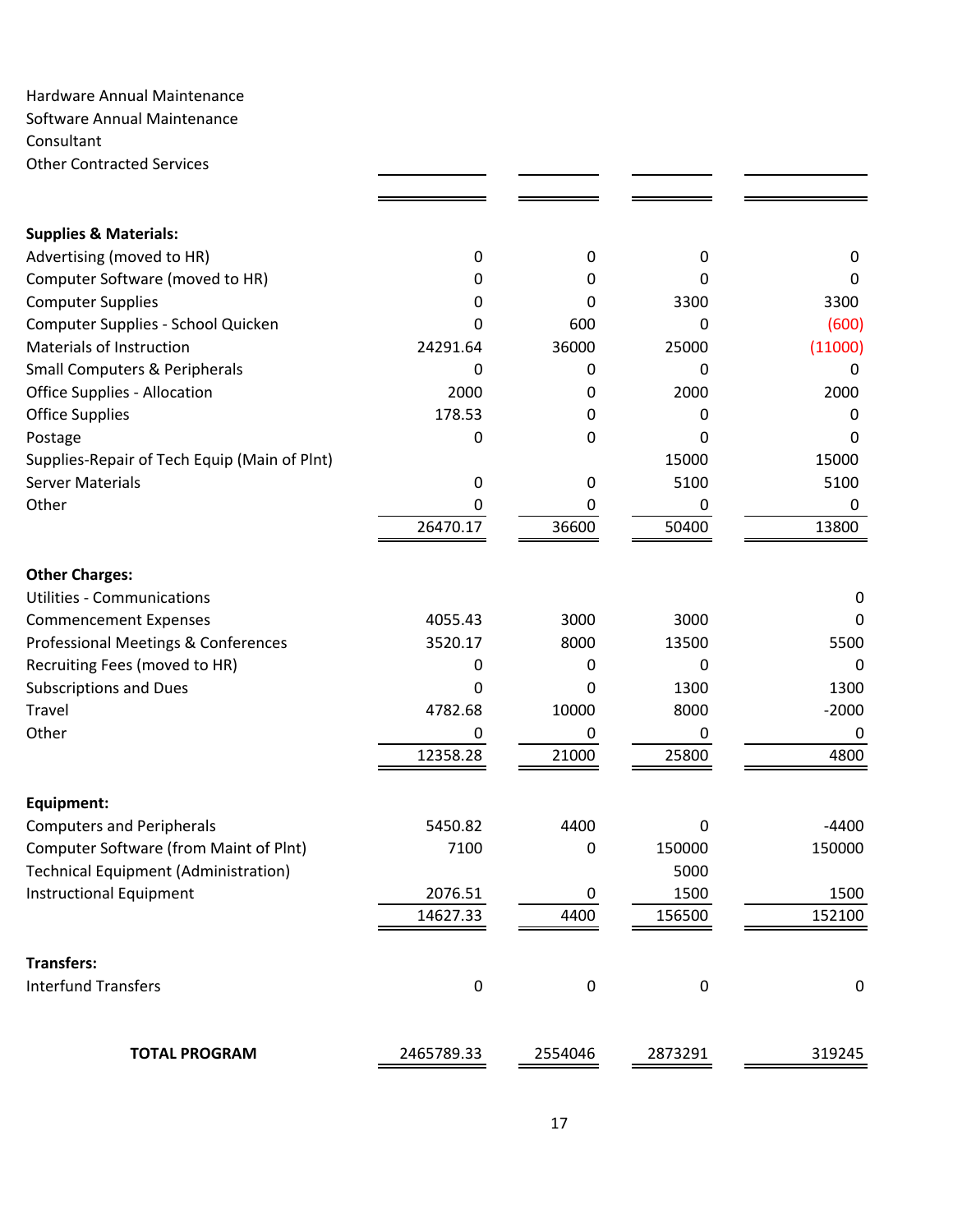|                                      | <b>Actual</b><br><b>Expenses</b><br>2010-11 | <b>Approved</b><br><b>Budget</b><br>2011-12 | Proposed<br><b>Budget</b><br>2012-13 | \$\$<br><b>Increase</b><br>(Decrease) |
|--------------------------------------|---------------------------------------------|---------------------------------------------|--------------------------------------|---------------------------------------|
|                                      |                                             |                                             |                                      |                                       |
| <b>Positions:</b><br>Director        |                                             | 1.00                                        | 1.00                                 | 0.00                                  |
| <b>Information Analyst</b>           |                                             | 1.00                                        | 1.00                                 | 0.00                                  |
| Secretary                            |                                             | 1.00                                        | 1.00                                 | 0.00                                  |
|                                      | 0.00                                        | 3.00                                        | 3.00                                 | 0.00                                  |
| <b>Salaries &amp; Wages:</b>         |                                             |                                             |                                      |                                       |
| Professional                         | 105271.92                                   | 105272                                      | 105272                               | 0                                     |
| Classified (from Maint of Plt)       |                                             |                                             |                                      | $\mathbf 0$                           |
| Classified                           | 61784.00                                    | 62048                                       | 61434                                | (614)                                 |
| Classified (from Maint of Plt)       |                                             |                                             |                                      | 0                                     |
| Classified                           | 33380.00                                    | 33380                                       | 33380                                | 0                                     |
|                                      | 200435.92                                   | 200700                                      | 200086                               | (614)                                 |
| <b>Contracted Services:</b>          |                                             |                                             |                                      |                                       |
| Hardware Annual Maintenance          |                                             |                                             |                                      |                                       |
| Software Annual Maintenance          |                                             |                                             |                                      |                                       |
| Consultant                           |                                             |                                             |                                      |                                       |
| <b>Other Contracted Services</b>     |                                             |                                             |                                      |                                       |
|                                      |                                             |                                             |                                      |                                       |
| <b>Supplies &amp; Materials:</b>     |                                             |                                             |                                      |                                       |
| Supplies-Repair of Tech Equip        |                                             |                                             | 15000                                | 15000                                 |
| Supplies- Data Processing & Comp.    |                                             |                                             | 3300                                 | 0                                     |
| <b>Server Materials</b>              |                                             |                                             | 5100                                 | 5100                                  |
|                                      |                                             |                                             | 23400                                | 20100                                 |
| <b>Other Charges:</b>                |                                             |                                             |                                      |                                       |
| Professional Meetings & Conferences  |                                             |                                             | 7500                                 | 7500                                  |
| <b>Subscriptions and Dues</b>        |                                             |                                             | 1300                                 | 1300                                  |
| Travel                               |                                             |                                             |                                      | 0                                     |
| Other                                |                                             |                                             |                                      | 0                                     |
|                                      |                                             |                                             | 8800                                 | 8800                                  |
| Equipment:                           |                                             |                                             |                                      |                                       |
| <b>Computers and Peripherals</b>     |                                             | 4400                                        | 0                                    | (4400)                                |
| Technology - Leases Computer Lab     |                                             |                                             | 150000                               | 150000                                |
| <b>Technology Equipment</b>          |                                             |                                             | 0                                    | 0                                     |
| Tehnology Equipment - Admin          |                                             |                                             | 5000                                 |                                       |
| Technology - Technical Equip Scanner | $\overline{0}$                              | 0                                           | 1500                                 | 1500                                  |
|                                      | $\overline{0}$                              | 4400                                        | 156500                               | 152100                                |
| <b>Transfers:</b>                    |                                             |                                             |                                      |                                       |
| <b>Interfund Transfers</b>           |                                             |                                             |                                      |                                       |
|                                      |                                             |                                             |                                      |                                       |
| <b>TOTAL PROGRAM</b>                 | 200435.92                                   | 205100.00                                   | 388786.00                            | 183686                                |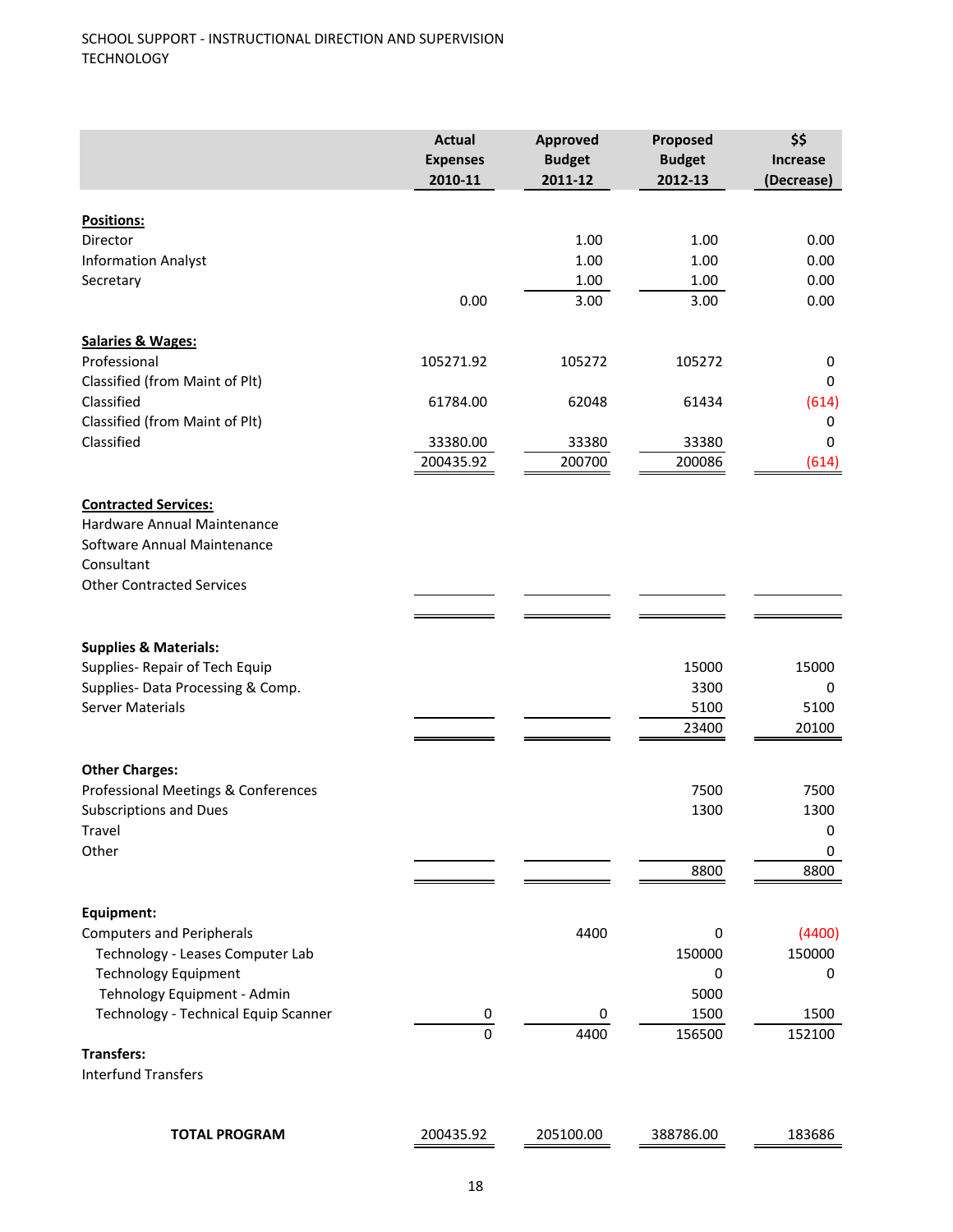#### UNRESTRICTED CURRENT EXPENSE FUND SCHOOL MANAGEMENT & SUPPORT **OFFICE OF PRINCIPAL ‐ BASIC/SUPPLEMENTAL PROGRAMS**

|                                                                                                         | <b>Actual</b><br><b>Expenses</b><br>2010-11 | Approved<br><b>Budget</b><br>2011-12 | Proposed<br><b>Budget</b><br>2012-13 | \$\$<br><b>Increase</b><br>(Decrease) |
|---------------------------------------------------------------------------------------------------------|---------------------------------------------|--------------------------------------|--------------------------------------|---------------------------------------|
|                                                                                                         |                                             |                                      |                                      |                                       |
| Positions:                                                                                              |                                             |                                      |                                      |                                       |
| Principals                                                                                              | 9.00                                        | 8.00                                 | 7.00                                 | (1.00)                                |
| Vice-Principals                                                                                         | 5.00                                        | 5.00                                 | 10.00                                | 5.00                                  |
| Teacher-In-Charge                                                                                       | 1.00                                        | 1.00                                 | 1.00                                 | 0.00                                  |
| School / Administrative Assistants                                                                      | 12.00<br>27.00                              | 12.00<br>26.00                       | 11.00<br>29.00                       | (1.00)<br>3.00                        |
| <b>Salaries &amp; Wages:</b>                                                                            |                                             |                                      |                                      |                                       |
| Professional                                                                                            | 706497.61                                   | 714863                               | 678816                               | (36047)                               |
| Professional                                                                                            | 344872.18                                   | 350125                               | 698346                               | 348221                                |
| Classified                                                                                              | 408108.94                                   | 409611                               | 376985                               | (32626)                               |
| Substitutes                                                                                             | 692.5                                       | 0                                    | 0                                    | 0                                     |
| Substitutes                                                                                             | 4712.5                                      | 0                                    | 0                                    | 0                                     |
|                                                                                                         | 1464883.73                                  | 1474599                              | 1754147                              | 279548                                |
| <b>Contracted Services:</b><br>Hardware Annual Maintenance<br>Software Annual Maintenance<br>Consultant |                                             |                                      |                                      |                                       |
| <b>Other Contracted Services</b>                                                                        |                                             |                                      |                                      |                                       |
|                                                                                                         | 0                                           | $\pmb{0}$                            | 0                                    | $\pmb{0}$                             |
| <b>Supplies &amp; Materials:</b>                                                                        |                                             |                                      |                                      |                                       |
| Computer Supplies - School Quicken                                                                      |                                             | 600                                  | 0                                    | (600)                                 |
| Materials of Instruction - Allocation                                                                   |                                             | 0                                    | 0                                    | 0                                     |
| Office Supplies - Allocation                                                                            |                                             | $\mathbf 0$                          | 0                                    | 0                                     |
| Postage - Allocation                                                                                    |                                             | $\mathbf 0$                          | 0                                    | 0                                     |
| Other - Allocation                                                                                      |                                             | 0                                    | 0                                    | $\mathbf 0$                           |
|                                                                                                         | 0                                           | 600                                  | $\pmb{0}$                            | (600)                                 |
| <b>Other Charges:</b>                                                                                   |                                             |                                      |                                      |                                       |
| <b>Utilities - Communications</b>                                                                       |                                             |                                      |                                      | 0                                     |
| <b>Commencement Expenses</b>                                                                            | 4055.43                                     | 3000                                 | 3000                                 | $\pmb{0}$                             |
| Professional Meetings & Conferences                                                                     |                                             | 0                                    | 0                                    | 0                                     |
| <b>Subscriptions and Dues</b>                                                                           |                                             | 0                                    | 0                                    | 0                                     |
| Travel                                                                                                  |                                             | 0                                    | 0                                    | 0                                     |
| Other - Allocation                                                                                      |                                             | 0                                    | $\overline{0}$                       | 0                                     |
|                                                                                                         | 4055.43                                     | 3000                                 | 3000                                 | $\pmb{0}$                             |
| Equipment:                                                                                              |                                             |                                      |                                      |                                       |
| <b>Computers and Peripherals</b>                                                                        | 5450.82                                     | $\pmb{0}$                            | $\pmb{0}$                            | $\boldsymbol{0}$                      |
| <b>Transfers:</b>                                                                                       |                                             |                                      |                                      |                                       |
| <b>Interfund Transfers</b>                                                                              | $\pmb{0}$                                   | $\pmb{0}$                            | $\pmb{0}$                            | 0                                     |
| <b>TOTAL PROGRAM</b>                                                                                    | 1474389.98                                  | 1478199.00                           | 1757147.00                           | 278948.00                             |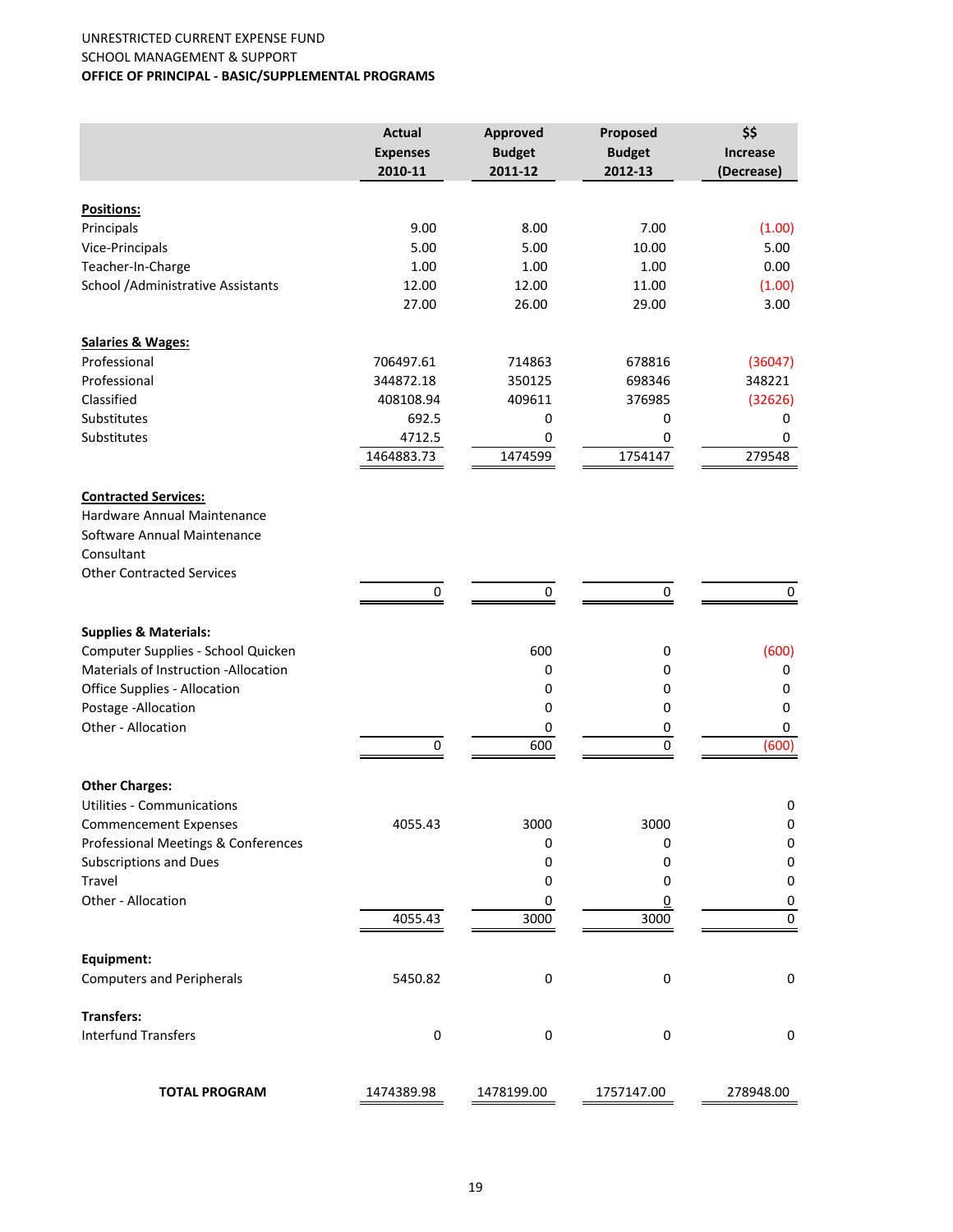#### UNRESTRICTED CURRENT EXPENSE FUND SCHOOL MANAGEMENT & SUPPORT **INSTRUCTIONAL PROGRAM, DIRECTION AND IMPROVEMENT**

|                                              | <b>Actual</b><br><b>Expenses</b><br>2010-11 | Approved<br><b>Budget</b><br>2011-12 | Proposed<br><b>Budget</b><br>2012-13 | \$\$<br><b>Increase</b><br>(Decrease) |
|----------------------------------------------|---------------------------------------------|--------------------------------------|--------------------------------------|---------------------------------------|
|                                              |                                             |                                      |                                      |                                       |
| Positions:                                   |                                             |                                      |                                      |                                       |
| Assistant Superintendent                     |                                             | 1.00                                 | 0.00                                 | (1.00)                                |
| Director                                     |                                             | 2.00                                 | 1.00                                 | (1.00)                                |
| Supervisors                                  |                                             | 3.50                                 | 4.50                                 | 1.00                                  |
| <b>Administrative Assistants</b>             |                                             | 0.50                                 | 0.50                                 | 0.00                                  |
| Other Professional Staff (LAC)               |                                             | 0.00<br>7.00                         | 1.00<br>7.00                         | 1.00<br>0.00                          |
|                                              |                                             |                                      |                                      |                                       |
| <b>Salaries &amp; Wages:</b><br>Professional | 107407.92                                   | 107408                               | 0                                    | (107408.00)                           |
| Professional                                 | 280248.00                                   | 319714                               | 481751                               | 162037.00                             |
| Professional (from Inst Sal)                 | 0.00                                        | 0                                    | 86594                                | 86594.00                              |
| Classified                                   | 82156.08                                    | 40933                                | 14772                                |                                       |
| Other                                        | 337.75                                      |                                      |                                      | (26161.00)                            |
|                                              | 470149.75                                   | 468055                               | 583117                               | 0.00<br>115062                        |
|                                              |                                             |                                      |                                      |                                       |
| <b>Contracted Services:</b>                  |                                             |                                      |                                      |                                       |
| Hardware Annual Maintenance                  | 0                                           | $\mathbf 0$                          | 0                                    | $\pmb{0}$                             |
| Software Annual Maintenance                  | 0                                           | 0                                    | 0                                    | 0                                     |
| Consultant                                   | 0                                           | 0                                    | 0                                    | $\pmb{0}$                             |
| <b>Other Contracted Services</b>             | 0                                           | 0                                    | 0                                    | $\pmb{0}$                             |
|                                              | 0                                           | 0                                    | $\pmb{0}$                            | $\pmb{0}$                             |
| <b>Supplies &amp; Materials:</b>             |                                             |                                      |                                      |                                       |
| Computer Software                            | 0                                           | $\pmb{0}$                            | 0                                    | $\pmb{0}$                             |
| <b>Computer Supplies</b>                     | 0                                           | 0                                    | 0                                    | $\pmb{0}$                             |
| <b>Materials of Instruction</b>              | 0                                           | 0                                    | 0                                    | $\pmb{0}$                             |
| Small Computers & Peripherals                | 0                                           | 0                                    | 0                                    | $\pmb{0}$                             |
| <b>Office Supplies</b>                       | 0                                           | 0                                    | 0                                    | $\pmb{0}$                             |
| <b>Small Equipment</b>                       | 0                                           | 0                                    | 0                                    | $\pmb{0}$                             |
| Other                                        | 0                                           | 0                                    | 0                                    | 0                                     |
|                                              | 0                                           | 0                                    | $\pmb{0}$                            | $\pmb{0}$                             |
| <b>Other Charges:</b>                        |                                             |                                      |                                      |                                       |
| <b>Utilities - Communications</b>            | 0                                           |                                      |                                      |                                       |
| Professional Meetings & Conferences          | 3520.17                                     | 8000                                 | 6000                                 | -2000                                 |
| <b>Subscriptions and Dues</b>                | 0                                           |                                      |                                      | 0                                     |
| Travel                                       | 4782.68                                     | 10000                                | 8000                                 | $-2000$                               |
| Other                                        | 0                                           |                                      |                                      | 0                                     |
|                                              | 8302.85                                     | 18000                                | 14000                                | $-4000$                               |
| Equipment:                                   |                                             |                                      |                                      |                                       |
| <b>Computers and Peripherals</b>             | $\pmb{0}$                                   | 0                                    | 0                                    | 0                                     |
| <b>Transfers:</b>                            |                                             |                                      |                                      |                                       |
| <b>Interfund Transfers</b>                   | $\pmb{0}$                                   | $\pmb{0}$                            | 0                                    | $\mathbf 0$                           |
| <b>TOTAL PROGRAM</b>                         | 478452.60                                   | 486055.00                            | 597117.00                            | 111062                                |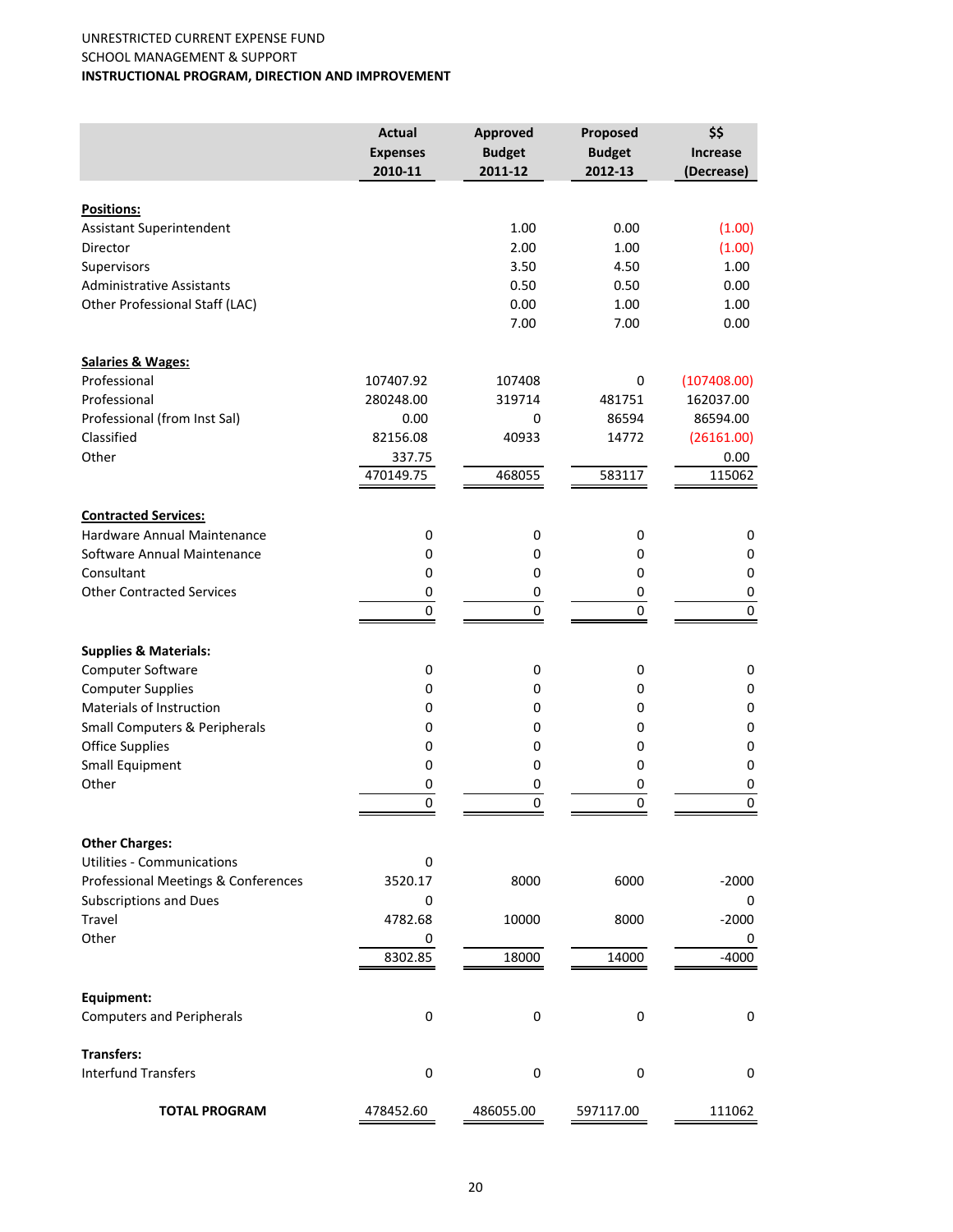#### UNRESTRICTED CURRENT EXPENSE FUND SCHOOL MANAGEMENT & SUPPORT **OFFICE OF PRINCIPAL ‐ CAREER & TECHNOLOGY PROGRAMS**

|                                                                                                         | <b>Actual</b><br><b>Expenses</b><br>2010-11 | Approved<br><b>Budget</b><br>2011-12 | Proposed<br><b>Budget</b><br>2012-13 | \$\$<br><b>Increase</b><br>(Decrease) |
|---------------------------------------------------------------------------------------------------------|---------------------------------------------|--------------------------------------|--------------------------------------|---------------------------------------|
| <b>Positions:</b>                                                                                       |                                             |                                      |                                      |                                       |
| Adm In Charge                                                                                           |                                             | 1.00                                 | 1.00                                 | 0.00                                  |
| Supervisor                                                                                              |                                             | 0.25                                 | 0.00                                 | (0.25)                                |
| <b>Administrative Assistants</b>                                                                        |                                             | 1.00                                 | 1.00                                 | 0.00                                  |
|                                                                                                         |                                             | 2.25                                 | 2.00                                 | (0.25)                                |
| Salaries & Wages:                                                                                       |                                             |                                      |                                      |                                       |
| Professional                                                                                            | 97794.00                                    | 97794                                | 72548                                | (25246)                               |
| Professional                                                                                            | 23330.40                                    | 23330                                | 0                                    | (23330)                               |
| Classified                                                                                              | 37930.79                                    | 30693                                | 30693                                | 0                                     |
| Substitutes                                                                                             | 13176.00                                    |                                      |                                      | 0                                     |
|                                                                                                         | 172231.19                                   | 151817.00                            | 103241.00                            | (48576)                               |
| <b>Contracted Services:</b><br>Hardware Annual Maintenance<br>Software Annual Maintenance<br>Consultant |                                             |                                      |                                      |                                       |
| <b>Other Contracted Services</b>                                                                        |                                             |                                      |                                      |                                       |
|                                                                                                         | 0                                           | $\pmb{0}$                            | 0                                    | $\pmb{0}$                             |
| <b>Supplies &amp; Materials:</b>                                                                        |                                             |                                      |                                      |                                       |
| <b>Computer Supplies -Allocation</b>                                                                    |                                             |                                      |                                      | 0                                     |
| <b>Materials of Instruction</b>                                                                         | 24291.64                                    | 36000                                | 25000                                | $-11000$                              |
| Office Supplies - Allocation                                                                            | 2000                                        | 0                                    | 2000                                 | 2000                                  |
| <b>Office Supplies</b>                                                                                  | 178.53                                      | 0                                    | 0                                    | 0                                     |
| Postage - Allocation                                                                                    |                                             | 0                                    | 0                                    | 0                                     |
| Other - Allocation                                                                                      |                                             | 0                                    | 0                                    | 0                                     |
|                                                                                                         | 26470.17                                    | 36000                                | 27000                                | $-9000$                               |
| <b>Other Charges:</b>                                                                                   |                                             |                                      |                                      |                                       |
| <b>Utilities - Communications</b>                                                                       |                                             |                                      |                                      |                                       |
| Professional Meetings & Conferences                                                                     |                                             |                                      |                                      |                                       |
| <b>Subscriptions and Dues</b>                                                                           |                                             |                                      |                                      |                                       |
| Travel                                                                                                  |                                             |                                      |                                      |                                       |
| Other - Allocation                                                                                      |                                             |                                      |                                      |                                       |
|                                                                                                         | 0                                           |                                      |                                      |                                       |
| Equipment:                                                                                              |                                             |                                      |                                      |                                       |
| <b>Instructional Equipment</b>                                                                          | 2076.51                                     | 0                                    | $\pmb{0}$                            | $\pmb{0}$                             |
| <b>Transfers:</b>                                                                                       |                                             |                                      |                                      |                                       |
| <b>Interfund Transfers</b>                                                                              | $\pmb{0}$                                   | 0                                    | 0                                    | 0                                     |
| <b>TOTAL PROGRAM</b>                                                                                    | 200777.87                                   | 187817.00                            | 130241.00                            | (57576)                               |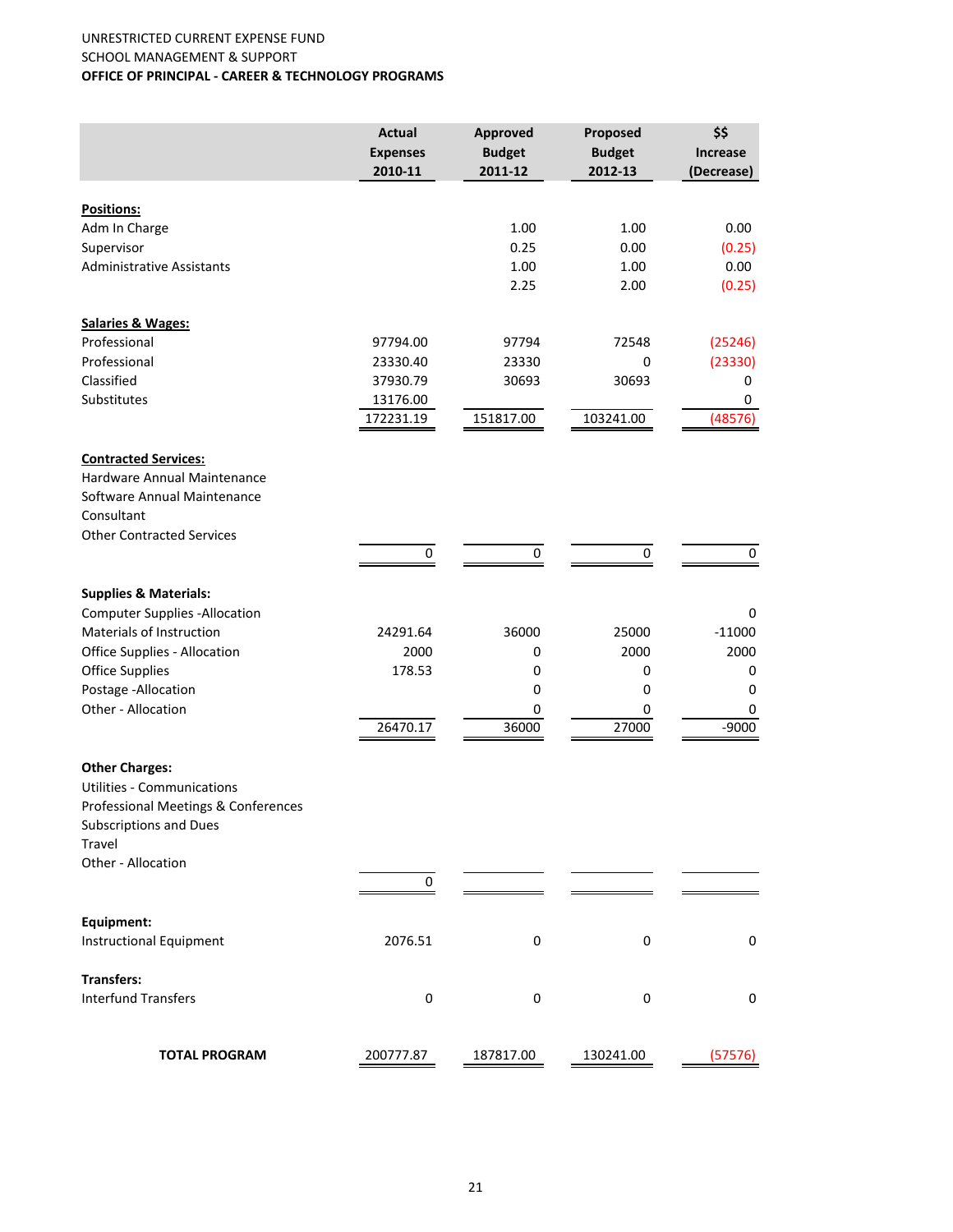# **INSTRUCTION**

**Instruction includes activities which directly or adjunctly deal with teaching** students in non‐special education settings. Teaching may be provided in a school classroom via direct delivery, instructional television, computer‐assisted instruction, on‐line services, or through correspondence; in another location such as a home/hospital; or in other settings where students are instructed, presented with learning experiences, or participate in extra‐or‐co‐curricular activities. Instruction also includes most activities which occur on a regular basis at the school level or for the benefit of the instructional program such as school media services, guidance and psychological services for all students, instructional staff development, and salaries of school department chairpersons who also teach.

Instruction is divided into three categories:

- 1. Instructional salaries and wages;
- 2. textbooks and supplies;
- 3. Other instructional costs.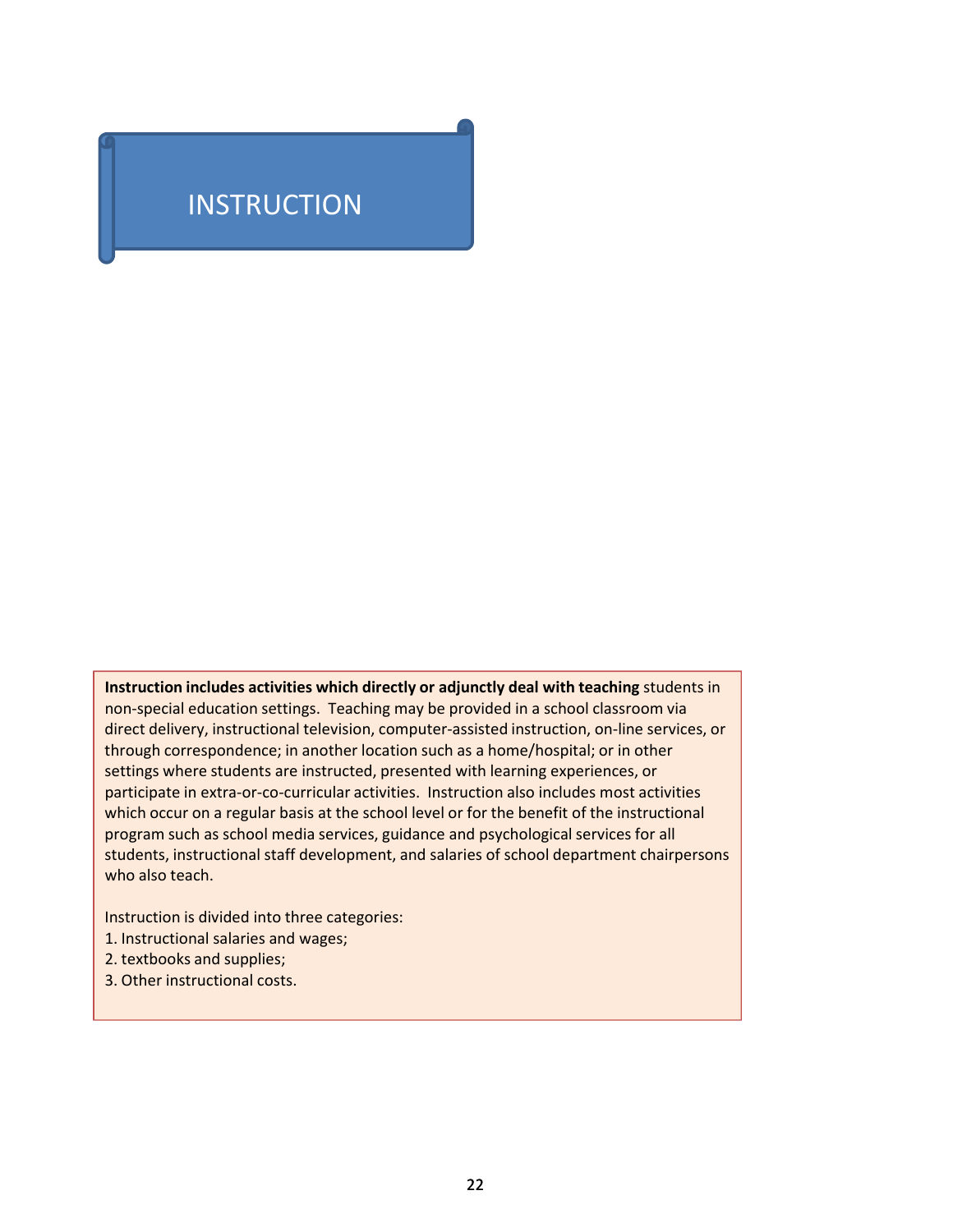|                                              | Actual<br><b>Expenses</b><br>2010-11 | Approved<br><b>Budget</b><br>2011-12 | Proposed<br><b>Budget</b><br>2012-13 | \$\$<br>Increase<br>(Decrease) |
|----------------------------------------------|--------------------------------------|--------------------------------------|--------------------------------------|--------------------------------|
| <b>Positions:</b>                            |                                      |                                      |                                      |                                |
| Psychologists                                |                                      | 1.00                                 | 1.00                                 | 0.00                           |
| Dean of Students                             |                                      | 5.00                                 | 0.00                                 | (5.00)                         |
| <b>Guidance Counselors</b>                   |                                      | 8.00                                 | 8.00                                 | 0.00                           |
| <b>Instructional Facilitators</b>            |                                      | 8.00                                 | 6.75                                 | (1.25)                         |
| <b>Teachers</b>                              |                                      | 197.80                               | 191.00                               | (6.80)                         |
| Media Specialists                            |                                      | 6.00                                 | 6.00                                 | 0.00                           |
| Assistants                                   |                                      | 22.50                                | 28.00                                | 5.50                           |
|                                              | 0.00                                 | 248.30                               | 240.75                               | (7.55)                         |
|                                              |                                      | <b>CATEGORIES</b>                    |                                      |                                |
| INSTRUCTIONAL SALARIES AND WAGES:            | 12293459.79                          | 13093536                             | 12628651                             |                                |
| <b>TEXTBOOKS AND INSTRUCTIONAL SUPPLIES:</b> | 352076.39                            | 465648                               | 361522                               |                                |

| OTHER INSTRUCTIONAL COSTS: | 485998.26 | 565881 | 297473 |
|----------------------------|-----------|--------|--------|
|                            |           |        |        |
|                            |           |        |        |

TOTAL INSTRUCTION: 13131534.44 14125065 13287646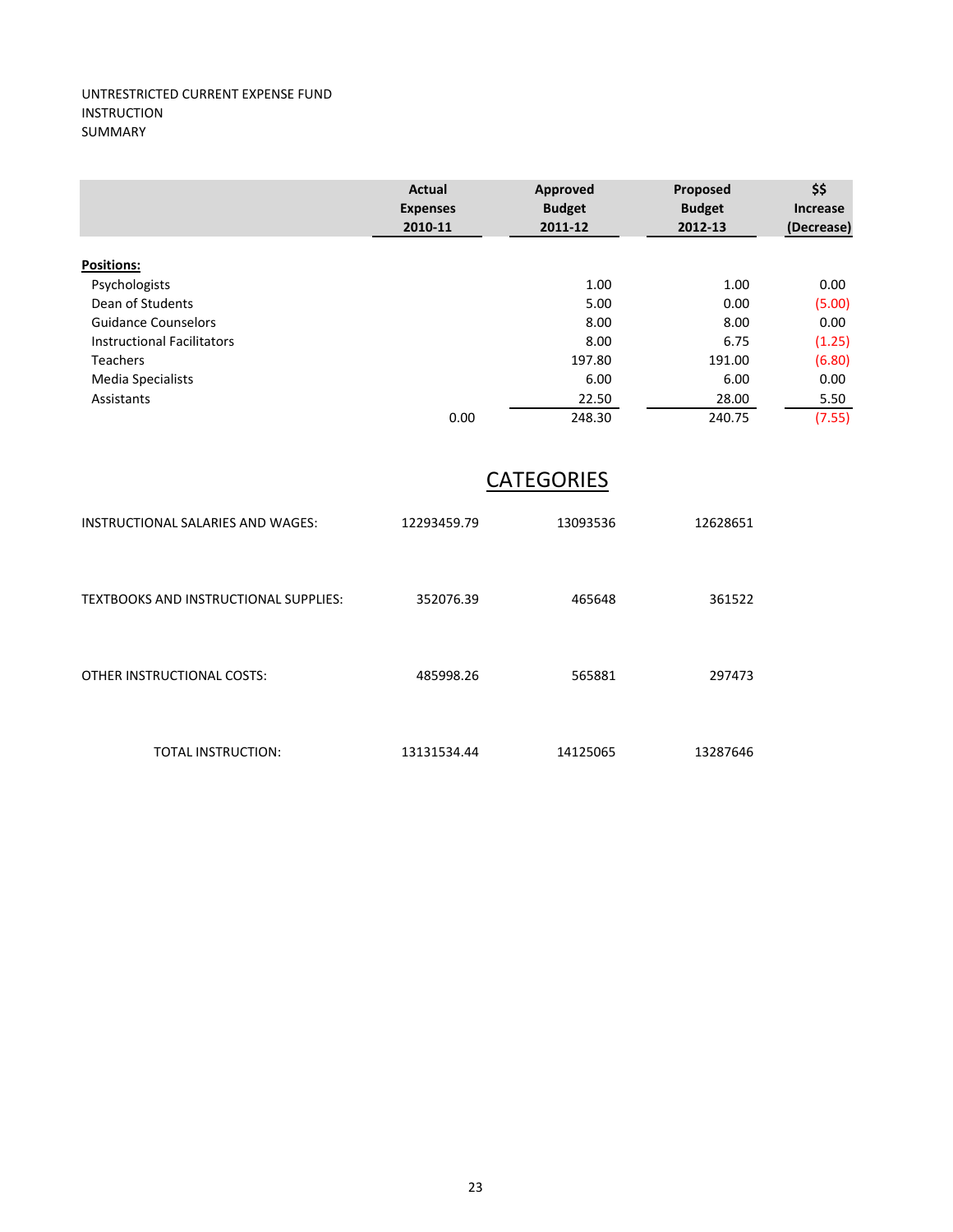|                           | <b>Actual</b><br><b>Expenses</b><br>2010-11 | Approved<br><b>Budget</b><br>2011-12 | Proposed<br><b>Budget</b><br>2012-13 | \$\$<br><b>Increase</b><br>(Decrease) |
|---------------------------|---------------------------------------------|--------------------------------------|--------------------------------------|---------------------------------------|
| Positions:                |                                             |                                      |                                      |                                       |
| Psychologists             |                                             | 1.00                                 | 1.00                                 | 0.00                                  |
| <b>School Counselors</b>  |                                             | 8.00                                 | 8.00                                 | 0.00                                  |
| Instructional Facilitator |                                             | 8.00                                 | 6.75                                 | (1.25)                                |
| <b>Teachers</b>           |                                             | 197.80                               | 191.00                               | (6.80)                                |
| Dean of Students          |                                             | 5.00                                 | 0.00                                 | (5.00)                                |
| Media Specialists         |                                             | 6.00                                 | 6.00                                 | 0.00                                  |
| Secretary/Clerk           |                                             | 0.00                                 | 0.00                                 | 0.00                                  |
| Assistants                |                                             | 22.50                                | 28.00                                | 5.50                                  |
|                           |                                             | 248.30                               | 240.75                               | (7.55)                                |

## **INSTRUCTIONAL SALARIES AND WAGES:**

| Professional                  |                        | 11521104.51 | 12187291    | 11392755    | (794536) |
|-------------------------------|------------------------|-------------|-------------|-------------|----------|
| Classified                    |                        | 301448.69   | 356225      | 481396      | 125171   |
| <b>Teacher Mentoring</b>      |                        | 22634.19    | 0           | 25000       | 25000    |
| Teacher - Extra Duty          |                        | 151265.00   | 147000      | 147000      | 0        |
| Teacher - Homebound/Inc       |                        |             | 25000       | 25000       | 0        |
| <b>Adult Education</b>        |                        | 252.90      | 0           | 0           | 0        |
| After School Program          |                        | 45242.42    |             | 0           | 0        |
| Professional Development      |                        |             | 61620       | 46500       | (15120)  |
| <b>Bridge Scoring</b>         |                        |             | 0           | 5000        | 5000     |
| Summer School                 |                        |             | 38000       | 38000       | 0        |
| Summer School - Interv        |                        |             | 5900        | 0           | (5900)   |
| High School Assessment        |                        |             | 10000       | 10000       | 0        |
| Workshops                     |                        | 18750.55    | 0           | 0           | 0        |
| <b>Substitutes - Teachers</b> |                        | 213579.03   | 260000      | 213000      | (47000)  |
| Substitutes - Assistants      |                        | 19182.50    | 2500        | 1000        | (1500)   |
| Other - ALC                   |                        | 8200.00     | 0           | 0           | 0        |
| New Teacher Orientation       |                        |             |             | 11000       | 11000    |
| Steps                         |                        | 0           | 0           | 233000      | 233000   |
|                               | <b>TOTAL CATEGORY:</b> | 12293459.79 | 13093536.00 | 12628651.00 | (464885) |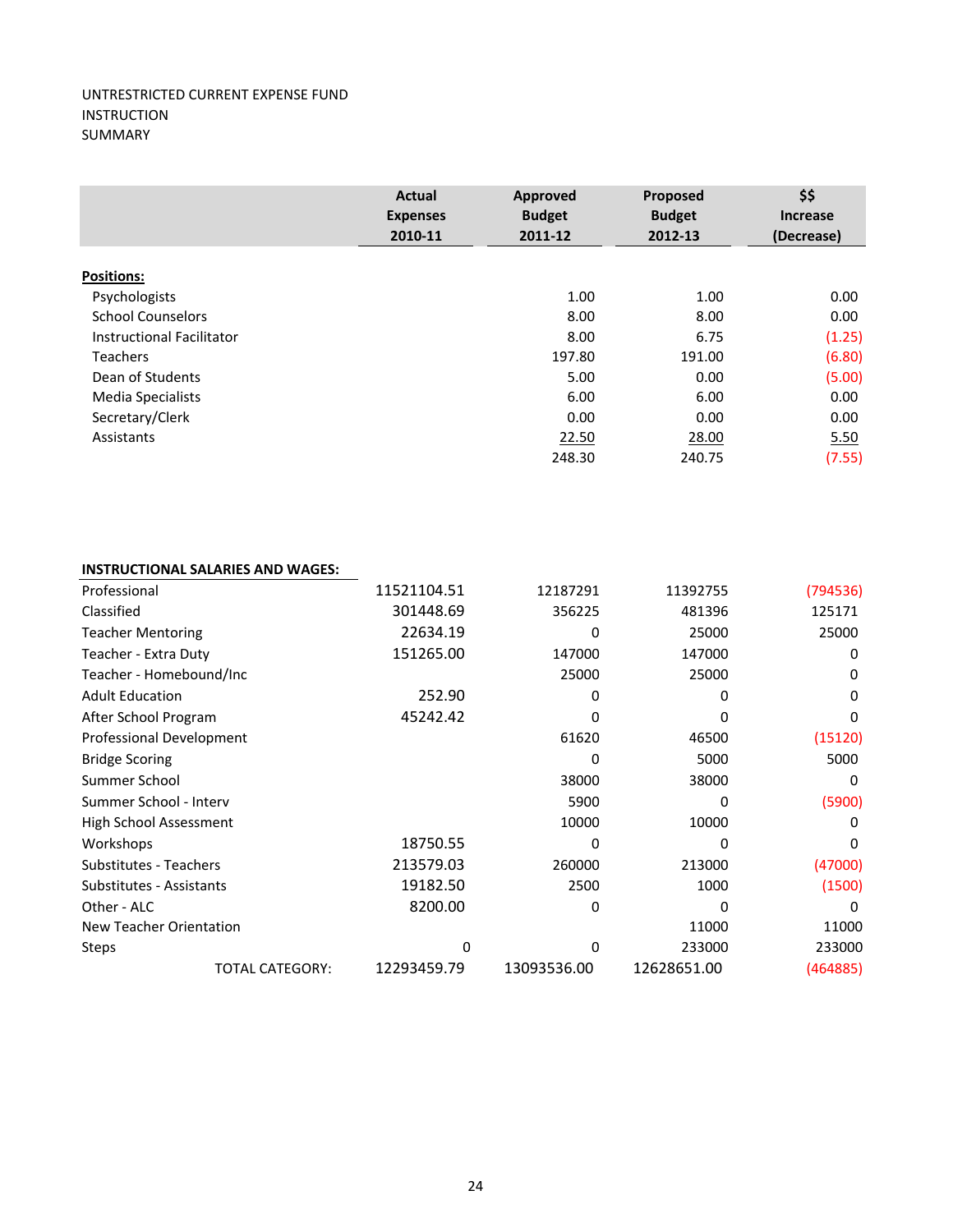|                                              | <b>Actual</b><br><b>Expenses</b><br>2010-11 | Approved<br><b>Budget</b><br>2011-12 | Proposed<br><b>Budget</b><br>2012-13 | \$\$<br><b>Increase</b><br>(Decrease) |
|----------------------------------------------|---------------------------------------------|--------------------------------------|--------------------------------------|---------------------------------------|
|                                              |                                             |                                      |                                      |                                       |
|                                              |                                             |                                      |                                      |                                       |
|                                              |                                             |                                      |                                      |                                       |
| <b>TEXTBOOKS AND INSTRUCTIONAL SUPPLIES:</b> |                                             |                                      |                                      |                                       |
| <b>Art Supplies</b>                          | 12416.5                                     | 15741                                | 12000                                | (3741)                                |
| <b>Athletic Supplies</b>                     |                                             | 5000                                 | 5000                                 | 0                                     |
| <b>Athletic Uniforms</b>                     |                                             |                                      |                                      | $\mathbf 0$                           |
| Band Equip Repair - Allocation               | 6000                                        | 6000                                 | 6000                                 | 0                                     |
| <b>Band Uniforms</b>                         |                                             |                                      |                                      | $\Omega$                              |
| Chorus/Music Supplies - Allocation           | 27530                                       | 10530                                | 10648                                | 118                                   |
| <b>Computer Software</b>                     | 50999.95                                    | 62513                                | 89000                                | 26487                                 |
| <b>Guidance Materials</b>                    | 365.84                                      | 2500                                 | 1500                                 | (1000)                                |
| Gifted/Talented Materials                    |                                             |                                      | 2900                                 | 2900                                  |
| Materials of Instruction                     | 40862.53                                    | 94955                                | 48621                                | (46334)                               |
| <b>PE Materials</b>                          | 4179.49                                     | 5532                                 | 5500                                 | (32)                                  |
| <b>Small Computers &amp; Peripherals</b>     | 1921.97                                     |                                      |                                      | 0                                     |
| Math & Reading Supplemental Materials        |                                             | 1000                                 | 3548                                 | 2548                                  |
| Media Books, Magazines & Periodicals         | 48620.53                                    | 48704                                | 15000                                | (33704)                               |
| Misc Supplies & Materials (High) Drama       | 2000                                        |                                      | 2000                                 | 2000                                  |
| <b>Office Supplies - Allocation</b>          | 64875                                       | 68875                                | 37200                                | (31675)                               |
| Postage                                      |                                             |                                      |                                      | 0                                     |
| <b>Small Equipment</b>                       |                                             |                                      |                                      | $\Omega$                              |
| <b>Technology Enhanced Learning</b>          |                                             |                                      | 36000                                | 36000                                 |
| <b>Textbooks</b>                             | 90323.17                                    | 94298                                | 86605                                | (7693)                                |
| <b>Inservice Materials</b>                   | 1861.01                                     | 500                                  | 0                                    | (500)                                 |
| Other - Staff Appreciation (to Inst Sal)     | 120.4                                       | 13500                                | 0                                    | (13500)                               |
|                                              |                                             |                                      |                                      | 0                                     |
| <b>TOTAL CATEGORY:</b>                       | 352076.39                                   | 429648                               | 361522                               | (68126)                               |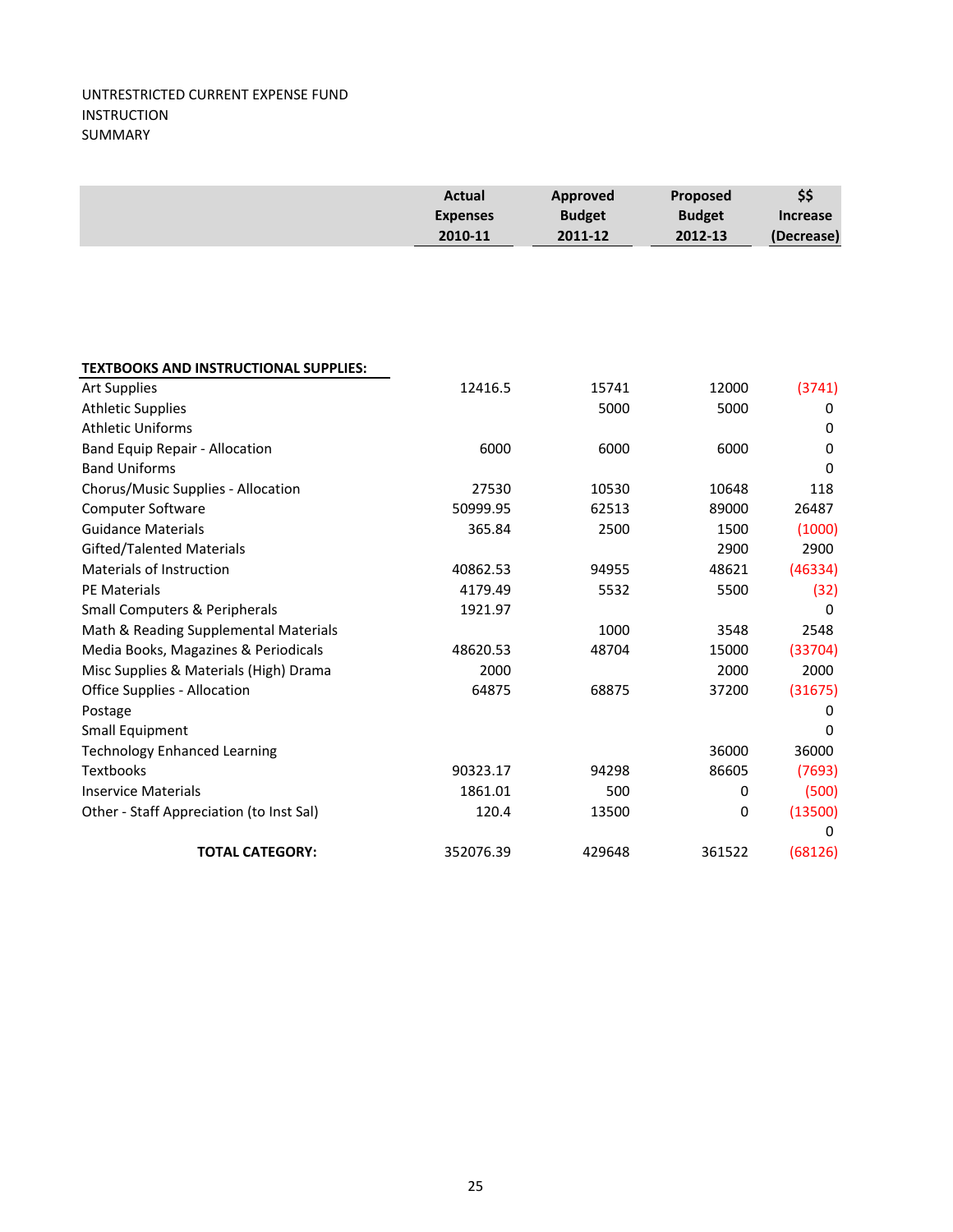|                                                                  | <b>Actual</b><br><b>Expenses</b><br>2010-11 | Approved<br><b>Budget</b><br>2011-12 | Proposed<br><b>Budget</b><br>2012-13 | \$\$<br><b>Increase</b><br>(Decrease) |
|------------------------------------------------------------------|---------------------------------------------|--------------------------------------|--------------------------------------|---------------------------------------|
| <b>OTHER INSTRUCTIONAL COSTS:</b>                                |                                             |                                      |                                      |                                       |
| <b>Contracted Services:</b>                                      |                                             |                                      |                                      |                                       |
| Consultant                                                       | 29741.25                                    | 0                                    | 0                                    | 0                                     |
| Referees/Officials                                               | 20000                                       | 15000                                | 15000                                | 0                                     |
| Other-Anytime Learning, Student Insurance                        | 9540.05                                     | 49100                                | 15000                                | (34100)                               |
|                                                                  | 59281.3                                     | 64100                                | 30000                                | (34100)                               |
| Other Charges:                                                   |                                             |                                      |                                      |                                       |
| Guidance/HSA Testing                                             | 12194.42                                    | 0                                    | 12000                                | 12000                                 |
| Home/Hospital Teaching Travel                                    | 12119.47                                    | 14000                                | 14000                                | 0                                     |
| Home/Hospital Treatment Center                                   | 5115.92                                     | 8000                                 | 8000                                 | 0                                     |
| Professional Development/Consultant                              |                                             | 7000                                 | 7000                                 | 0                                     |
| Professsional Meetings & Conferences                             | 95.21                                       | 12000                                | 6000                                 | (6000)                                |
| <b>Public Relations (Newspaper)</b>                              | 760.07                                      | 3000                                 | 2000                                 | (1000)                                |
| <b>Publications (High)</b>                                       | 1400                                        | 1400                                 | 1400                                 | 0                                     |
| Selected meeting & Symposiums<br><b>Subscriptions &amp; Dues</b> | 300                                         | 7000<br>300                          | 3500<br>300                          | (3500)<br>0                           |
| Travel                                                           | 13608.44                                    | 13000                                | 13000                                | 0                                     |
| <b>Computer Support Contracts</b>                                |                                             |                                      | 55473                                | 55473                                 |
| <b>Other Charges</b>                                             | 5923.15                                     | 12000                                | 8000                                 | (4000)                                |
| Out of County Placement                                          | 32120                                       | 88000                                | 88000                                | 0                                     |
|                                                                  | 83636.68                                    | 165700                               | 218673                               | 52973                                 |
| Land, Building & Equipment:                                      |                                             |                                      |                                      |                                       |
| <b>Instructional Equipment</b>                                   | 4255.79                                     | 37560                                | 15000                                | (22560)                               |
| Maintenance                                                      | 52888.1                                     | 0                                    | 0                                    | 0                                     |
| <b>Musical Equipment</b>                                         | 11786                                       | 22128                                | 9000                                 | (13128)                               |
| Football Equipment                                               | 3726.35                                     | 5300                                 | 5300                                 | 0                                     |
| Computers & Peripherals                                          | 0                                           | 0                                    | 0                                    | $\Omega$                              |
| Technology - Leases Computer Lab (to Tech)                       | 124016.2                                    | 228093                               | 0                                    | (228093)                              |
| <b>Technology Equipment</b>                                      | 61101.54                                    | 25000                                | 1500                                 | (23500)                               |
| New & Replacement Furniture                                      | 26025<br>283798.98                          | 18000<br>336081                      | 18000<br>48800                       | 0<br>(287281)                         |
|                                                                  |                                             |                                      |                                      |                                       |
| Transfers:                                                       |                                             |                                      |                                      |                                       |
| <b>Interfund Transfers</b>                                       |                                             |                                      |                                      | 0                                     |
| Educ. Services - Out of County Living                            |                                             |                                      |                                      | 0                                     |
| Educ. Services - Out of State LEAs                               |                                             |                                      |                                      | 0                                     |
| <b>TOTAL CATEGORY</b>                                            | 485998.26                                   | 629981                               | 297473                               | (332508)                              |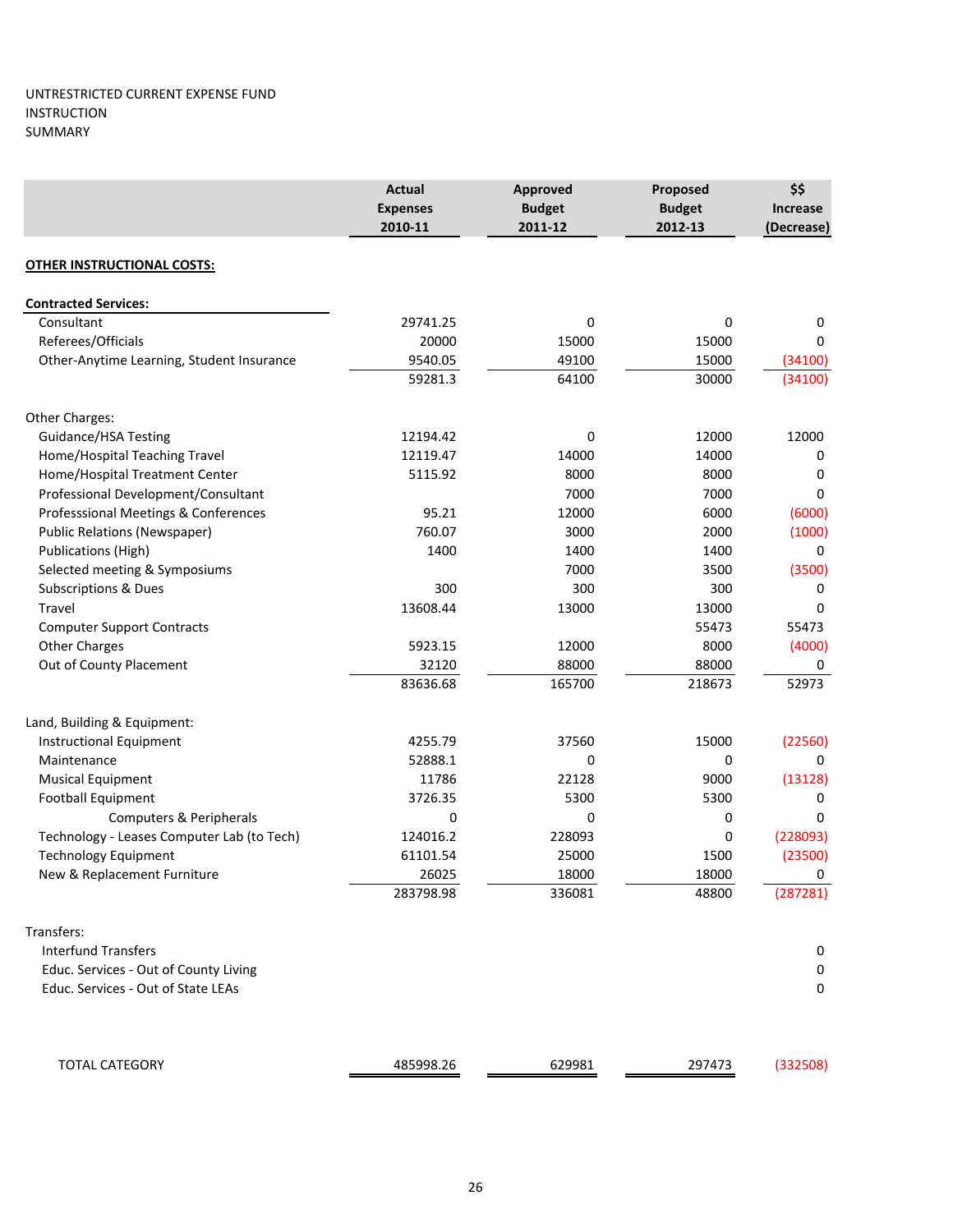## UNRESTRICTED CURRENT EXPENSE FUND SPECIAL EDUCATION SUMMARY

|                                      | <b>Actual</b>   | <b>Approved</b> | Proposed       | \$\$<br><b>Increase</b> |
|--------------------------------------|-----------------|-----------------|----------------|-------------------------|
|                                      | <b>Expenses</b> | <b>Budget</b>   | <b>Budget</b>  |                         |
|                                      | 2010-11         | 2011-12         | 2012-13        | (Decrease)              |
| Positions:                           |                 |                 |                |                         |
| Supervisor                           |                 | $\mathbf{1}$    | $\overline{2}$ | $\mathbf{1}$            |
| <b>Teachers</b>                      |                 | 23.71           | 23.71          | 0                       |
| Therapists                           |                 | 3               | 3              | 0                       |
| <b>Accounting Associate</b>          |                 | 0.25            | 0.25           | $\pmb{0}$               |
| Admin. Secretary                     |                 | 0.5             | 0.5            | 0                       |
| Assistants                           |                 | 15              | 9.5            | (6)                     |
| <b>IEP Clerk</b>                     |                 | 5               | 4.5            | (1)                     |
|                                      |                 | 48.46           | 43.46          | (5)                     |
| Salaries & Wages:                    |                 |                 |                |                         |
| Professional                         | 1374666         | 1422818         | 1444272        | 21454                   |
| Professional                         | 95321.04        | 95321           | 147554         | 52233                   |
| Speech Therapist                     | 195851.7        | 221076          | 200953         | (20123)                 |
| Classified                           | 300352.5        | 347351          | 278483         | (68868)                 |
| Classified                           | 14288.2         | 14670           | 14670          | 0                       |
| Classified                           | 11861.66        | 11774           | 11774          | 0                       |
| Substitutes - Teacher                | 59913.65        | 40000           | 45000          | 5000                    |
| Substitutes - Assistant              | 19483.05        | 0               | 0              | 0                       |
| <b>IEP Clerical Assistant</b>        | 75156.46        | 77646           | 118674         | 41028                   |
| <b>IEP Assistant</b>                 | 24800.5         | 0               | 0              | 0                       |
|                                      |                 |                 |                | 0                       |
| Other Wages:                         |                 |                 |                | 0                       |
| Home & Hospital Instruction          |                 | 0               | 0              | 0                       |
| Sign Language Interpreters           |                 | 3800            | 3800           | 0                       |
|                                      | 2171695         | 2234456         | 2265180        | 30724                   |
| <b>Contractual Services:</b>         |                 |                 |                |                         |
| Consultants                          | 114888.6        | 75000           | 75000          | 0                       |
| <b>Contract Educational Services</b> | 850             | 1350            | 1350           | 0                       |
| High Roads Academy                   |                 |                 | 170000         | 170000                  |
| Legal Services                       | 10311           | 15000           | 15000          | 0                       |
|                                      | 126049.6        | 91350           | 261350         | 170000                  |
| Supplies & Materials:                |                 |                 |                |                         |
| <b>Audio-Visual Materials</b>        |                 | 0               | 0              | 0                       |
| <b>Health Supplies</b>               |                 | 0               | 0              | 0                       |
| <b>Office Supplies</b>               | 2532            | 0               | 0              | 0                       |
| Materials of Instruction             | 16323.7         | 10500           | 10500          | $\mathbf 0$             |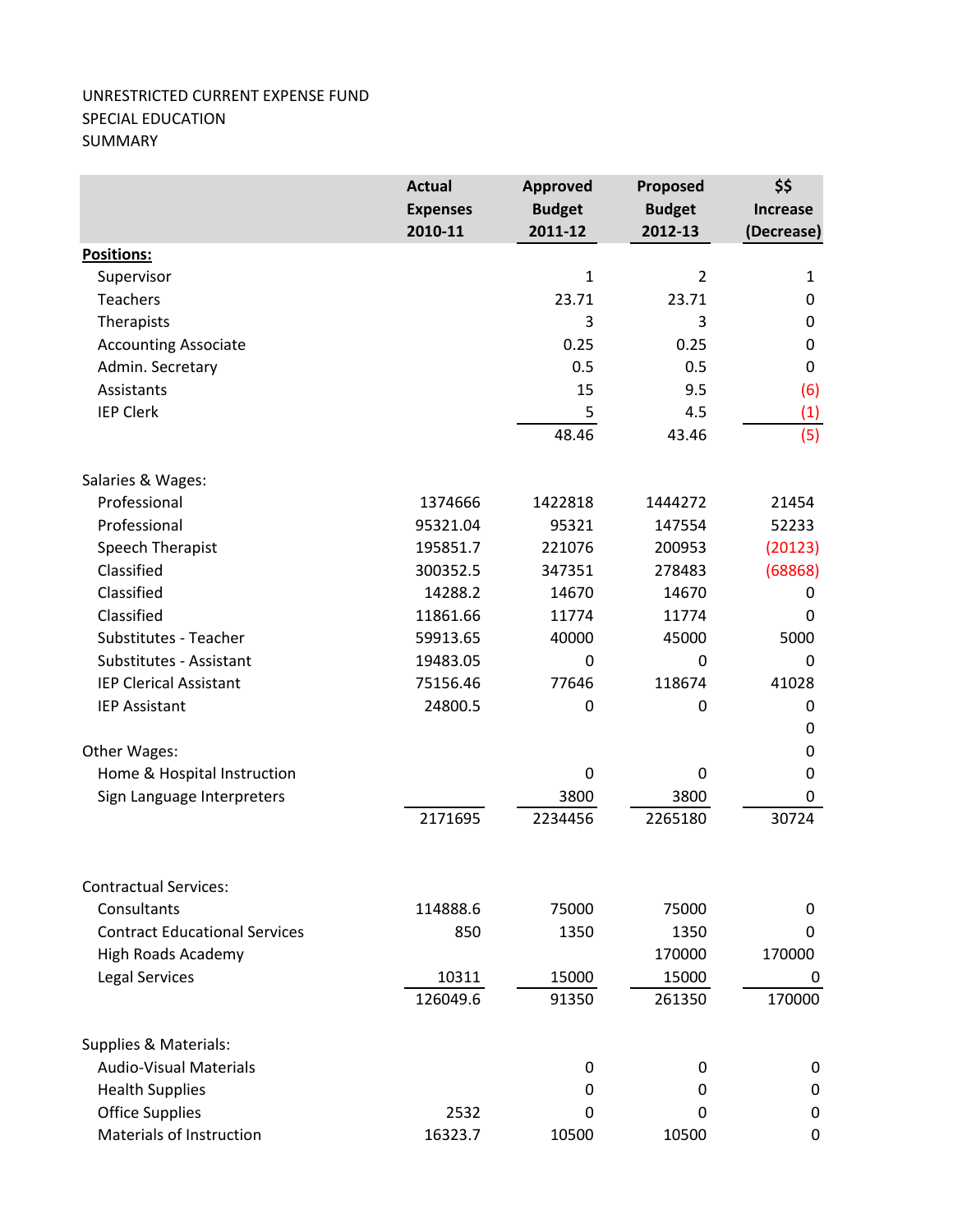|                | 1500                     | 1500              | $\mathbf 0$      |
|----------------|--------------------------|-------------------|------------------|
|                | 0                        | 0                 | $\mathbf 0$      |
|                | 0                        | 0                 | $\mathbf 0$      |
|                | 0                        | 0                 | $\boldsymbol{0}$ |
| 18855.7        | 12000                    | 12000             | $\mathbf 0$      |
|                |                          |                   |                  |
|                | $\Omega$                 | 0                 | $\pmb{0}$        |
| 1242           | 1500                     | 1500              | $\mathbf 0$      |
| 9506.68        | 10000                    | 10000             | $\mathbf 0$      |
| 1806.92        | 0                        | 0                 | $\boldsymbol{0}$ |
|                | 0                        | 0                 | $\mathbf 0$      |
|                | 0                        | 0                 | $\mathbf 0$      |
| 12555.6        | 11500                    | 11500             | $\pmb{0}$        |
|                |                          |                   |                  |
| 0              | 1400                     | 1400              | $\boldsymbol{0}$ |
|                |                          |                   |                  |
|                |                          |                   | 0                |
|                | O                        | 0                 | $\boldsymbol{0}$ |
|                |                          |                   | $\mathbf 0$      |
| $\overline{0}$ | 30000                    | 30000             | $\mathbf 0$      |
| 2329156        | 2380706                  | 2581430           | 200724           |
|                | 0<br>0<br>$\overline{0}$ | $\Omega$<br>30000 | 0<br>30000       |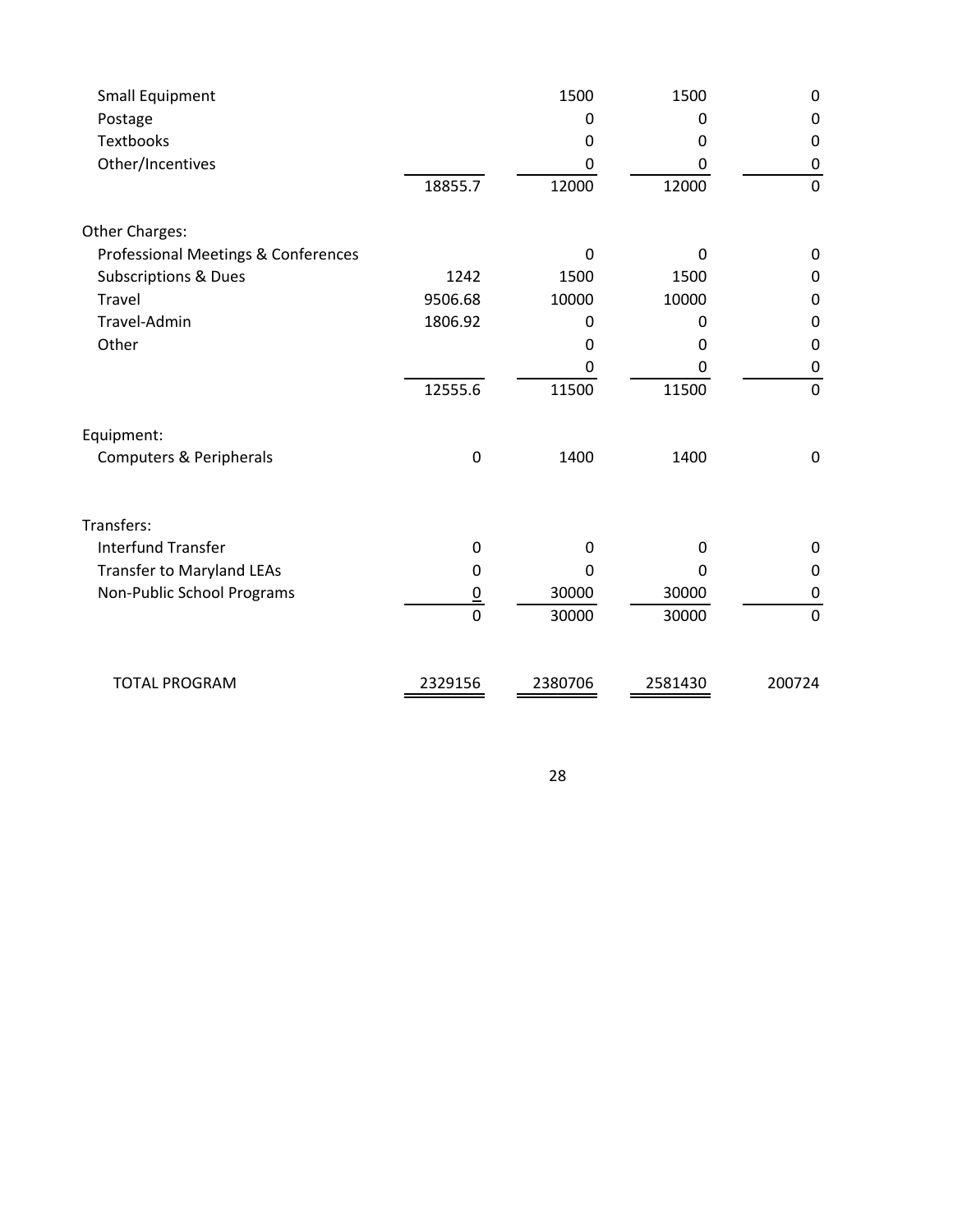## UNRESTRICTED CURRENT EXPENSE FUND SPECIAL EDUCATION INSTRUCTION STAFF

|                                      | <b>Actual</b><br><b>Expenses</b><br>2010-11 | <b>Approved</b><br><b>Budget</b><br>2011-12 | Proposed<br><b>Budget</b><br>2012-13 | \$\$<br><b>Increase</b><br>(Decrease) |
|--------------------------------------|---------------------------------------------|---------------------------------------------|--------------------------------------|---------------------------------------|
| <b>Positions:</b>                    |                                             |                                             |                                      |                                       |
| <b>Teachers</b>                      |                                             | 23.71                                       | 23.71                                | $\pmb{0}$                             |
| Therapists - Speech                  |                                             | 3                                           | 3                                    | 0                                     |
| Assistants                           |                                             | 15                                          | 9.5                                  | (5.5)                                 |
| <b>IEP Assistant</b>                 |                                             | 5                                           | 6                                    | 1.0                                   |
|                                      |                                             | 46.71                                       | 42.21                                | (4.5)                                 |
| Salaries & Wages:                    |                                             |                                             |                                      |                                       |
| Professional                         | 1374666.04                                  | 1422818                                     | 1444272                              | 21454                                 |
| <b>Speech Therapists</b>             | 195851.68                                   | 221076                                      | 200953                               | (20123)                               |
| Classified                           | 300352.45                                   | 347351                                      | 278483                               | (68868)                               |
| Substitutes - Teacher                | 59913.65                                    | 40000                                       | 45000                                | 5000                                  |
| Substitutes - Assistant              | 19483.05                                    |                                             |                                      | $\pmb{0}$                             |
| <b>IEP Clerical Assistant</b>        | 75156.46                                    | 77646                                       | 118674                               | 41028                                 |
| <b>IEP Assistant</b>                 | 24800.5                                     | 0                                           | 0                                    | 0                                     |
| Other Wages:                         |                                             |                                             |                                      |                                       |
| Sign Language Interpreters           |                                             | 3800                                        | 3800                                 | 0                                     |
|                                      | 2050223.83                                  | 2112691                                     | 2091182                              | $-21509$                              |
| <b>Contractual Services:</b>         |                                             |                                             |                                      |                                       |
| Consultants                          | 114888.64                                   | 75000                                       | 75000                                | $\pmb{0}$                             |
| <b>Contract Educational Services</b> | 850                                         | 1350                                        | 1350                                 | $\pmb{0}$                             |
| <b>Legal Fees</b>                    | 0                                           | 0                                           | $\mathbf 0$                          | $\pmb{0}$                             |
|                                      | 115738.64                                   | 76350                                       | 76350                                | $\mathbf 0$                           |
| Supplies & Materials:                |                                             |                                             |                                      |                                       |
| <b>Audio-Visual Materials</b>        |                                             |                                             |                                      | $\pmb{0}$                             |
| <b>Health Supplies</b>               |                                             |                                             |                                      | $\pmb{0}$                             |
| <b>Office Supplies</b>               |                                             |                                             |                                      | $\boldsymbol{0}$                      |
| Materials of Instruction             | 16323.7                                     | 10500                                       | 10500                                | $\pmb{0}$                             |
| Printing & Publishing                |                                             | 1500                                        | 1500                                 | $\pmb{0}$                             |
| Postage                              |                                             |                                             |                                      | $\pmb{0}$                             |
| <b>Textbooks</b>                     |                                             |                                             |                                      | $\mathbf 0$                           |
| Other/Incentives                     |                                             |                                             |                                      | $\pmb{0}$                             |
|                                      | 16323.7                                     | 12000                                       | 12000                                | $\mathbf 0$                           |

Other Charges: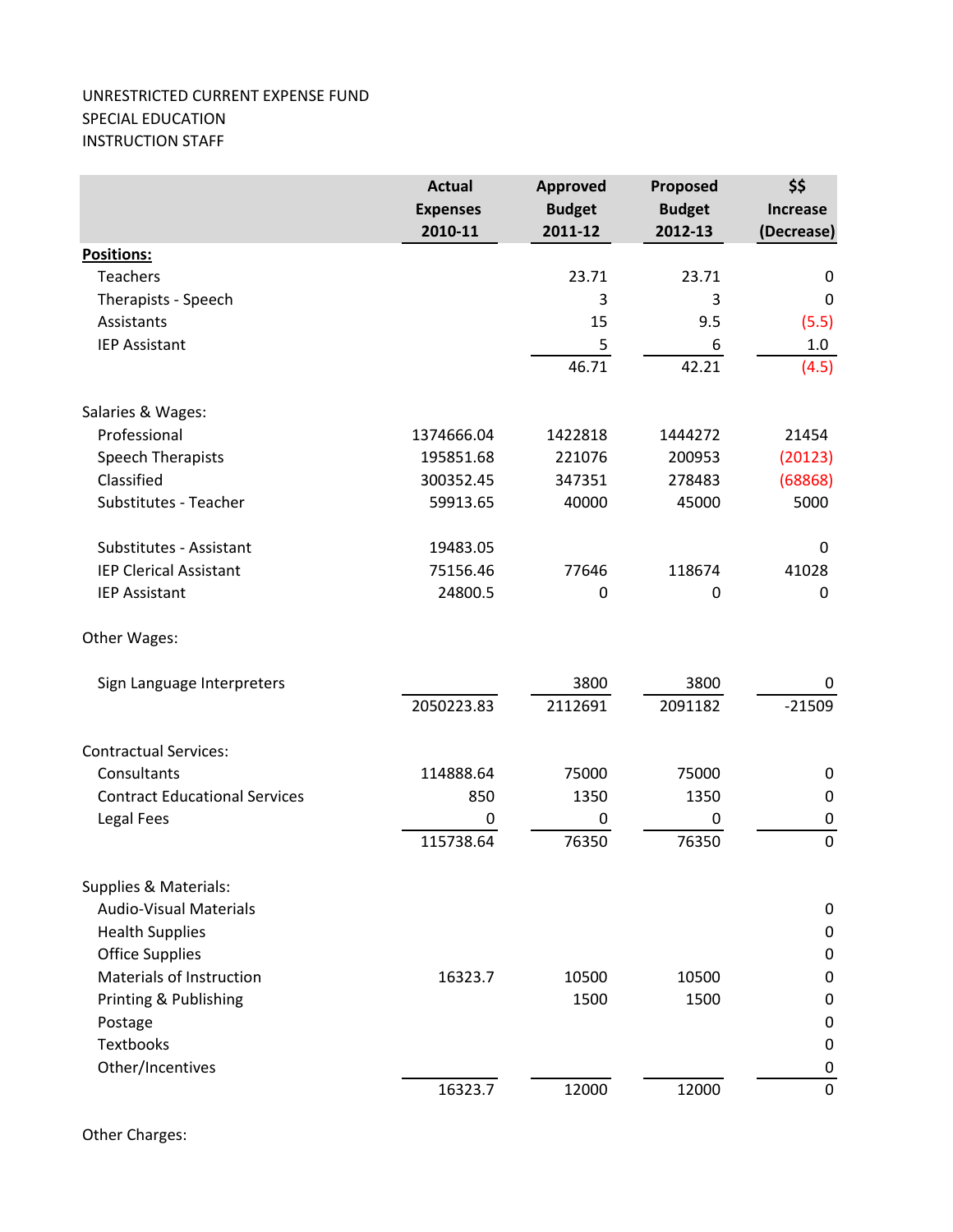| Professional Meetings & Conferences |              |         |         | 0            |
|-------------------------------------|--------------|---------|---------|--------------|
| <b>Subscriptions &amp; Dues</b>     |              | 1500    | 1500    | 0            |
| Travel                              | 9506.68      | 10000   | 10000   | 0            |
| Travel- Home Hospital Instruction   |              |         |         | 0            |
| Other                               |              |         |         | 0            |
|                                     | 9506.68      | 11500   | 11500   | 0            |
| Equipment:                          |              |         |         |              |
| Computers & Peripherals             | $\mathbf{0}$ | 1400    | 1400    | 0            |
| Transfers:                          |              |         |         |              |
| <b>Interfund Transfer</b>           | $\Omega$     | 0       | 0       | 0            |
| <b>Transfer to Maryland LEAs</b>    | 0            | 0       | O       | 0            |
| Non-Public School Programs          | 0            | 30000   | 30000   | 0            |
|                                     | $\Omega$     | 30000   | 30000   | $\mathbf{0}$ |
| <b>TOTAL PROGRAM</b>                | 2191792.85   | 2243941 | 2222432 | $-21509$     |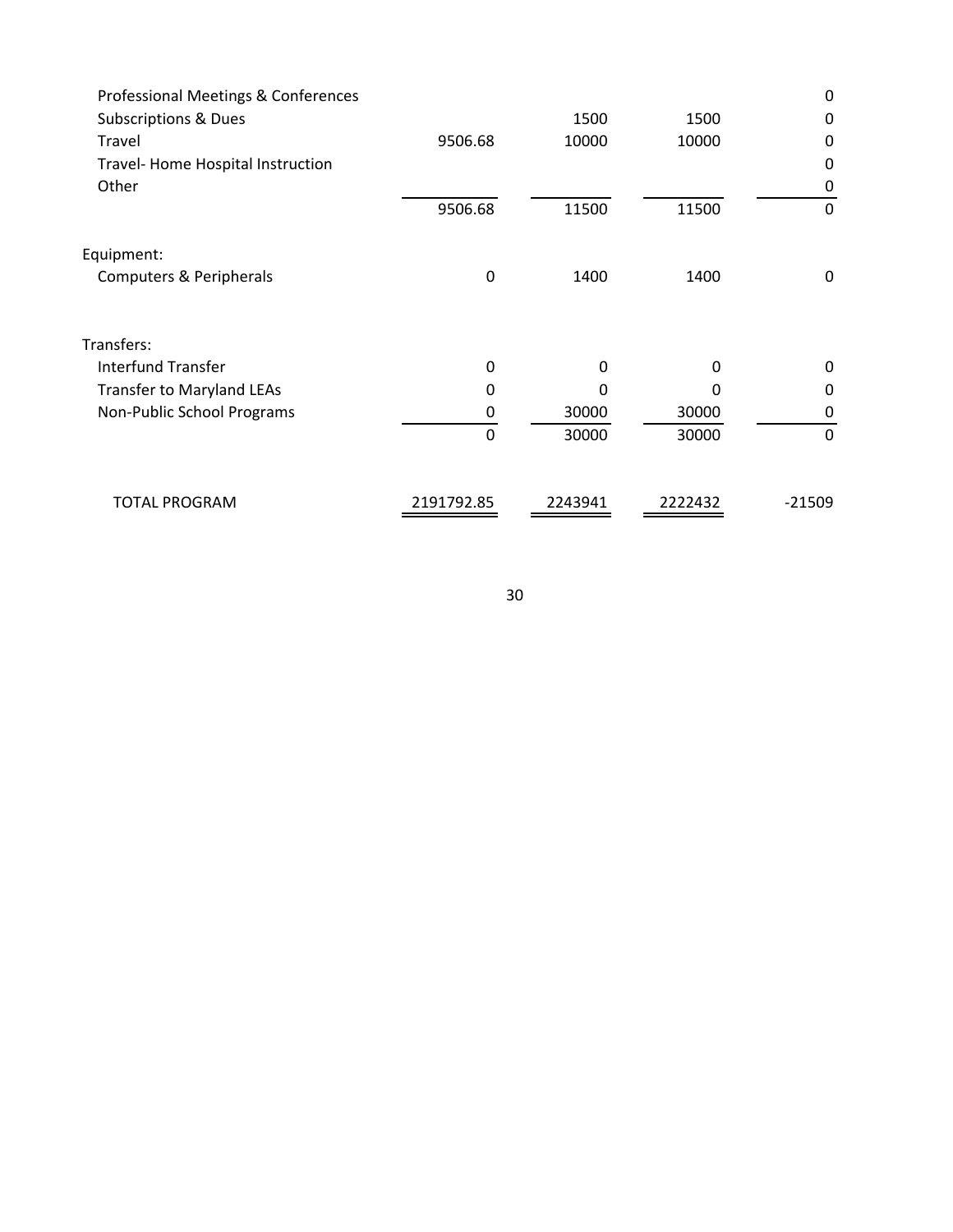## UNRESTRICTED CURRENT EXPENSE FUND SPECIAL EDUCATION INSTRUCTIONAL ADMINISTRATION & SUPERVISION

|                                     | <b>Actual</b>    | <b>Approved</b>  | Proposed         | \$\$             |  |
|-------------------------------------|------------------|------------------|------------------|------------------|--|
|                                     | <b>Expenses</b>  | <b>Budget</b>    | <b>Budget</b>    | <b>Increase</b>  |  |
|                                     | 2010-11          | 2011-12          | 2012-13          | (Decrease)       |  |
| <b>Positions:</b>                   |                  |                  |                  |                  |  |
| Supervisor                          |                  | $\mathbf{1}$     | $\overline{2}$   | $\mathbf{1}$     |  |
| Admin. Secretary                    |                  | 0.5              | 0.5              | $\pmb{0}$        |  |
| <b>Accounting Associate</b>         |                  | 0.25             | 0.25             | $\boldsymbol{0}$ |  |
| Salaries & Wages:                   |                  |                  |                  |                  |  |
| Professional                        | 95321.04         | 95321            | 147554           | 52233            |  |
| Classified                          | 14288.2          | 14670            | 14670            | 0                |  |
| Classified                          | 11861.66         | 11774            | 11774            | 0                |  |
|                                     | 121470.9         | 121765           | 173998           | 52233            |  |
| <b>Contracted Services:</b>         |                  |                  |                  |                  |  |
| High Road Academy                   |                  |                  | 170000           | 170000           |  |
| Legal Services                      | 10311            | 15000            | 15000            | 0                |  |
|                                     | 10311            | 15000            | 185000           | 170000           |  |
| Supplies & Materials:               |                  |                  |                  |                  |  |
| <b>Office Supplies</b>              | 2532             | $\boldsymbol{0}$ | $\boldsymbol{0}$ | 0                |  |
|                                     | 2532             | $\overline{0}$   | $\mathbf 0$      | $\pmb{0}$        |  |
| Other Charges:                      |                  |                  |                  |                  |  |
| Professional Meetings & Conferences | $\boldsymbol{0}$ | 0                | $\pmb{0}$        | 0                |  |
| <b>Subscriptions &amp; Dues</b>     | 1242             | 0                | $\boldsymbol{0}$ | $\boldsymbol{0}$ |  |
| Travel                              | 1806.92          | $\pmb{0}$        | 0                | $\pmb{0}$        |  |
|                                     | 3048.92          | $\pmb{0}$        | $\mathbf 0$      | $\pmb{0}$        |  |
| Equipment:                          |                  |                  |                  |                  |  |
| <b>Computers &amp; Peripherals</b>  | $\boldsymbol{0}$ | $\mathbf 0$      | $\boldsymbol{0}$ | $\mathbf 0$      |  |
| Transfers:                          |                  |                  |                  |                  |  |
| <b>Interfund Transfer</b>           | $\pmb{0}$        | $\boldsymbol{0}$ | $\boldsymbol{0}$ | $\pmb{0}$        |  |
| <b>TOTAL PROGRAM</b>                | 137362.82        | 136765           | 358998           | 222233           |  |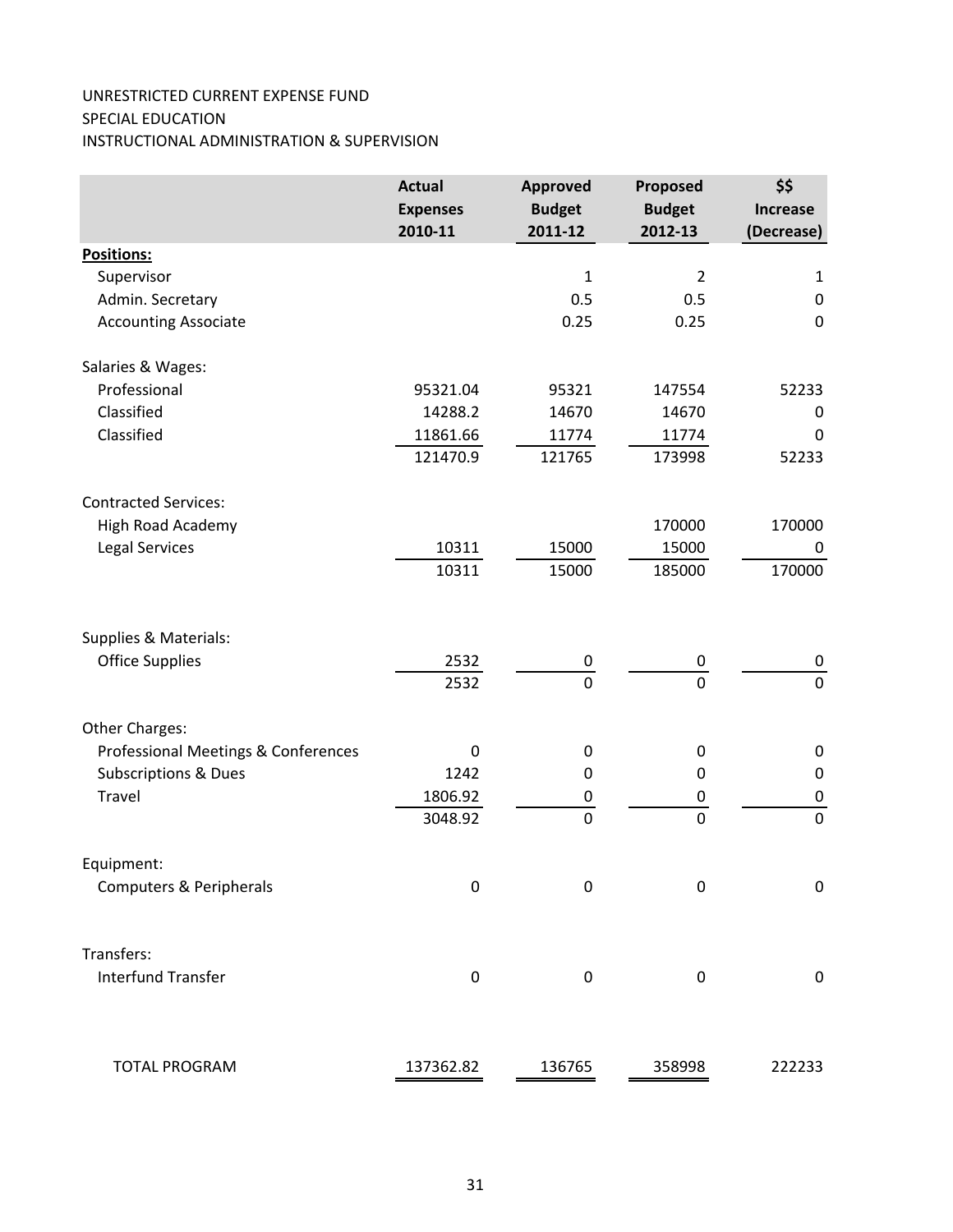#### UNRESTRICTED CURRENT EXPENSE FUND SCHOOL MANAGEMENT & SUPPORT

#### **STAFFING SUMMARY**

|                                     |           | Local Budget Local Budget | Local      | <b>Grant Based</b> | Total     |
|-------------------------------------|-----------|---------------------------|------------|--------------------|-----------|
|                                     | Positions | Positions                 | Increase   | Positions          | Positions |
|                                     | 2011-12   | 2012-13                   | (Decrease) | 2012-13            | 2012-13   |
| <b>Positions:</b>                   |           |                           |            |                    |           |
| <b>Board Members</b>                | 5.00      | 5.00                      | 0.00       | 0.00               | 5.0       |
| Superintendent                      | 1.00      | 1.00                      | 0.00       | 0.00               | 1.0       |
| <b>Assistant Superintendent</b>     | 1.00      | 0.00                      | (1.00)     | 0.00               | 0.0       |
| Director(s)                         | 5.00      | 2.00                      | (3.00)     | 0.00               | 2.0       |
| Supervisors                         | 6.00      | 10.00                     | 4.00       | 0.50               | 10.5      |
| Coordinators                        | 0.00      | 1.00                      | 1.00       | 1.00               | 2.0       |
| <b>Managers</b>                     | 3.00      | 3.00                      | 0.00       | 0.00               | 3.0       |
| <b>Other Professional</b>           | 0.00      | 2.50                      | 2.50       | 2.00               | 4.5       |
| <b>Other Non-Professional</b>       | 1.50      | 0.50                      | (1.00)     | 0.00               | 0.5       |
| Associates                          | 10.75     | 11.75                     | 1.00       | 1.25               | 13.0      |
| <b>Cusdodians &amp; Maintenance</b> | 6.00      | 5.50                      | (0.50)     | 0.00               | 5.5       |
| Technical                           | 4.00      | 4.00                      | 0.00       | 0.00               | 4.0       |
| <b>School Administrators</b>        | 13.00     | 19.00                     | 6.00       | 0.00               | 19.0      |
| <b>School Associates</b>            | 11.00     | 12.00                     | 1.00       | 0.00               | 12.0      |
| <b>Student Support</b>              | 23.00     | 22.00                     | $-1.00$    | 0.00               | 22.0      |
| <b>Teachers</b>                     | 221.50    | 214.70                    | $-6.80$    | 14.80              | 229.5     |
| <b>Other Professional Staff</b>     | 15.70     | 7.90                      | $-7.80$    | 12.10              | 20.0      |
| Assistants                          | 39.50     | 45.00                     | 5.50       | 18.00              | 63.0      |
| Custodians                          | 28.00     | 25.00                     | $-3.00$    | 1.00               | 26.0      |
| Food & Nutrition Staff              |           | 0.00                      | 0.00       | 18.00              | 18.0      |
| <b>TOTAL STAFF</b>                  | 394.95    | 391.85                    | (3.10)     | 68.65              | 460.50    |
| <b>Salaries &amp; Wages:</b>        |           |                           |            |                    |           |
| <b>Total Salaries</b>               |           |                           |            |                    |           |
| <b>TOTAL SALARIES</b>               | 0         | 0                         | 0.00       | 0                  | 0         |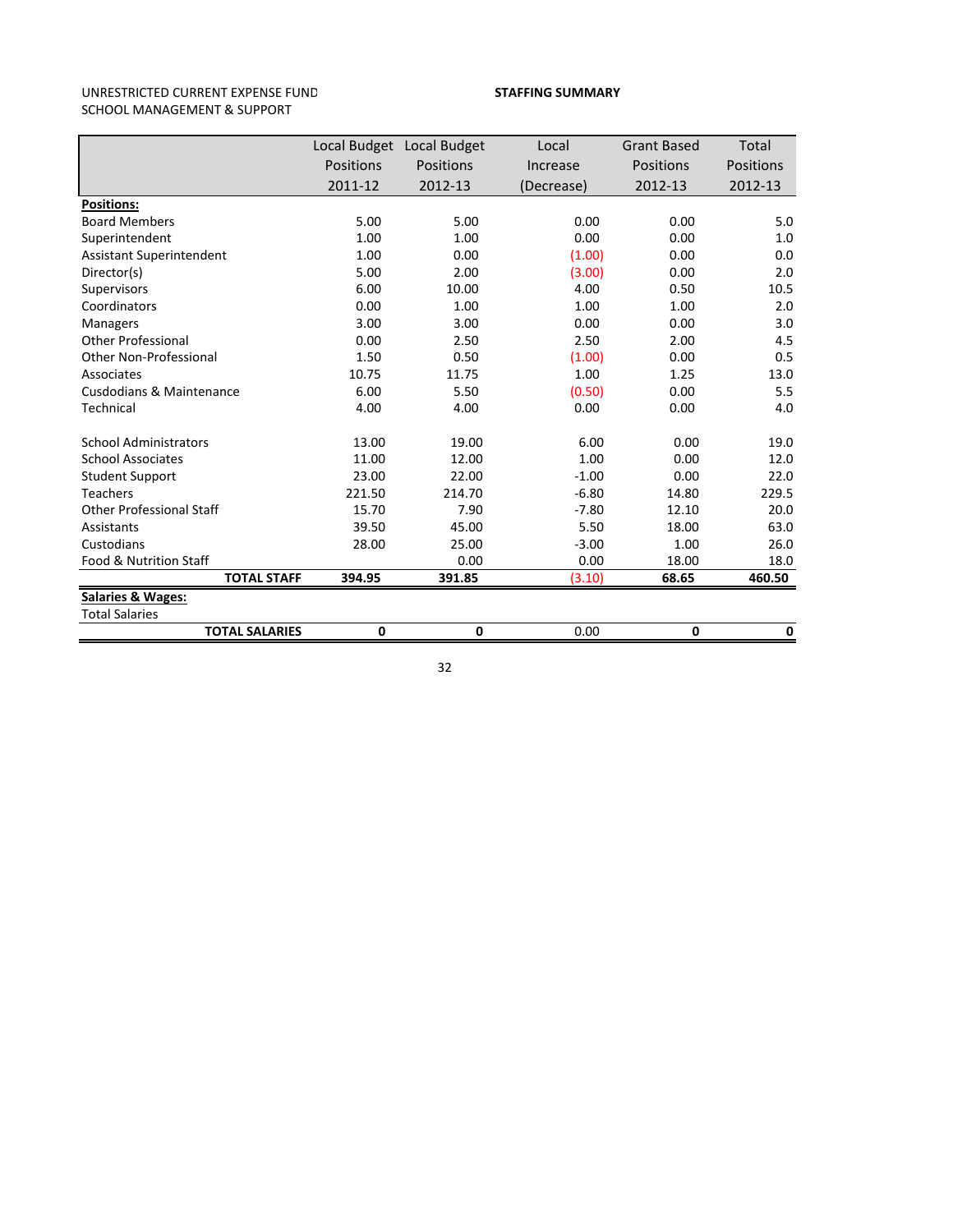#### SOMERSET COUNTY PUBLIC SCHOOLS

Westover, Maryland 21871

#### **ENROLLMENT PROJECTIONS BY SCHOOLS FY2013 (2012‐2013)**

| <b>Elementary Schools</b>     |                  |                |              |                |                |     |        |                |           |         |             | School |
|-------------------------------|------------------|----------------|--------------|----------------|----------------|-----|--------|----------------|-----------|---------|-------------|--------|
|                               | Pre-K            | $\mathsf K$    | $1\,$        | $\overline{2}$ | $\mathsf 3$    | 4   | 5      | 6              | $K - 5$   | $1 - 5$ | $Pre-K - 5$ | Total  |
| Deal Island                   | 12               | 15             | 13           | 13             | 17             | 13  | 20     |                | 91        | 76      | 103         | 103    |
| Greenwood                     | 42               | 69             | 64           | 65             | 55             | 67  | 64     |                | 384       | 315     | 426         | 426    |
| Princess Anne                 | 64               | 73             | 63           | 65             | 67             | 51  | 46     |                | 365       | 292     | 429         | 429    |
| Woodson                       | 81               | 87             | 86           | 107            | 79             | 81  | 87     |                | 527       | 440     | 608         | 608    |
| Ewell                         | $\overline{2}$   |                | $\mathbf{1}$ | $\overline{2}$ | $\mathbf 1$    |     |        | 2              | $\pmb{4}$ | 4       | 6           | 8      |
|                               | 201              | 244            | 227          | 252            | 219            | 212 | 217    | $\overline{2}$ | 1371      | 1127    | 1572        | 1574   |
| Middle Schools                |                  |                |              | School         |                |     |        |                |           |         |             |        |
|                               | $\boldsymbol{6}$ | $\overline{7}$ |              | Total          |                |     |        |                |           |         |             |        |
| Somerset Intermediate         | 186              | 194            |              | 380            |                |     |        |                |           |         |             |        |
| <b>High Schools</b>           |                  |                |              |                |                |     | School |                |           |         |             |        |
|                               | $\bf 8$          | 9              | $10\,$       | 11             | $12\,$         |     | Total  |                |           |         |             |        |
| Crisfield                     | 76               | 77             | 74           | 63             | 83             |     | 373    |                |           |         |             |        |
| Washington                    | 108              | 116            | 117          | 109            | 105            |     | 555    |                |           |         |             |        |
|                               | 184              | 193            | 191          | 172            | 188            |     | 928    |                |           |         |             |        |
| <b>County Totals</b>          |                  |                |              |                | *MSDE*         |     |        |                |           |         |             |        |
| Total K                       | 244              |                |              |                | 244            |     |        |                |           |         |             |        |
| <b>Total Elementary</b>       | 1127             |                |              |                | 1127           |     |        |                |           |         |             |        |
| <b>Total Middle</b>           | 382              |                |              |                | 382            |     |        |                |           |         |             |        |
| <b>Total High</b>             | 928              |                |              |                | 928            |     |        |                |           |         |             |        |
| Total Pre-K - 12 Enrollment   | 2681             |                |              |                | 2681           |     |        |                |           |         |             |        |
|                               |                  |                |              |                | $^*$ MSDE $^*$ |     |        |                |           |         |             |        |
| Pre-Kindergarden              | 201              |                |              |                | $\pmb{0}$      |     |        |                |           |         |             |        |
| PreSchool - Special Education | $\pmb{0}$        |                |              |                | $\pmb{0}$      |     |        |                |           |         |             |        |
| Evening High School           | $\pmb{0}$        |                |              |                | $\pmb{0}$      |     |        |                |           |         |             |        |
| Part - time                   | $\pmb{0}$        |                |              |                | $\pmb{0}$      |     |        |                |           |         |             |        |
| Non - resident                | $\pmb{0}$        |                |              |                | $\pmb{0}$      |     |        |                |           |         |             |        |
| Other Ineligibles             | $\pmb{0}$        |                |              |                | $\pmb{0}$      |     |        |                |           |         |             |        |
| PS-12 Enrollment              | 2882             |                |              |                | 2681           |     |        |                |           |         |             |        |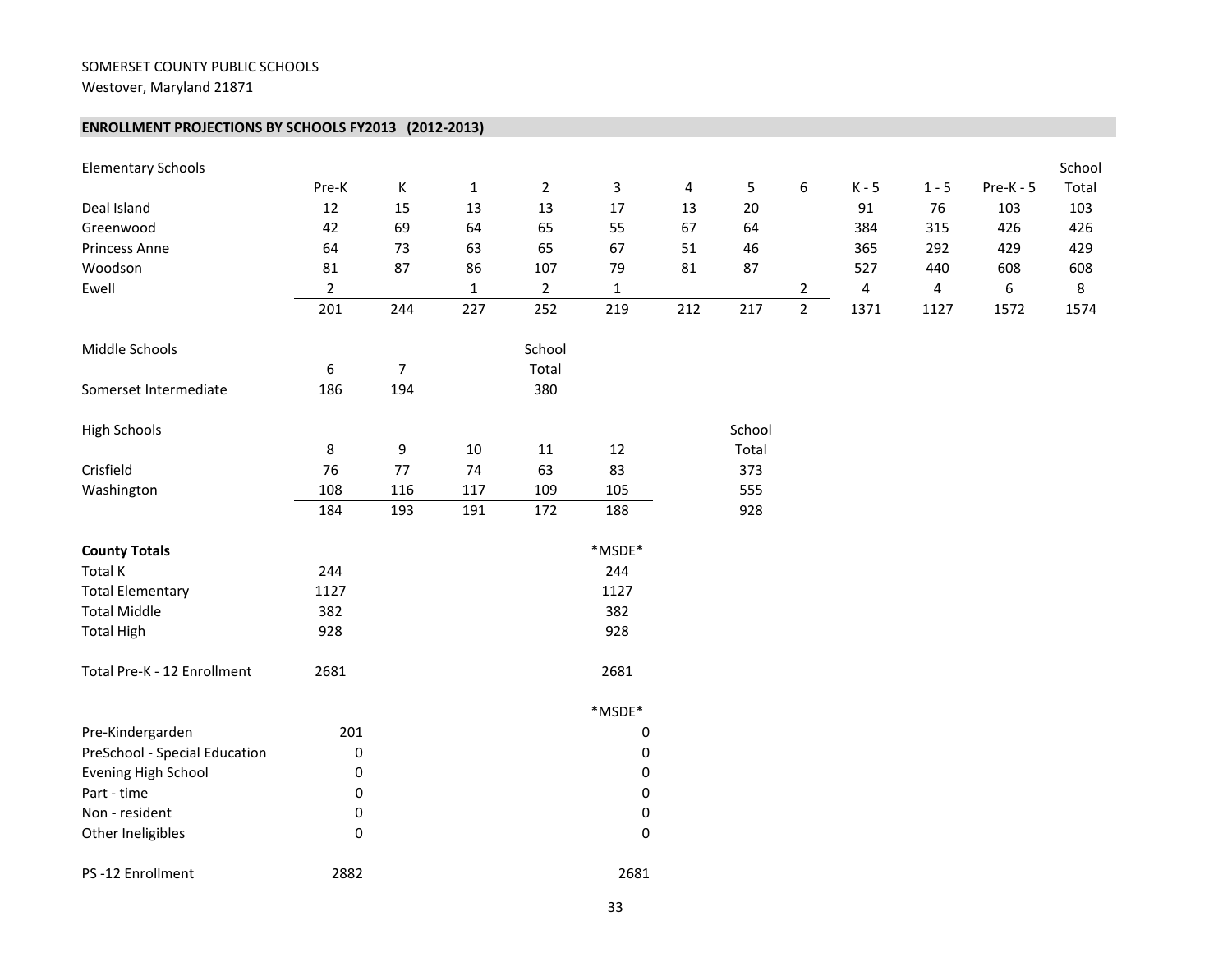Student Personnel Services

**Student Personnel Services** include activities designed to improve student attendance at school and prevent or solve student problems in the home, the school, and the community. Pupil personnel workers and school social workers belong to this category.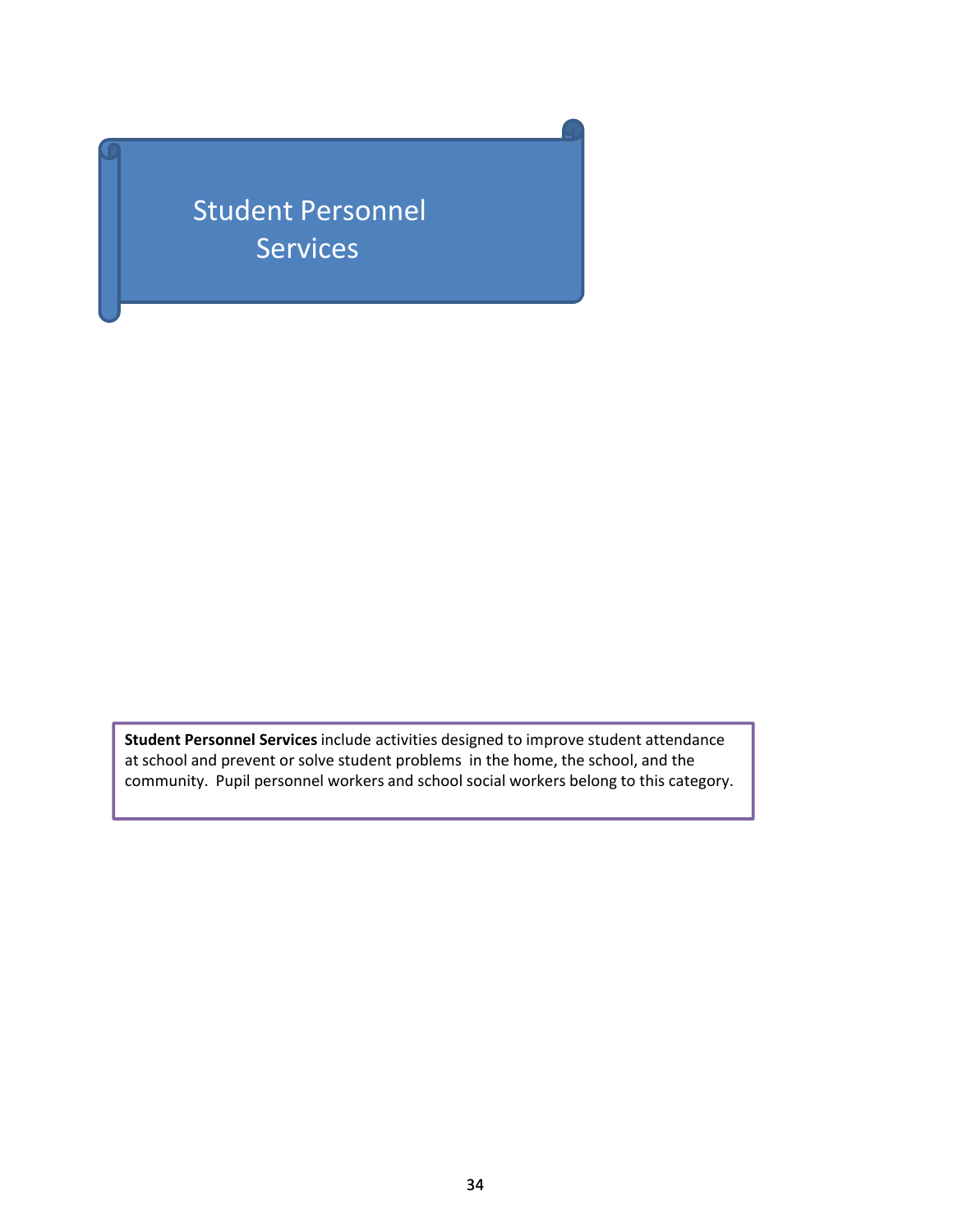#### UNRESTRICTED CURRENT EXPENSE FUND STUDENT PERSONNEL SERVICES

|                                      | <b>Actual</b>   | <b>Approved</b> | Proposed      | \$\$            |
|--------------------------------------|-----------------|-----------------|---------------|-----------------|
|                                      | <b>Expenses</b> | <b>Budget</b>   | <b>Budget</b> | <b>Increase</b> |
|                                      | 2010-11         | 2011-12         | 2012-13       | (Decrease)      |
| Positions:                           |                 |                 |               |                 |
| Supervisor                           |                 | $\overline{2}$  | 2.5           | 0.5             |
| <b>Learning Support Specialists</b>  |                 | 5               | 6             | 1               |
| Admin. Secretary                     |                 | $\mathbf{1}$    | $\mathbf{1}$  | 0               |
| Alt. Suspension Assistant            |                 | $\mathbf{1}$    | 0             | $-1$            |
| <b>Attendance Clerk</b>              |                 | $\mathbf{1}$    | 0.5           | $-0.5$          |
|                                      |                 | 10              | 10            | $\mathbf 0$     |
| Salaries & Wages:                    |                 |                 |               |                 |
| Professional                         | 176320.86       | 178202          | 223098        | 44896           |
| Professional                         | 305717.94       | 265054          | 363994        | 98940           |
| Classified                           | 25545.7         | 26312           | 27350         | 1038            |
| Classified                           | 46144.7         | 18628           | 9612          | (9016)          |
| Classified                           |                 | 26472           | 0             | (26472)         |
| Substitutes                          | 0               | 0               |               | 0               |
|                                      | 553729.2        | 514668          | 624054        | 109386          |
|                                      |                 |                 |               |                 |
| <b>Contractual Services:</b>         |                 |                 |               |                 |
| Consultants                          | 0               | 0               | 0             | 0               |
| <b>Contract Educational Services</b> | 0               | 0               | 0             | 0               |
|                                      | $\mathbf 0$     | $\Omega$        | $\Omega$      | 0               |
| Supplies & Materials:                |                 |                 |               |                 |
| <b>Office Supplies</b>               | 0               | 0               | 0             | 0               |
| Materials of Instruction             | 0               | 0               | 0             | 0               |
| Software                             | 7025            | $\mathbf 0$     | 0             | 0               |
| Postage                              | 0               | $\mathbf 0$     | $\mathbf 0$   | 0               |
| Other/Incentives                     | 1528.22         | 2500            | 2000          | (500)           |
|                                      | 8553.22         | 2500            | 2000          | (500)           |
| Other Charges:                       |                 |                 |               |                 |
| Professional Meetings & Conferences  | 610             | 500             | 1000          | 500             |
| <b>Subscriptions &amp; Dues</b>      | $\mathbf 0$     |                 |               | 0               |
| Travel                               | 2357.35         | 2750            | 3000          | 250             |
| Other                                | 0               |                 |               | 0               |
|                                      | 2967.35         | 3250            | 4000          | 750             |
| Equipment:                           |                 |                 |               |                 |
| Computers & Peripherals              | $\pmb{0}$       | $\pmb{0}$       | 0             | 0               |
| Transfers:                           |                 |                 |               |                 |
| Interfund Transfer                   | $\pmb{0}$       | $\pmb{0}$       | 0             | 0               |
| <b>TOTAL PROGRAM</b>                 | 565249.77       | 520418          | 630054        | 109636          |
|                                      |                 |                 |               |                 |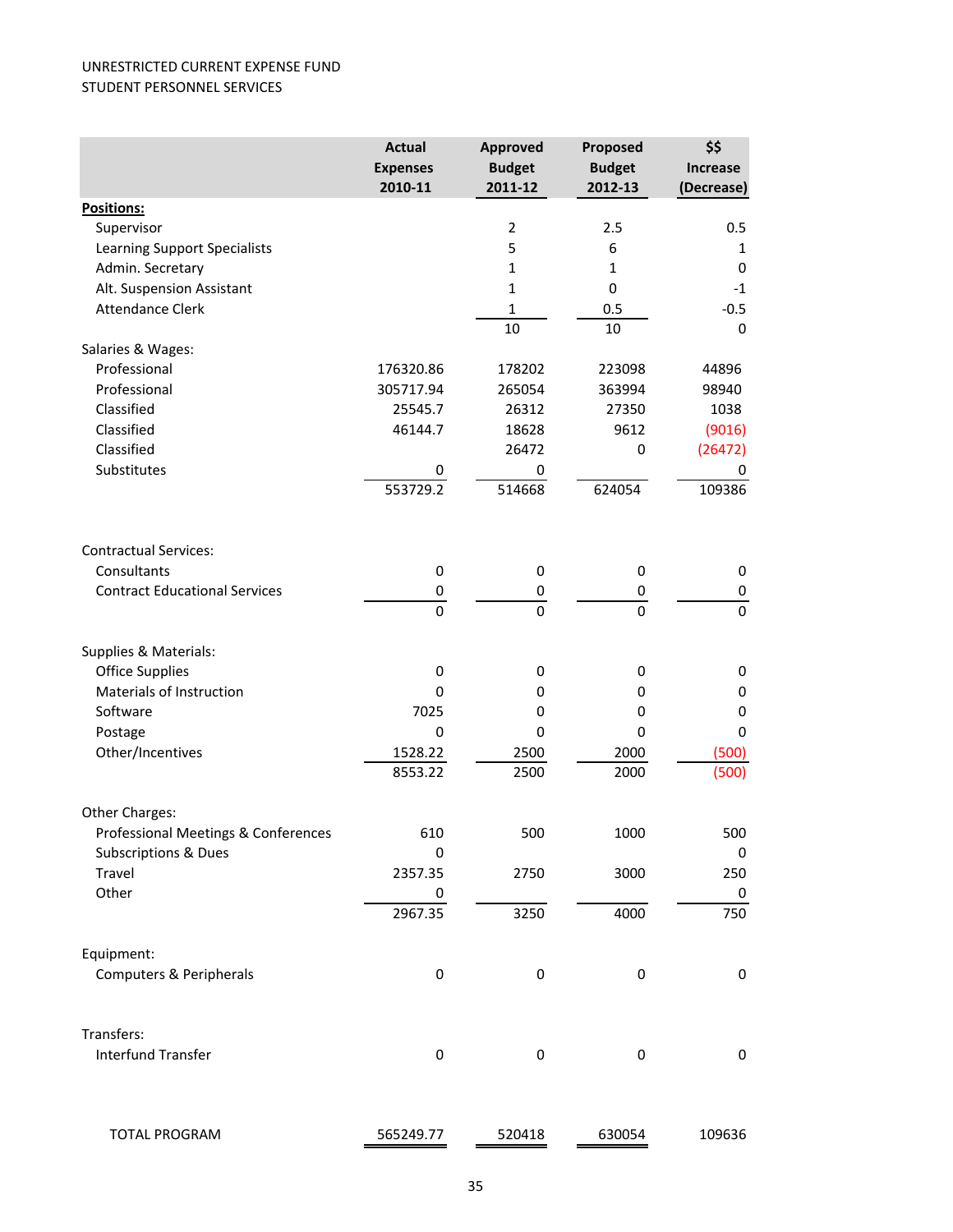# Student Health Services

**Student Health Services** include physical and mental health activities which are not instructional and which provide students with appropriate medical, dental, and nursing services.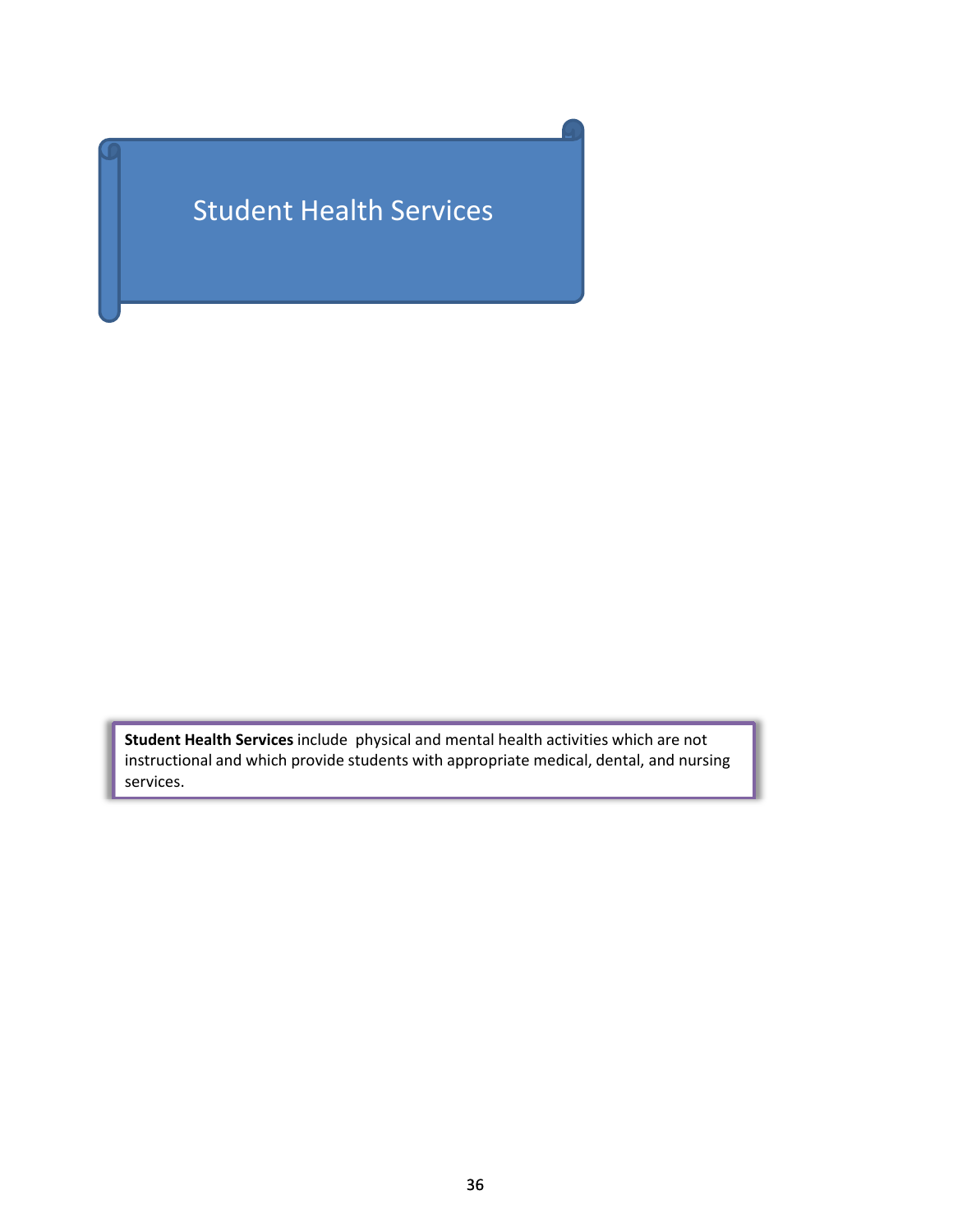### UNRESTRICTED CURRENT EXPENSE FUND STUDENT HEALTH SERVICES

|                                     | <b>Actual</b><br><b>Expenses</b><br>2010-11 | <b>Approved</b><br><b>Budget</b><br>2011-12 | Proposed<br><b>Budget</b><br>2012-13 | \$\$<br><b>Increase</b> |
|-------------------------------------|---------------------------------------------|---------------------------------------------|--------------------------------------|-------------------------|
| <b>Positions:</b>                   |                                             |                                             |                                      | (Decrease)              |
|                                     |                                             |                                             |                                      |                         |
| Nurse Manager                       |                                             | $\mathbf 1$                                 | $\mathbf{1}$                         | 0                       |
| <b>Nurses</b>                       |                                             | $\overline{7}$                              | 7                                    | 0                       |
|                                     |                                             | $\overline{8}$                              | $\overline{8}$                       | $\pmb{0}$               |
| Salaries & Wages:                   |                                             |                                             |                                      |                         |
| Classified                          | 292043.26                                   | 298614                                      | 286858                               | (11756)                 |
| Substitutes                         | 10990                                       | 7000                                        | 7000                                 | 0                       |
|                                     | 303033.26                                   | 305614                                      | 293858                               | (11756)                 |
| <b>Contractual Services:</b>        |                                             |                                             |                                      |                         |
| Consultants                         | $\pmb{0}$                                   | $\pmb{0}$                                   | 0                                    | $\pmb{0}$               |
| Other - Training                    | 0                                           | 0                                           | $\pmb{0}$                            | $\pmb{0}$               |
|                                     | $\overline{0}$                              | $\overline{0}$                              | $\mathbf 0$                          | $\pmb{0}$               |
| Supplies & Materials:               |                                             |                                             |                                      |                         |
| <b>Office Supplies</b>              | $\boldsymbol{0}$                            | $\boldsymbol{0}$                            | $\mathbf 0$                          | $\pmb{0}$               |
| <b>Health Supplies</b>              | 3465.85                                     | 4500                                        | 4500                                 | $\boldsymbol{0}$        |
| Small Equipment                     | 0                                           | $\pmb{0}$                                   | 0                                    | $\pmb{0}$               |
|                                     | 3465.85                                     | 4500                                        | 4500                                 | $\pmb{0}$               |
| Other Charges:                      |                                             |                                             |                                      |                         |
| Professional Meetings & Conferences | $\pmb{0}$                                   | $\pmb{0}$                                   | $\pmb{0}$                            | $\pmb{0}$               |
| Subscriptions & Dues                | $\mathbf 0$                                 | $\bf{0}$                                    | 0                                    | $\pmb{0}$               |
| Travel                              | 1456.48                                     | 1800                                        | 2000                                 | 200                     |
| Other                               | 0                                           | $\pmb{0}$                                   | $\mathbf 0$                          | $\pmb{0}$               |
|                                     | 1456.48                                     | 1800                                        | 2000                                 | 200                     |
| Equipment:                          |                                             |                                             |                                      |                         |
| <b>Health Equipment</b>             | 1157.84                                     | 1490                                        | 1600                                 | 110                     |
| Transfers:                          |                                             |                                             |                                      |                         |
| <b>Interfund Transfer</b>           | $\boldsymbol{0}$                            | $\pmb{0}$                                   | $\pmb{0}$                            | $\pmb{0}$               |
| TOTAL PROGRAM                       | 309113.43                                   | 313404                                      | 301958                               | (11446)                 |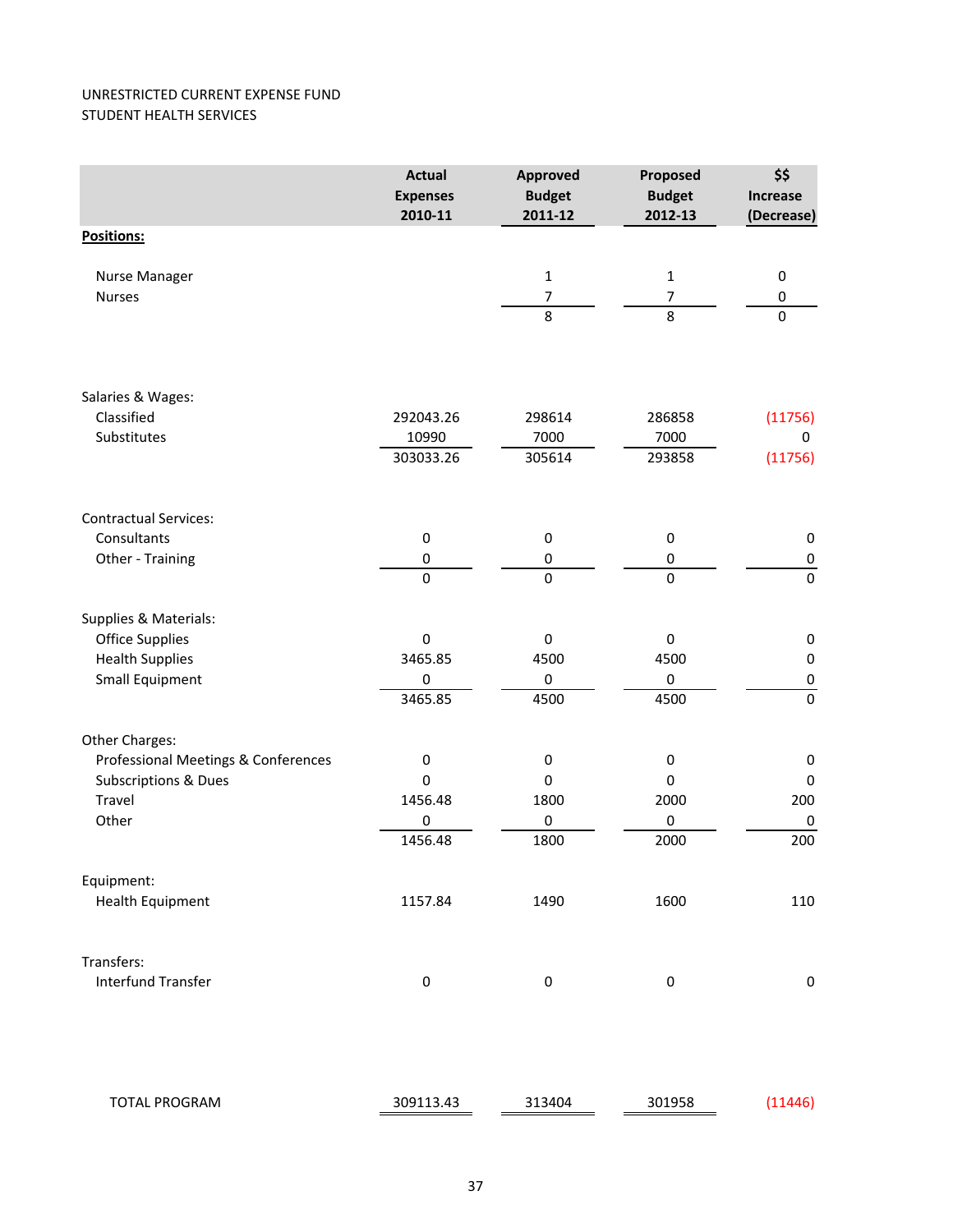## STUDENT TRANSPORTATION **SERVICES**

Student Transportation Services are concerned with the conveyance of Student students between home, school, and school activities. Included are vehicle operation service, monitoring services, vehicle servicing and maintenance services, and other pupil transportation services.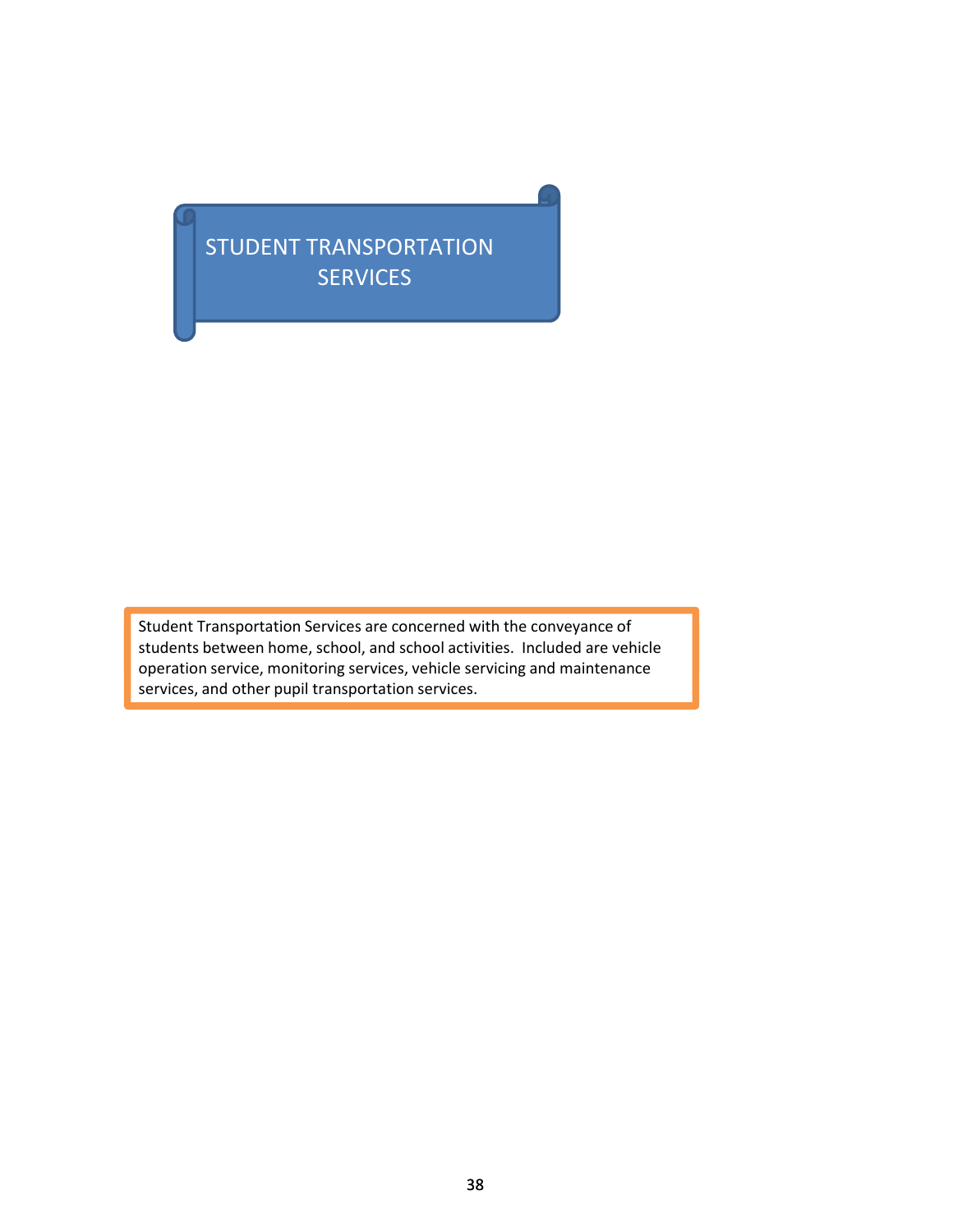## UNRESTRICTED CURRENT EXPENSE FUND STUDENT TRANSPORTATION SUMMARY

|                                         | <b>Actual</b>              | <b>Approved</b><br><b>Budget</b> | Proposed<br><b>Budget</b> | \$\$<br><b>Increase</b> |
|-----------------------------------------|----------------------------|----------------------------------|---------------------------|-------------------------|
|                                         | <b>Expenses</b><br>2010-11 | 2011-12                          | 2012-13                   | (Decrease)              |
| Positions:                              |                            |                                  |                           |                         |
| Director                                |                            | $\mathbf{1}$                     | $\pmb{0}$                 | $-1$                    |
| Supervisor                              |                            | 0                                | 1                         | $\mathbf{1}$            |
| <b>Bus Driver/Trainer</b>               |                            | 1                                | 0                         | $^{\mbox{-}}1$          |
| Admin. Secretary                        |                            | 0.5                              | 0                         | $-0.5$                  |
| <b>Bus Assistants</b>                   |                            | 3                                | $\overline{3}$            | $\boldsymbol{0}$        |
|                                         |                            | 5.5                              | $\overline{4}$            | $-1.5$                  |
| Salaries & Wages:                       |                            |                                  |                           |                         |
| Professional                            | 105271.92                  | 106325                           | 84329                     | (21996)                 |
| Classified                              | 23594.96                   | 23477                            | 22000                     | (1477)                  |
| Classified                              | 16958.92                   | 17324                            | 0                         | (17324)                 |
| Classified                              | 59335.34                   | 61539                            | 61539                     | 0                       |
| Other                                   | 300                        | 0                                | 0                         | 0                       |
|                                         | 205461.14                  | 208665                           | 167868                    | (40797)                 |
|                                         |                            |                                  |                           | 0                       |
| <b>Contractual Services:</b>            |                            |                                  |                           | 0                       |
| <b>Bus Contracts</b>                    | 1902283.32                 | 2463400                          | 2184428                   | (278972)                |
| <b>Bus Contracts - Special Programs</b> | 273831.41                  |                                  | 275000                    | 275000                  |
| <b>Bus Contracts - Spare Vehicles</b>   |                            |                                  |                           | 0                       |
| <b>Bus Contracts - Admin Fees</b>       |                            | 27500                            | 28000                     | 500                     |
| <b>Bus Inspections</b>                  | 1798.35                    | 1500                             | 1500                      | 0                       |
| Consultant                              |                            |                                  | 0                         | 0                       |
| <b>Drug Testing</b>                     | 3204                       | 3000                             | 3000                      | 0                       |
| <b>Field Trips</b>                      |                            | 9500                             | 7500                      | (2000)                  |
| Fingerprinting                          |                            |                                  | $\mathbf 0$               | 0                       |
| Annual Maintenance & Rent               | 1957.9                     |                                  | 0                         | 0                       |
| <b>Medical Fees</b>                     | 3360                       | 4200                             | 4200                      | $\mathbf 0$             |
| Printing & Publishing                   | 661                        | 1350                             | 1350                      | 0                       |
| <b>Repair - Communication System</b>    |                            |                                  | 0                         | 0                       |
| Repair - Vehicles                       |                            |                                  | 0                         | $\mathbf 0$             |
| <b>Safety Meetings</b>                  |                            | 8500                             | 8500                      | 0                       |
| <b>School Orientation</b>               |                            | 2566                             | 3336                      | 770                     |
| <b>Summer Invention</b>                 |                            | 14840                            | 14652                     | (188)                   |
| <b>Transportation - Athletics</b>       | 52192.42                   | 51625                            | 51625                     | 0                       |
| Transportation - Bands & VPA            | 4711.54                    | 12720                            | 8000                      | (4720)                  |
| <b>Other Contract Services</b>          | 12387.14                   |                                  | 0                         | 0                       |
|                                         | 2256387.08                 | 2600701                          | 2591091                   | (9610)                  |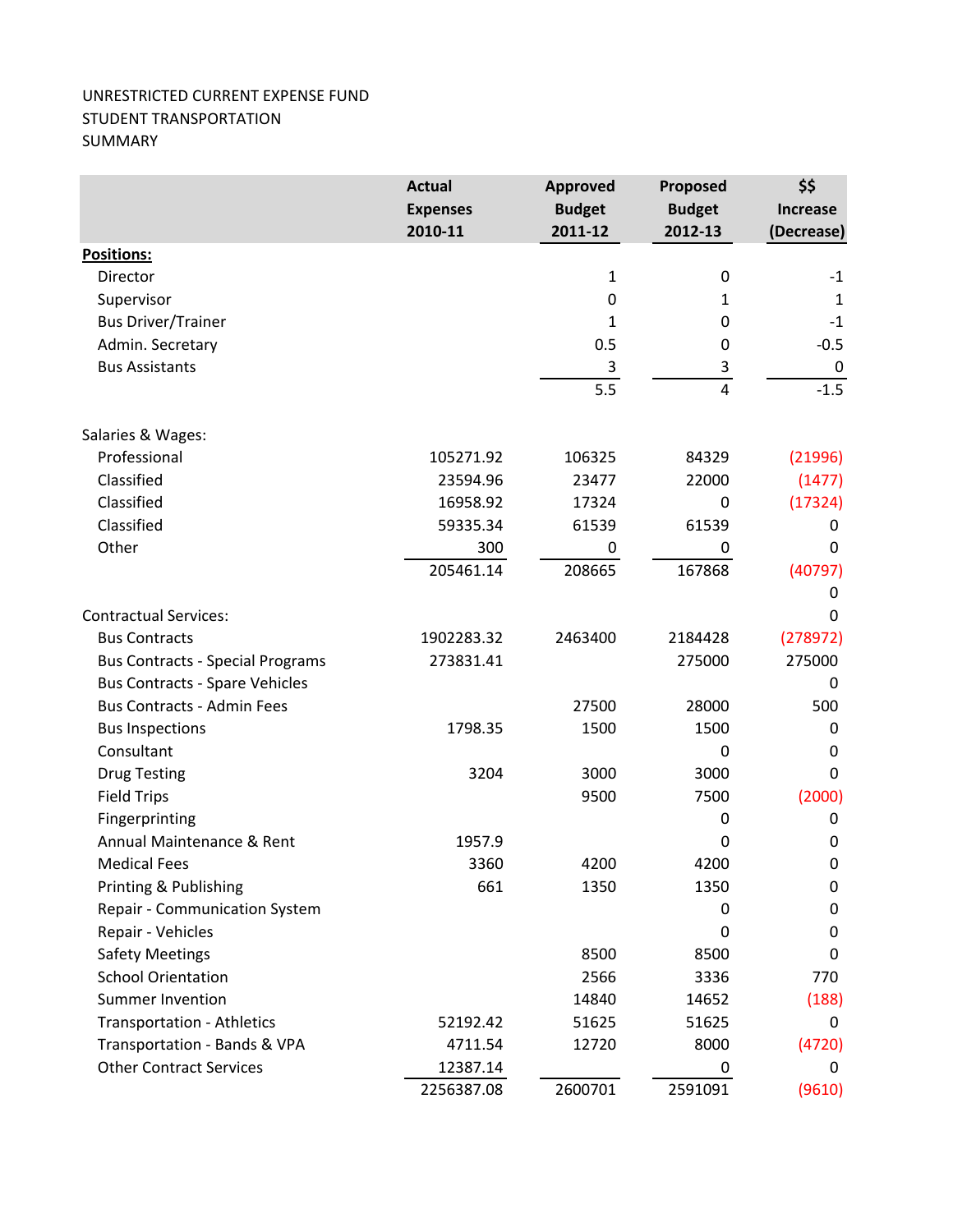| Supplies & Materials:               |                  |                  |                  |             |
|-------------------------------------|------------------|------------------|------------------|-------------|
| <b>Computer Software</b>            |                  |                  | 24000            | 24000       |
| <b>Safety Devices</b>               |                  |                  | 0                | 0           |
| <b>Office Supplies</b>              | 284.87           | 1000             | 1000             | 0           |
| <b>Routing Software</b>             |                  |                  |                  | $\mathbf 0$ |
| Small Equipment                     |                  |                  | $\mathbf 0$      | 0           |
| Vehicle Fuel & Supplies             |                  |                  | 0                | 0           |
|                                     | 284.87           | 1000             | 25000            | 24000       |
| Other Charges:                      |                  |                  |                  |             |
| Communications                      | 11451.65         | 10000            | 10000            | 0           |
| Inservice Workshops & Supplies      | 8028             | 2100             | 2100             | $\mathbf 0$ |
| Insurance - Bus Liability           | 30434            | 28000            | 28000            | 0           |
| Other                               | 396.69           | 0                | 0                | 0           |
| Professional Meetings & Conferences | 1130.49          | 1800             | 1800             | $\mathbf 0$ |
| Smith Island Transportation         | 142939.99        | 0                | 0                | 0           |
| <b>Subscriptions &amp; Dues</b>     | 412              | 500              | 500              | 0           |
| <b>Travel</b>                       | 3851.8           | 3300             | 3300             | 0           |
| Travel - Bus Driver Trainer         |                  | 900              | 0                | (900)       |
| <b>Turnaround Lane Repair</b>       |                  | 1000             | 1000             | 0           |
|                                     | 198644.62        | 47600            | 46700            | (900)       |
| Equipment:                          |                  |                  |                  |             |
| <b>Transportation Equipment</b>     | 2185.98          | 10000            | 34800            | 24800       |
| Transfers:                          |                  |                  |                  |             |
| <b>Interfund Transfer</b>           | $\boldsymbol{0}$ | $\boldsymbol{0}$ | $\boldsymbol{0}$ | $\mathbf 0$ |
|                                     |                  |                  |                  |             |
| <b>TOTAL PROGRAM</b>                | 2662963.69       | 2867966          | 2865459          | (2507)      |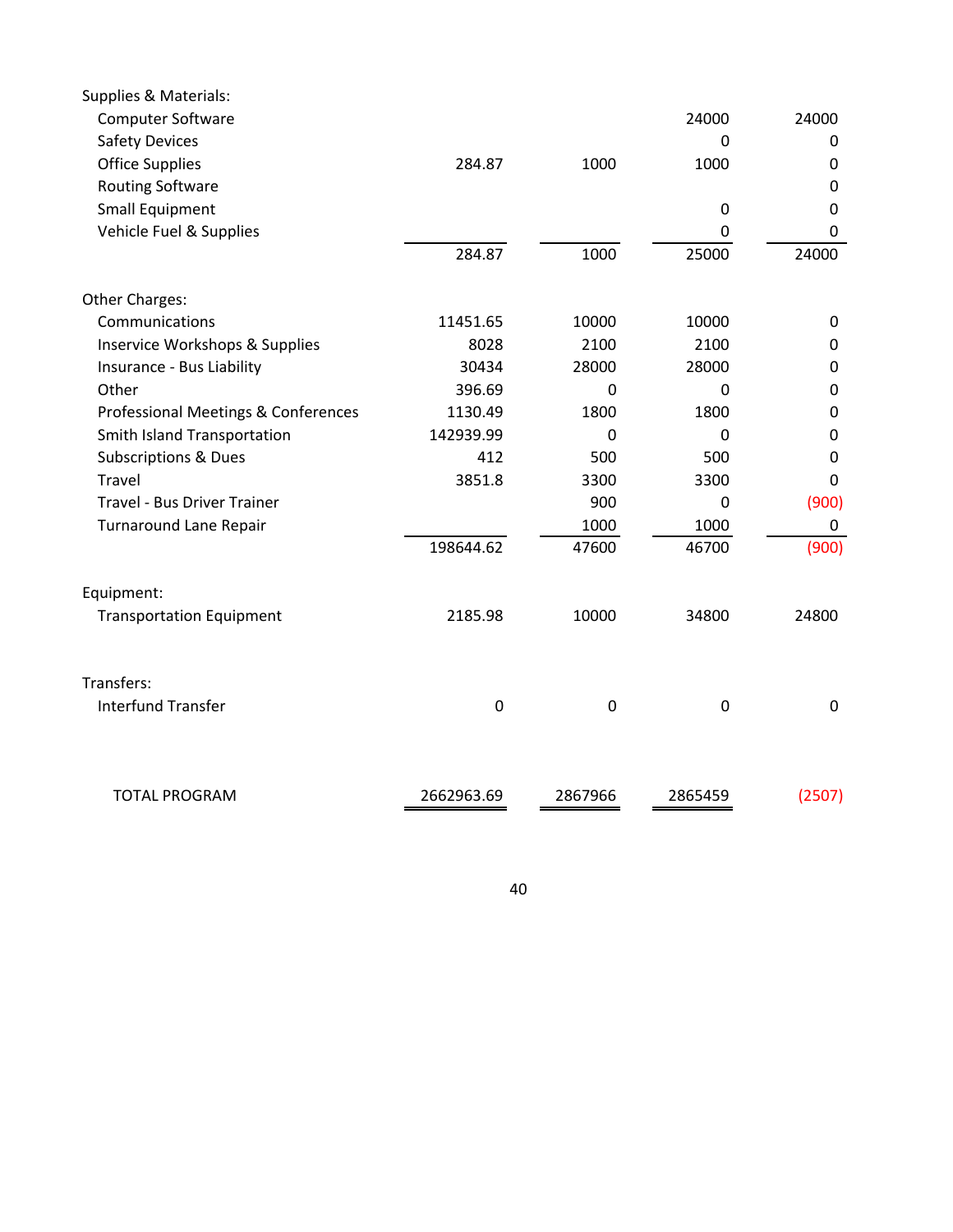## UNRESTRICTED CURRENT EXPENSE FUND STUDENT TRANSPORTATION REGULAR PROGRAM

|                                  | <b>Actual</b><br><b>Expenses</b><br>2010-11 | <b>Approved</b><br><b>Budget</b><br>2011-12 | Proposed<br><b>Budget</b><br>2012-13 | \$\$<br><b>Increase</b><br>(Decrease) |
|----------------------------------|---------------------------------------------|---------------------------------------------|--------------------------------------|---------------------------------------|
| Positions:                       |                                             |                                             |                                      |                                       |
| Director                         |                                             | $\mathbf{1}$                                | 0                                    | $-1$                                  |
| Supervisor                       |                                             | 0                                           | 1                                    | 1                                     |
| <b>Bus Driver/Trainer</b>        |                                             | 1                                           | 0                                    | $-1$                                  |
| Admin. Secretary                 |                                             | 0.5                                         | 0                                    | $-0.5$                                |
|                                  |                                             | 2.5                                         | $\mathbf{1}$                         | $-1.5$                                |
| Salaries & Wages:                |                                             |                                             |                                      |                                       |
| Professional                     | 105271.92                                   | 106325                                      | 84329                                | (21996)                               |
| Classified                       | 23594.96                                    | 23477                                       | 0                                    | (23477)                               |
| Classified                       | 16958.92                                    | 17324                                       | 0                                    | (17324)                               |
| Other                            | 300                                         | 0                                           | 22000                                | 22000                                 |
|                                  | 146125.8                                    | 147126                                      | 106329                               | (40797)                               |
| <b>Contractual Services:</b>     |                                             |                                             |                                      |                                       |
| <b>Bus Contracts</b>             | 1902283.32                                  | 2183400                                     | 2184428                              | 1028                                  |
| <b>Bus Contracts - Admin Fee</b> | 0                                           | 27500                                       | 28000                                | 500                                   |
| <b>Bus Inspections</b>           | 1798.35                                     | 1500                                        | 1500                                 | 0                                     |
| Consultant                       | $\mathbf 0$                                 | 0                                           | 0                                    | 0                                     |
| <b>Drug Testing</b>              | 3204                                        | 3000                                        | 3000                                 | 0                                     |
| <b>Field Trips</b>               | 0                                           | 9500                                        | 7500                                 | (2000)                                |
| Fingerprinting                   | $\Omega$                                    | 0                                           | 0                                    | 0                                     |
| Annual Maintenance & Rent        | 1957.9                                      | 0                                           | $\Omega$                             | 0                                     |
| <b>Medical fees</b>              | 3360                                        | 4200                                        | 4200                                 | 0                                     |
| Printing & Publishing            | 661                                         | 1350                                        | 1350                                 | 0                                     |
| Repair - Communication System    | $\boldsymbol{0}$                            | 0                                           | 0                                    | 0                                     |
| Repair - Vehicles                | 0                                           | $\mathbf{0}$                                | 0                                    | 0                                     |
| <b>Safety Meetings</b>           | $\mathbf 0$                                 | 8500                                        | 8500                                 | 0                                     |
| <b>Other Contract Services</b>   | $\mathbf 0$                                 | 0                                           | 0                                    | 0                                     |
|                                  | 1913264.57                                  | 2238950                                     | 2238478                              | (472)                                 |
| Supplies & Materials:            |                                             |                                             |                                      |                                       |
| Computer Software                | $\pmb{0}$                                   | $\mathbf 0$                                 | 24000                                | 24000                                 |
| <b>Safety Devices</b>            | $\Omega$                                    | 0                                           | 0                                    | 0                                     |
| <b>Office Supplies</b>           | 284.87                                      | 1000                                        | 1000                                 | 0                                     |
| <b>Small Equipment</b>           | 0                                           | 0                                           | 0                                    | 0                                     |
| Vehicle Fuel & Supplies          | 0                                           | 0                                           | 0                                    | 0                                     |
|                                  | 284.87                                      | 1000                                        | 25000                                | 24000                                 |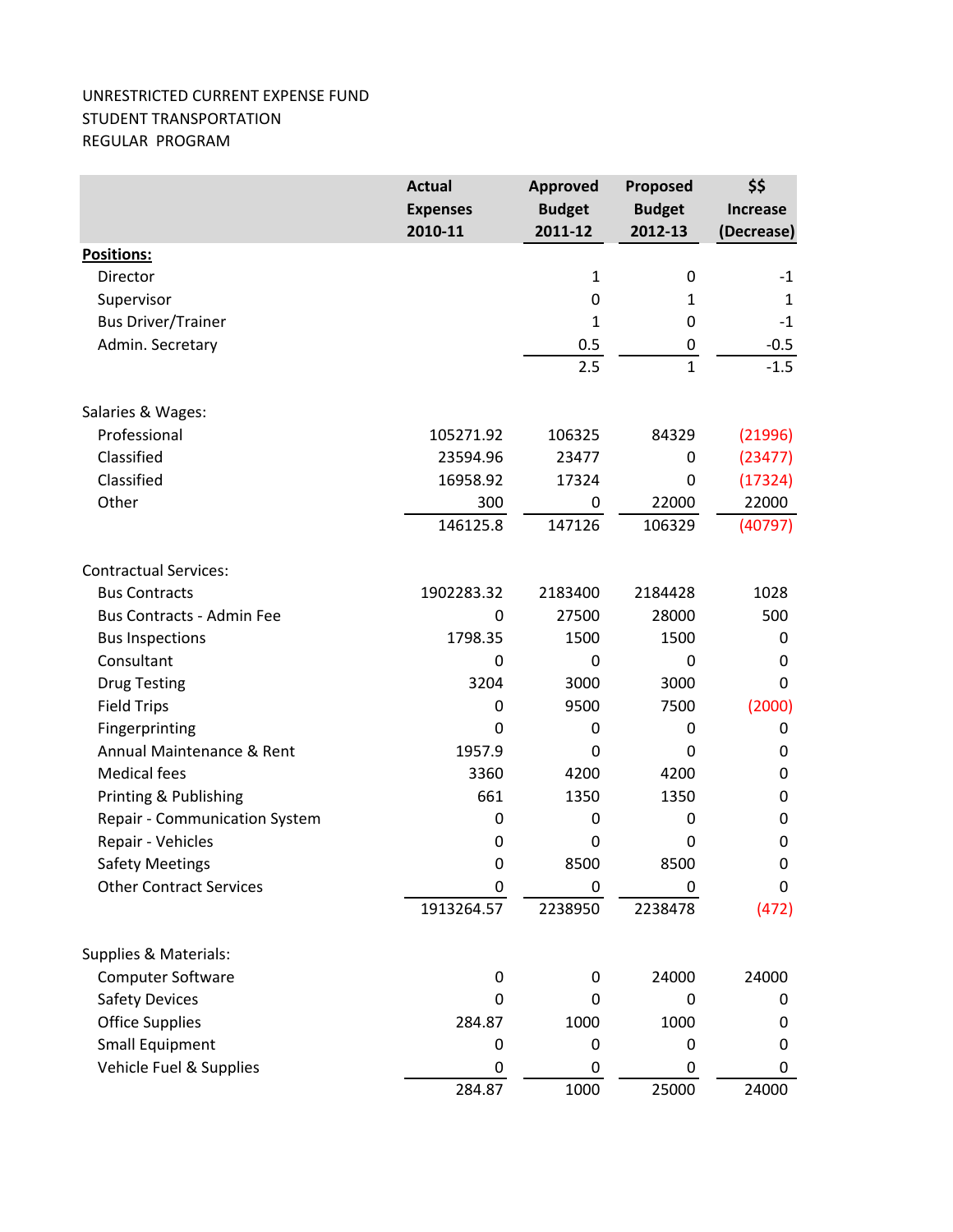| Other Charges:                      |            |         |          |          |
|-------------------------------------|------------|---------|----------|----------|
| Communications                      | 11451.65   | 10000   | 10000    | 0        |
| In-Service Workshop & Supplies      | 8028       | 2100    | 2100     | 0        |
| Insurance - Bus Liability           | 30434      | 28000   | 28000    | 0        |
| Other                               | 396.69     |         |          | 0        |
| Professional Meetings & Conferences | 1130.49    | 1800    | 1800     | 0        |
| Smith Island Transportation         | 142939.99  |         |          | 0        |
| <b>Subscriptions &amp; Dues</b>     | 412        | 500     | 500      | $\Omega$ |
| Turnaround Lane Repair              |            | 1000    | 1000     | $\Omega$ |
| <b>Travel - Driver Trainer</b>      |            | 900     | $\Omega$ | (900)    |
| Travel                              | 3851.8     | 3300    | 3300     | 0        |
|                                     | 198644.62  | 47600   | 46700    | (900)    |
| Equipment:                          |            |         |          |          |
| <b>Transportation Equipment</b>     | 2185.98    | 10000   | 34800    | 24800    |
| Transfers:                          |            |         |          |          |
| <b>Interfund Transfer</b>           | 0          | 0       | 0        | $\Omega$ |
|                                     |            |         |          |          |
| <b>TOTAL PROGRAM</b>                | 2260505.84 | 2444676 | 2451307  | 6631     |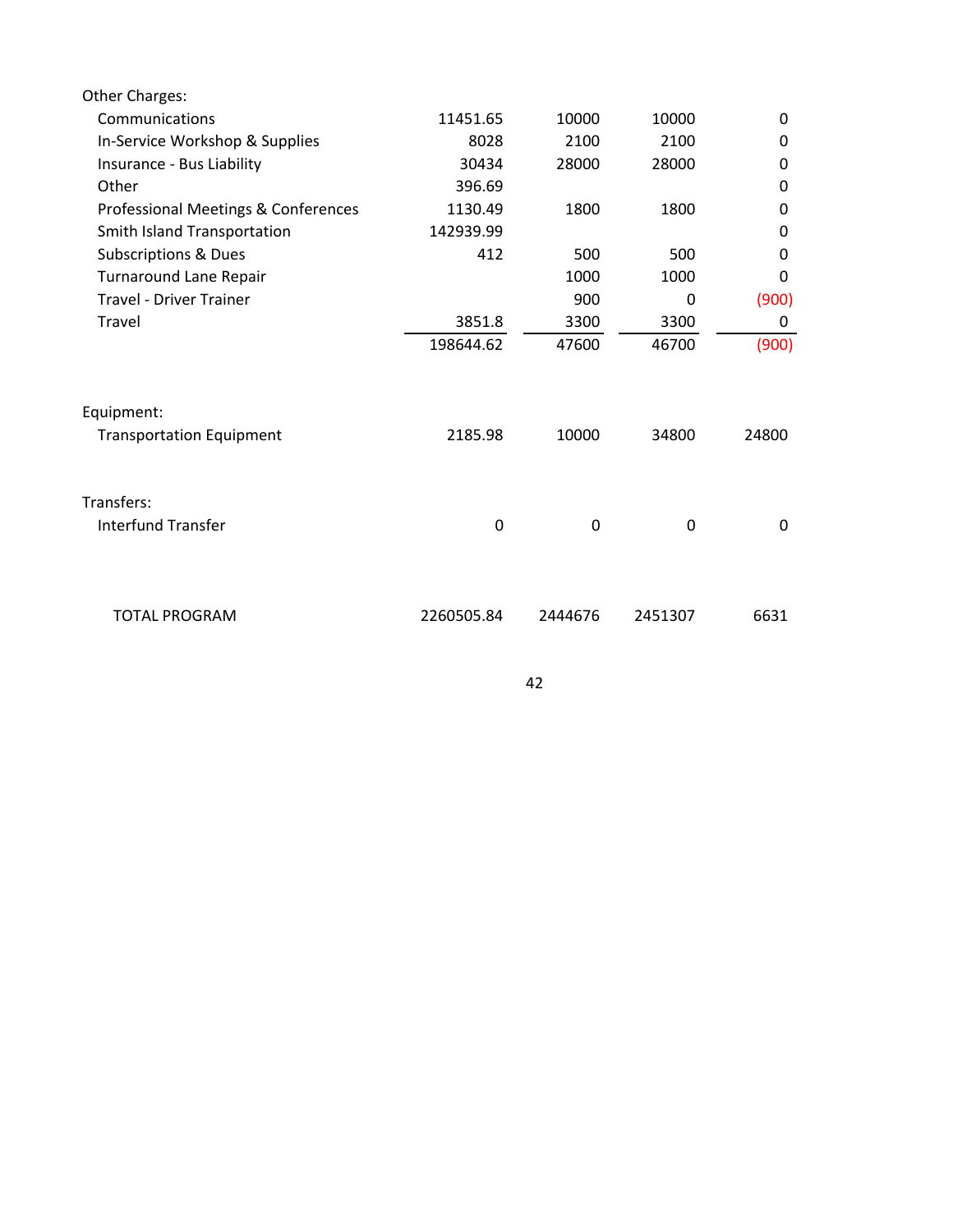## STUDENT TRANSPORTATION SPECIAL PROGRAM

|                                             | <b>Actual</b><br><b>Expenses</b><br>2010-11 | <b>Approved</b><br><b>Budget</b><br>2011-12 | Proposed<br><b>Budget</b><br>2012-13 | \$\$<br><b>Increase</b><br>(Decrease) |
|---------------------------------------------|---------------------------------------------|---------------------------------------------|--------------------------------------|---------------------------------------|
| Positions:                                  |                                             |                                             |                                      |                                       |
| <b>Bus Assistants</b>                       | 3                                           | 3                                           | 3                                    | $\pmb{0}$                             |
| Salaries & Wages:                           |                                             |                                             |                                      |                                       |
| Classified                                  | 59335.34                                    | 61539                                       | 61539                                | $\pmb{0}$                             |
|                                             | 59335.34                                    | 61539                                       | 61539                                | $\boldsymbol{0}$                      |
| <b>Contractual Services:</b>                |                                             |                                             |                                      |                                       |
| <b>Bus Contracts</b>                        | 273831.41                                   | 280000                                      | 275000                               | $-5000$                               |
| <b>Other Contract Services</b>              | 0                                           |                                             |                                      | 0                                     |
|                                             | 273831.41                                   | 280000                                      | 275000                               | $-5000$                               |
| Supplies & Materials:                       |                                             |                                             |                                      |                                       |
| Safety Devices                              | $\pmb{0}$                                   | $\boldsymbol{0}$                            | 0                                    | $\pmb{0}$                             |
| <b>Office Supplies</b>                      | $\mathbf 0$                                 | 0                                           | 0                                    | $\pmb{0}$                             |
| <b>Small Equipment</b>                      | $\pmb{0}$                                   | 0                                           | 0                                    | $\pmb{0}$                             |
|                                             | $\mathbf 0$                                 | $\mathbf 0$                                 | $\mathbf 0$                          | $\mathbf 0$                           |
| Other Charges:                              |                                             |                                             |                                      |                                       |
| Insurance - Bus Liability                   | 0                                           | 0                                           | 0                                    | $\pmb{0}$                             |
| Professional Meetings & Conferences         | 0                                           | 0                                           | 0                                    | $\pmb{0}$                             |
| <b>Subscriptions &amp; Dues</b>             | 0                                           | 0                                           | 0                                    | $\pmb{0}$                             |
| <b>Travel - Special Education Allowance</b> | $\pmb{0}$                                   | 0                                           | 0                                    | $\pmb{0}$                             |
|                                             | $\mathbf 0$                                 | $\mathbf 0$                                 | $\mathbf 0$                          | $\mathbf 0$                           |
| Equipment:                                  |                                             |                                             |                                      |                                       |
| Computers & Peripherals                     | $\boldsymbol{0}$                            | 0                                           | $\boldsymbol{0}$                     | $\pmb{0}$                             |
| Transfers:                                  |                                             |                                             |                                      |                                       |
| <b>Interfund Transfer</b>                   | $\pmb{0}$                                   | 0                                           | $\boldsymbol{0}$                     | $\boldsymbol{0}$                      |
| <b>TOTAL PROGRAM</b>                        | 333166.75                                   | 341539                                      | 336539                               | $-5000$                               |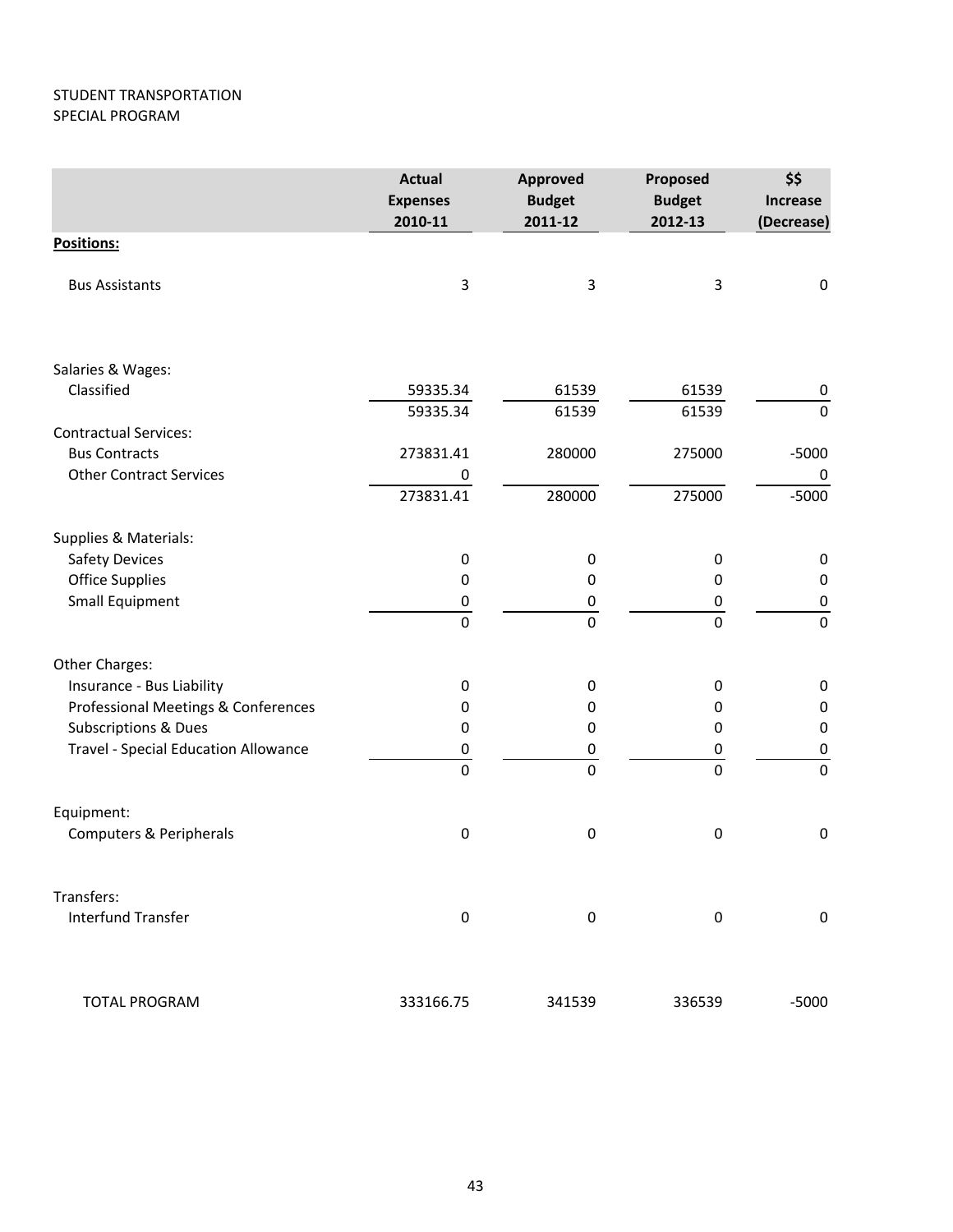## STUDENT TRANSPORTATION SCHOOL ACTIVITIES

|                                      | <b>Actual</b><br><b>Expenses</b><br>2010-11 | Approved<br><b>Budget</b><br>2011-12 | Proposed<br><b>Budget</b><br>2012-13 | \$\$<br><b>Increase</b><br>(Decrease) |
|--------------------------------------|---------------------------------------------|--------------------------------------|--------------------------------------|---------------------------------------|
| <b>Contracted Services:</b>          |                                             |                                      |                                      |                                       |
| Other                                | 12387.14                                    | $\Omega$                             | $\Omega$                             | 0                                     |
| <b>School Orientation</b>            |                                             | 2566                                 | 3336                                 | 770                                   |
| <b>Transportation - Athletics</b>    | 52192.42                                    | 51625                                | 51625                                | 0                                     |
| Transportation - Summer Intervention |                                             | 14840                                | 14652                                | (188)                                 |
| Transportation - Band                | 4711.54                                     | 12720                                | 8000                                 | (4720)                                |
|                                      |                                             |                                      |                                      |                                       |
| <b>TOTAL PROGRAM</b>                 | 69291.1                                     | 81751                                | 77613                                | $-4138$                               |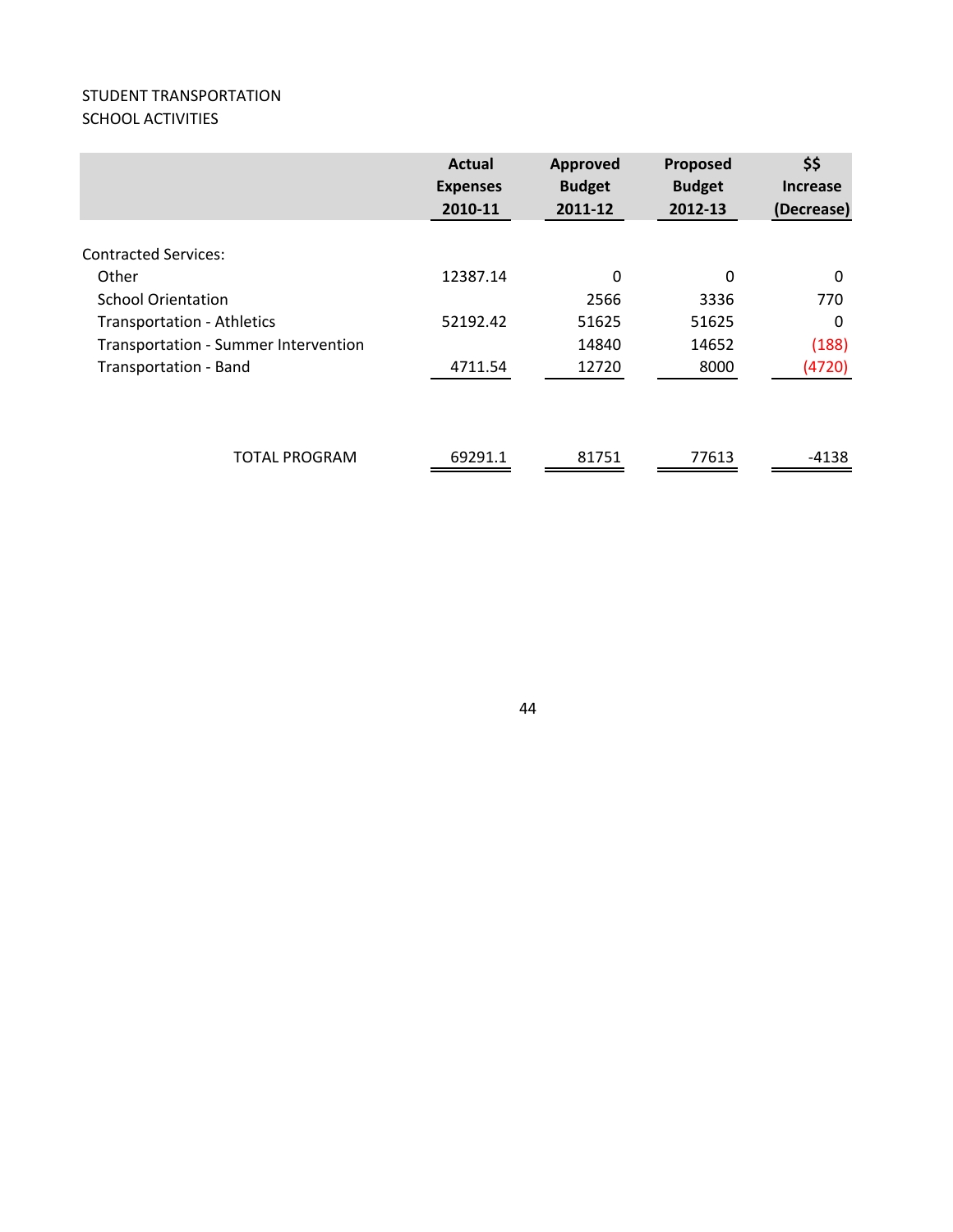# OPERATIONS & MAINTENANCE OF PLANT

**Operation of Plant** includes activities concerned with keeping the physical plant open, comfortable, and safe for use.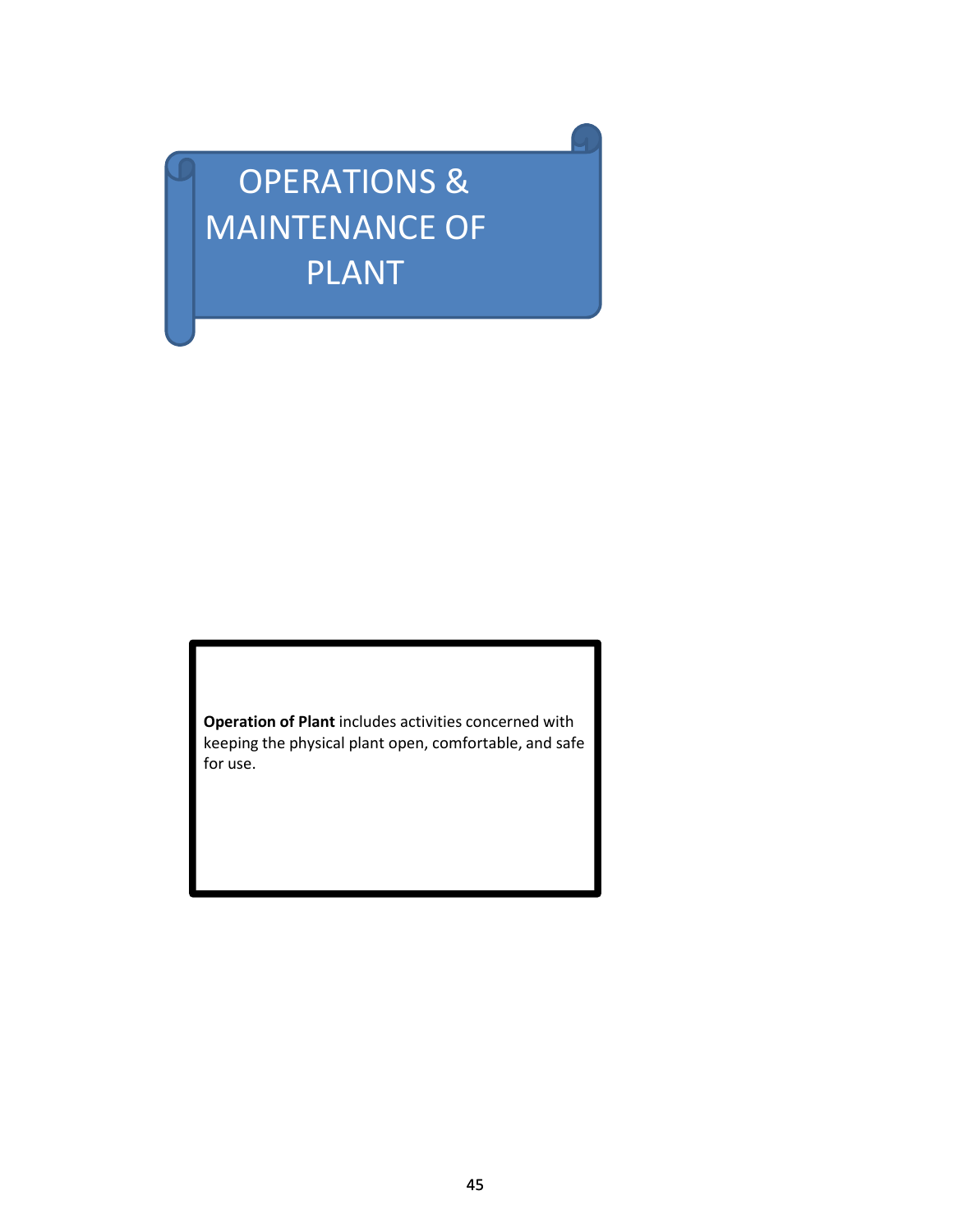## UNRESTRICTED CURRENT EXPENSE FUND OPERATION OF PLANT SUMMARY

|                                           | <b>Actual</b>   | <b>Approved</b> | Proposed      | \$\$            |
|-------------------------------------------|-----------------|-----------------|---------------|-----------------|
|                                           | <b>Expenses</b> | <b>Budget</b>   | <b>Budget</b> | <b>Increase</b> |
|                                           | 2010-11         | 2011-12         | 2012-13       | (Decrease)      |
| <b>Positions:</b>                         |                 |                 |               |                 |
| Director                                  |                 |                 |               |                 |
| Admin. Secretary                          |                 |                 |               |                 |
| PC Technicans                             |                 | 3               | 3             | 0               |
| Network Technican                         |                 | 1               | 1             | 0               |
| Custodians                                |                 | 30.25           | 25            | $-5.25$         |
|                                           |                 | 34.25           | 29            | $-5.25$         |
| Salaries & Wages:                         |                 |                 |               |                 |
| Classified                                | 350             | 0               | 0             | 0               |
| Classified                                | 185096.17       | 191275          | 192379        | 1104            |
| Classified                                | 204387.02       | 736799          | 624554        | (112245)        |
| Substitutes - Custodians                  | 37763.87        | 25120           | 25120         | 0               |
| Other                                     | 26323.92        |                 |               | $\mathbf 0$     |
|                                           | 453920.98       | 953194          | 842053        | (111141)        |
| <b>Contractual Services:</b>              |                 |                 |               |                 |
| Consultant - AED Device Prgm              |                 |                 |               | $\mathbf 0$     |
| <b>Consultant - Annex</b>                 |                 |                 |               | $\mathbf 0$     |
| <b>Temporary Contract Help</b>            |                 |                 |               | $\pmb{0}$       |
| Code Compliance/Environmental Issues      |                 |                 |               | $\mathbf 0$     |
| <b>Elevator Services</b>                  |                 |                 |               | 0               |
| <b>Custodial Maintenance Services</b>     | 19710.46        | 18000           | 18000         | 0               |
| Maintenance Contracts - Copiers           | 105126.59       | 98500           | 99000         | 500             |
| Repair - Instructional Equipment          | 1299.25         | 500             | 500           | 0               |
| Repair - Non-instructional Equipment      | 9250.82         | 5000            | 5000          | $\mathbf 0$     |
| <b>Security School Activities</b>         | 11000           | 11000           | 11000         | 0               |
| Snow Removal                              |                 |                 |               | $\Omega$        |
| <b>Trash Removal</b>                      | 77637.84        | 80234           | 83537         | 3303            |
| Upkeep of Grounds                         |                 |                 |               | 0               |
| Other Contracted Services - Alarm System  | 11765.23        | 12400           | 12400         | $\mathbf 0$     |
|                                           | 235790.19       | 225634          | 229437        | 3803            |
| Supplies & Materials:                     |                 |                 |               |                 |
| Supplies for Repair - Operations          | 7972.61         | 11900           | 8000          | (3900)          |
| Network Hardware Equipment - Tech         | 48620.9         | 47000           | 14100         | (32900)         |
| Other Supplies - AED Device Program       |                 |                 |               | 0               |
| <b>Cleaning Supplies - Floor Products</b> | 114318.54       | 75000           | 75000         | 0               |
| Supplies - Mechanical Systems/Filters     |                 |                 |               | 0               |
| Supplies - Security/Fire Systems          |                 |                 |               | 0               |
| Uniforms                                  |                 |                 |               | $\mathbf 0$     |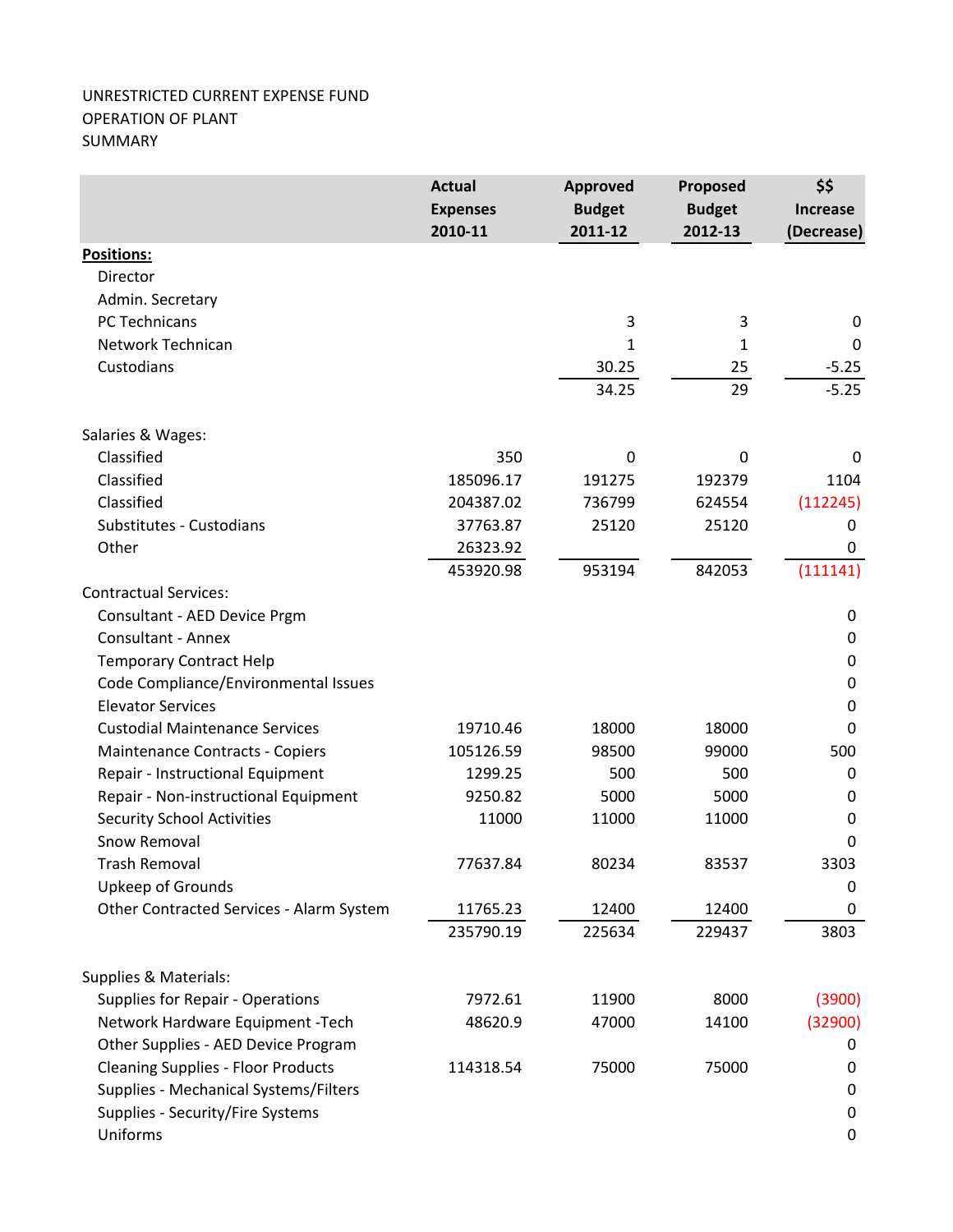| Upkeep of Grounds<br>Other - Flags, Flagrope, etc |             |                  |             | $\mathbf 0$<br>0 |
|---------------------------------------------------|-------------|------------------|-------------|------------------|
|                                                   | 170912.05   | 133900           | 97100       | (36800)          |
| Other Charges:                                    |             |                  |             |                  |
| Insurance - Environmental Impairment              | $\mathbf 0$ | 0                | $\mathbf 0$ | 0                |
| Insurance - Property                              | 61162       | 44500            | 44500       | 0                |
| Insurance - Vehicles                              | 0           | 0                | 0           | $\mathbf 0$      |
| Insurance - Property Deductible                   | 0           | 0                | 0           | 0                |
| Professional Meetings & Conferences               | 0           | 0                | 0           | $\boldsymbol{0}$ |
| <b>Subscriptions &amp; Dues</b>                   | 0           | 0                | 0           | $\boldsymbol{0}$ |
| Travel                                            | 0           | 0                | 0           | $\mathbf 0$      |
| Other                                             | 0           | $\mathbf 0$      | $\mathbf 0$ | $\mathbf 0$      |
| Utilities:                                        |             |                  |             |                  |
| Communications                                    | 86377.93    | 72000            | 72000       | 0                |
| <b>Communications - T1 lines</b>                  | $-50913.94$ | 66157            | 66157       | 0                |
| Electricity                                       | 602673.65   | 800000           | 775000      | (25000)          |
| Propane Gas                                       |             |                  |             | 0                |
| <b>Natural Gas</b>                                |             |                  |             | 0                |
| Gas - Heat CTE                                    | 211385.71   | 150000           | 150000      | $\mathbf 0$      |
| Oil                                               |             |                  |             | 0                |
| Water & Sewer                                     | 112262.51   | 80000            | 80000       | 0                |
|                                                   |             |                  |             |                  |
| <b>Total Other Charges</b>                        | 1022947.86  | 1212657          | 1187657     | (25000)          |
|                                                   |             |                  |             | 0                |
| Equipment:                                        |             |                  |             | 0                |
| Non-Instruction Equipment                         | 1373.89     | 17000            | 3600        | (13400)          |
| Non-Instruction Equipment - Tech                  | 0           | 0                | 15000       | 15000            |
|                                                   | 1373.89     | 17000            | 18600       | 1600             |
| Transfers:                                        |             |                  |             |                  |
| <b>Interfund Transfer</b>                         | $\pmb{0}$   | $\boldsymbol{0}$ | $\mathbf 0$ | $\mathbf 0$      |
| <b>TOTAL PROGRAM</b>                              | 1884944.97  | 2542385          | 2374847     | (167538)         |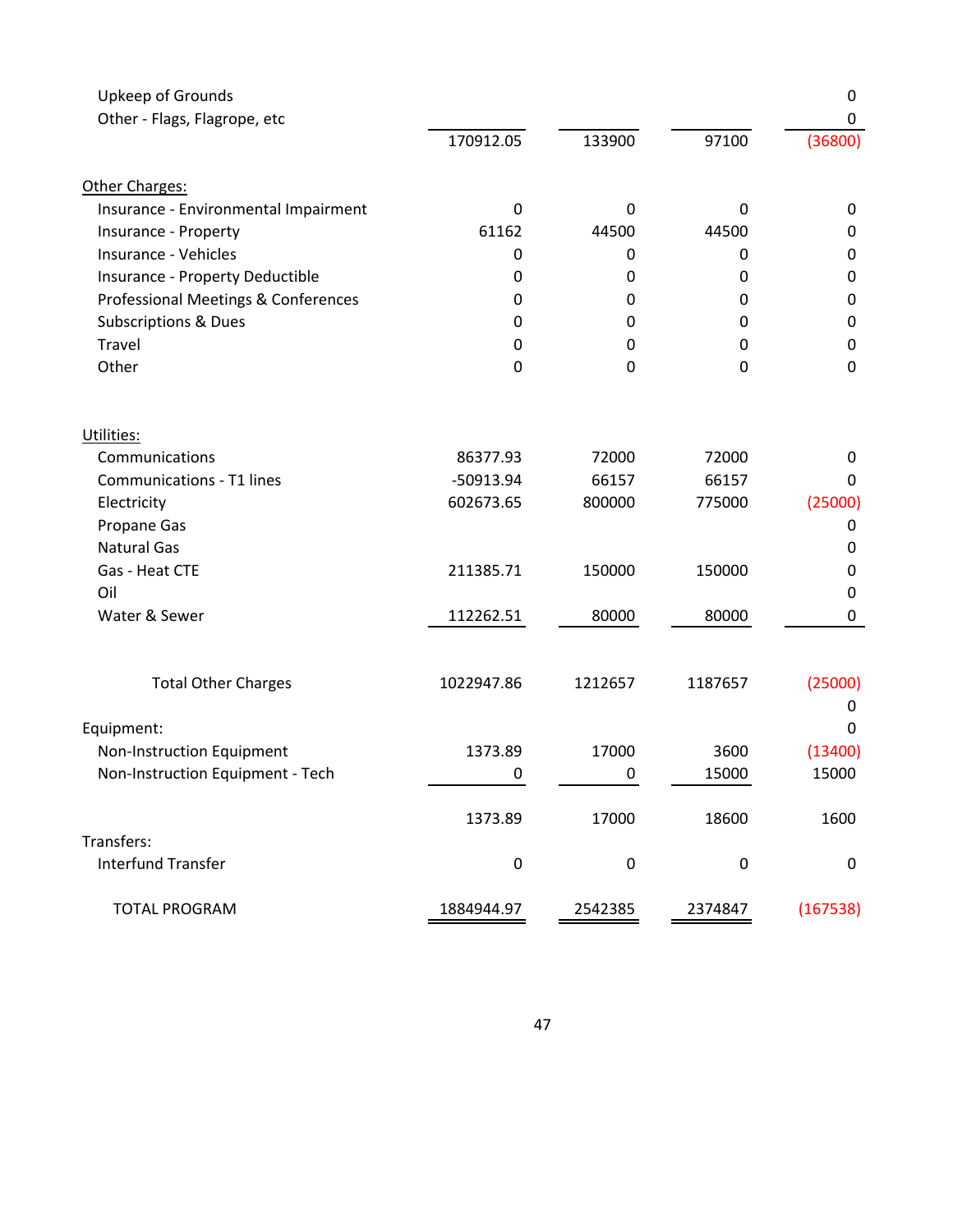# MAINTENANCE OF PLANT

**Maintenance of Plant** includes activities concerned with keeping the grounds, building and fixed equipment in their original condition of completeness or efficiency through repair, scheduled and preventive maintenance, or replacement of property..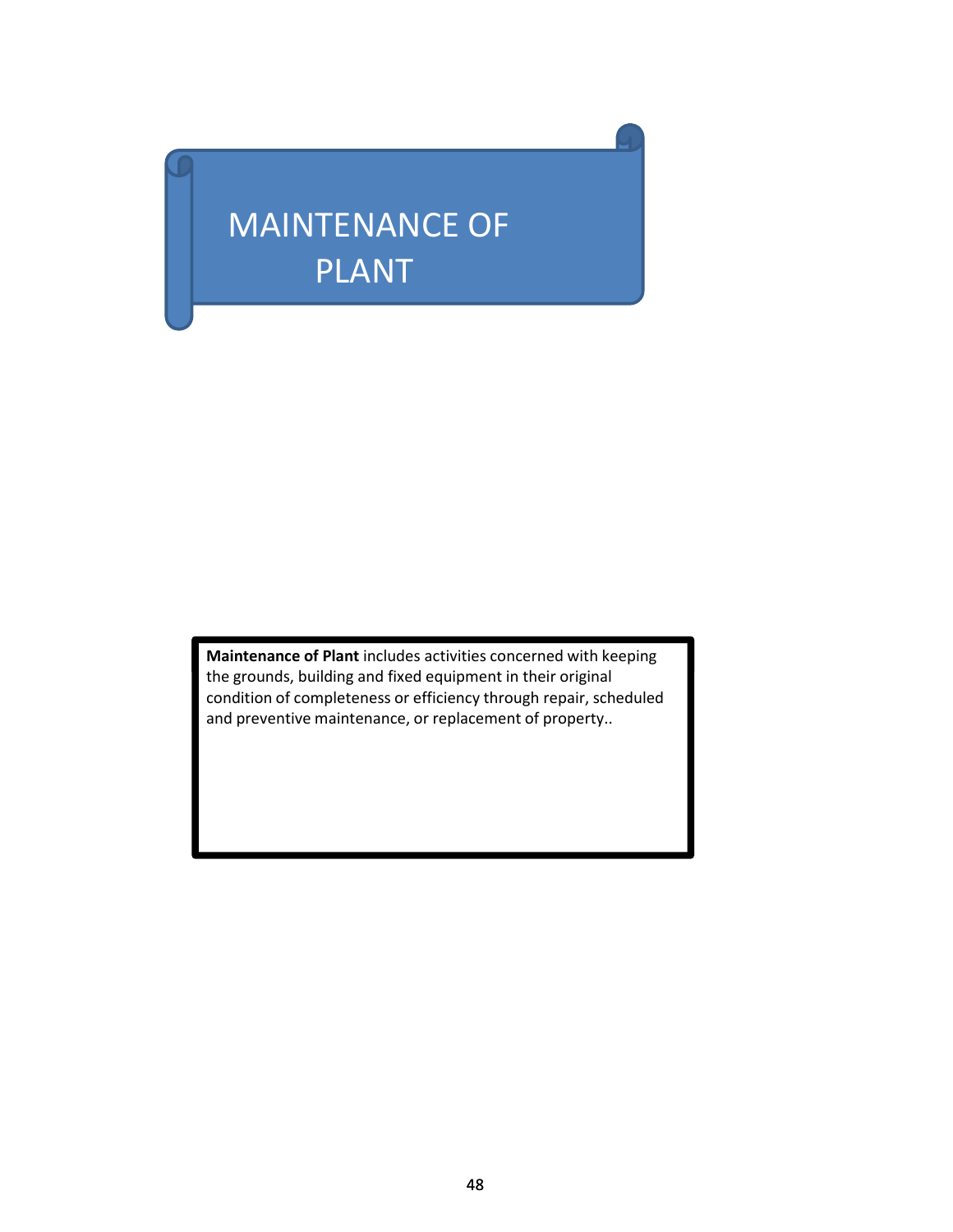## UNRESTRICTED CURRENT EXPENSE FUND MAINTENANCE OF PLANT SUMMARY

|                                          | <b>Actual</b><br><b>Expenses</b> | <b>Approved</b><br><b>Budget</b> | Proposed<br><b>Budget</b> | \$\$            |  |
|------------------------------------------|----------------------------------|----------------------------------|---------------------------|-----------------|--|
|                                          |                                  |                                  |                           | <b>Increase</b> |  |
|                                          | 2010-11                          | 2011-12                          | 2012-13                   | (Decrease)      |  |
| <b>Positions:</b>                        |                                  |                                  |                           |                 |  |
| <b>Facilities Manager</b>                |                                  | 0                                | $\mathbf{1}$              | $\mathbf{1}$    |  |
| Energy Manager (P/T)                     |                                  | 0.5                              | 0.5                       | 0               |  |
| <b>Maintenance Technicans</b>            |                                  | 4                                | 4                         | $\mathbf 0$     |  |
|                                          |                                  | 4.5                              | 5.5                       | $\mathbf{1}$    |  |
| Salaries & Wages:                        |                                  |                                  |                           |                 |  |
| Classified                               | 33537                            |                                  | 55276                     | 55276           |  |
| Classified                               | 230311.94                        | 221192                           | 198702                    | (22490)         |  |
| <b>Summer Painters/Hourly</b>            | 14558                            |                                  |                           | 0               |  |
| <b>Grounds Crew/Hourly</b>               | 81337.47                         | 65000                            | 59000                     | (6000)          |  |
|                                          | 359744.41                        | 286192                           | 312978                    | 26786           |  |
| <b>Contractual Services:</b>             |                                  |                                  |                           |                 |  |
| <b>Building Repairs</b>                  | 154867.36                        | 150000                           | 150000                    | $\pmb{0}$       |  |
| <b>Elevator Services</b>                 |                                  |                                  |                           | 0               |  |
| <b>Environmental Compliance</b>          | 2793.78                          | 11000                            | 6000                      | (5000)          |  |
| <b>Exterminating Services</b>            | 9390.11                          | 7000                             | 8000                      | 1000            |  |
| Repair - Vehicles                        | 10932.22                         | 0                                | 10000                     | 10000           |  |
| Repair - Security/PA/Fire Systems        | $\mathbf 0$                      | $\mathbf{0}$                     | $\Omega$                  | 0               |  |
| <b>Service Maintenance Contracts</b>     | 45595.1                          | 45000                            | 45000                     | 0               |  |
| Temperature Controls & Mgmt              | 0                                | 0                                | 0                         | 0               |  |
| Upkeep of Grounds                        | 23078.56                         | 6600                             | 6600                      | 0               |  |
| <b>Other Contracted Services</b>         | 0                                | 0                                | 0                         | 0               |  |
|                                          | 246657.13                        | 219600                           | 225600                    | 6000            |  |
| Supplies & Materials:                    |                                  |                                  |                           |                 |  |
| <b>Computer Software</b>                 | 291.3                            | 0                                | 0                         | 0               |  |
| Playgrounds/Bleachers/Athletics          | 0                                | 0                                | 0                         | 0               |  |
| <b>Office Supplies</b>                   | 0                                | 0                                | 0                         | 0               |  |
| <b>Small Equipment</b>                   | 0                                | 0                                | 0                         | 0               |  |
| Vehicle Fuel & Supplies                  | 31836.99                         | 65000                            | 35000                     | (30000)         |  |
| <b>Small Tools</b>                       | 0                                | 0                                | 0                         | 0               |  |
| Supplies - Carpentary                    | 24749.27                         | 25000                            | 25000                     | 0               |  |
| <b>Supplies - Building Repairs</b>       | 95242.36                         | 135000                           | 100000                    | (35000)         |  |
| Supplies - Repair of Tech Equipment      | 6582.78                          | 15000                            | 0                         | (15000)         |  |
| Supplies - Tech Training (moved to Tech) | 1591.16                          | 2500                             | 0                         | (2500)          |  |
| Supplies - Mechanical Plant              |                                  |                                  |                           | 0               |  |
| Supplies - Security/Fire Systems/Sound   |                                  |                                  |                           | 0               |  |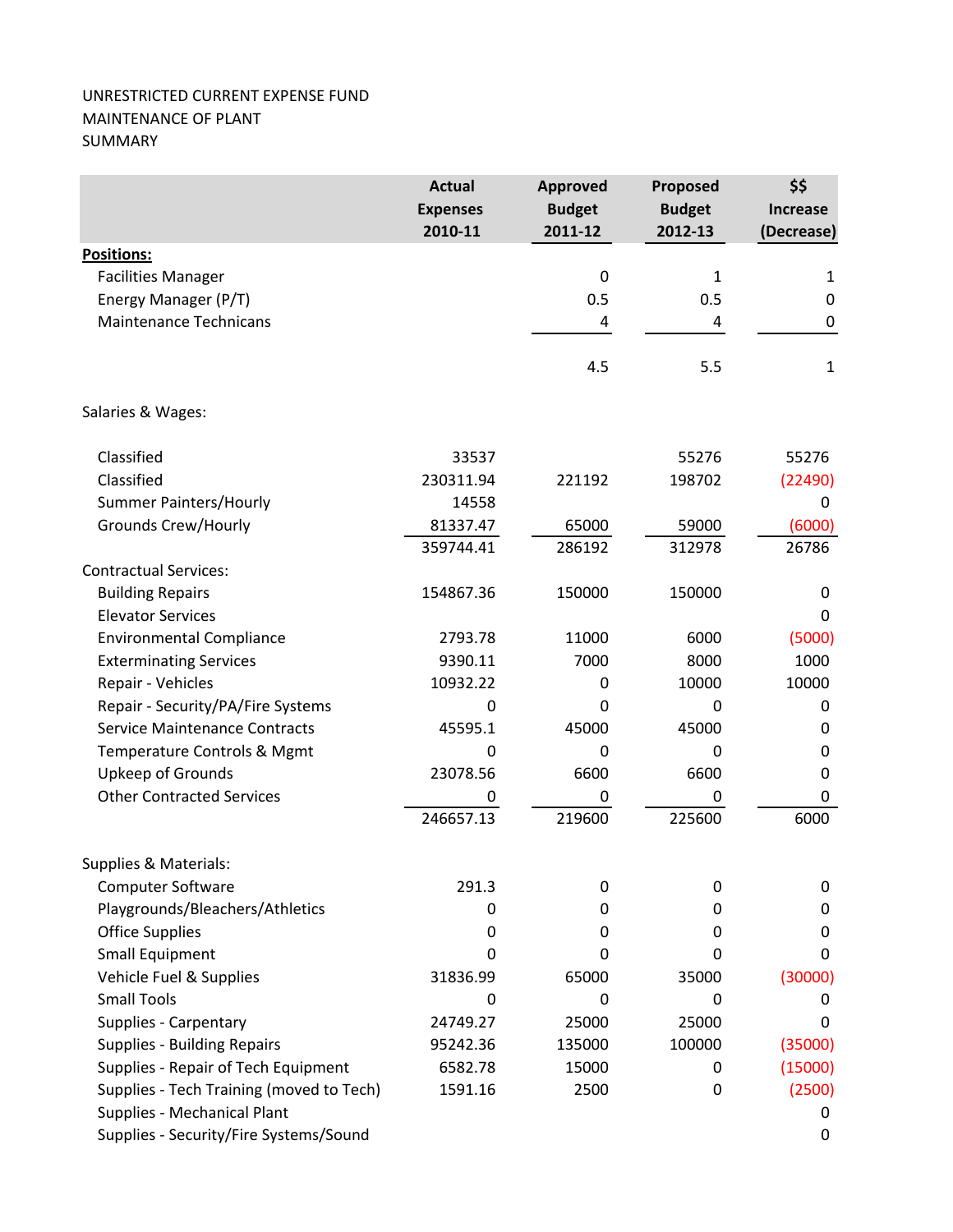| Uniforms<br>Upkeep of Grounds        |                  |        |        | 0<br>0       |
|--------------------------------------|------------------|--------|--------|--------------|
| Other                                | 160293.86        | 242500 | 160000 | 0<br>(82500) |
| Other Charges:                       |                  |        |        |              |
| Professional Meetings & Conferences  | $\Omega$         | 0      | 0      | $\Omega$     |
| <b>Subscriptions &amp; Dues</b>      | 0                | 0      | 0      | 0            |
| Travel                               | 0                | 0      | 0      | 0            |
| <b>Total Other Charges</b>           | $\boldsymbol{0}$ | 0      | 0      | 0            |
| Equipment:                           |                  |        |        |              |
| Computers & Perip                    | 16595.28         | 15500  | 15500  | $\Omega$     |
| Technichal Equipment (moved to Tech) |                  | 1500   | 0      | (1500)       |
|                                      | 16595.28         | 17000  | 15500  | (1500)       |
| Transfers:                           |                  |        |        |              |
| <b>Interfund Transfer</b>            | $\mathbf 0$      |        |        | 0            |
|                                      |                  |        |        |              |
| <b>TOTAL PROGRAM</b>                 | 783290.68        | 765292 | 714078 | (51214)      |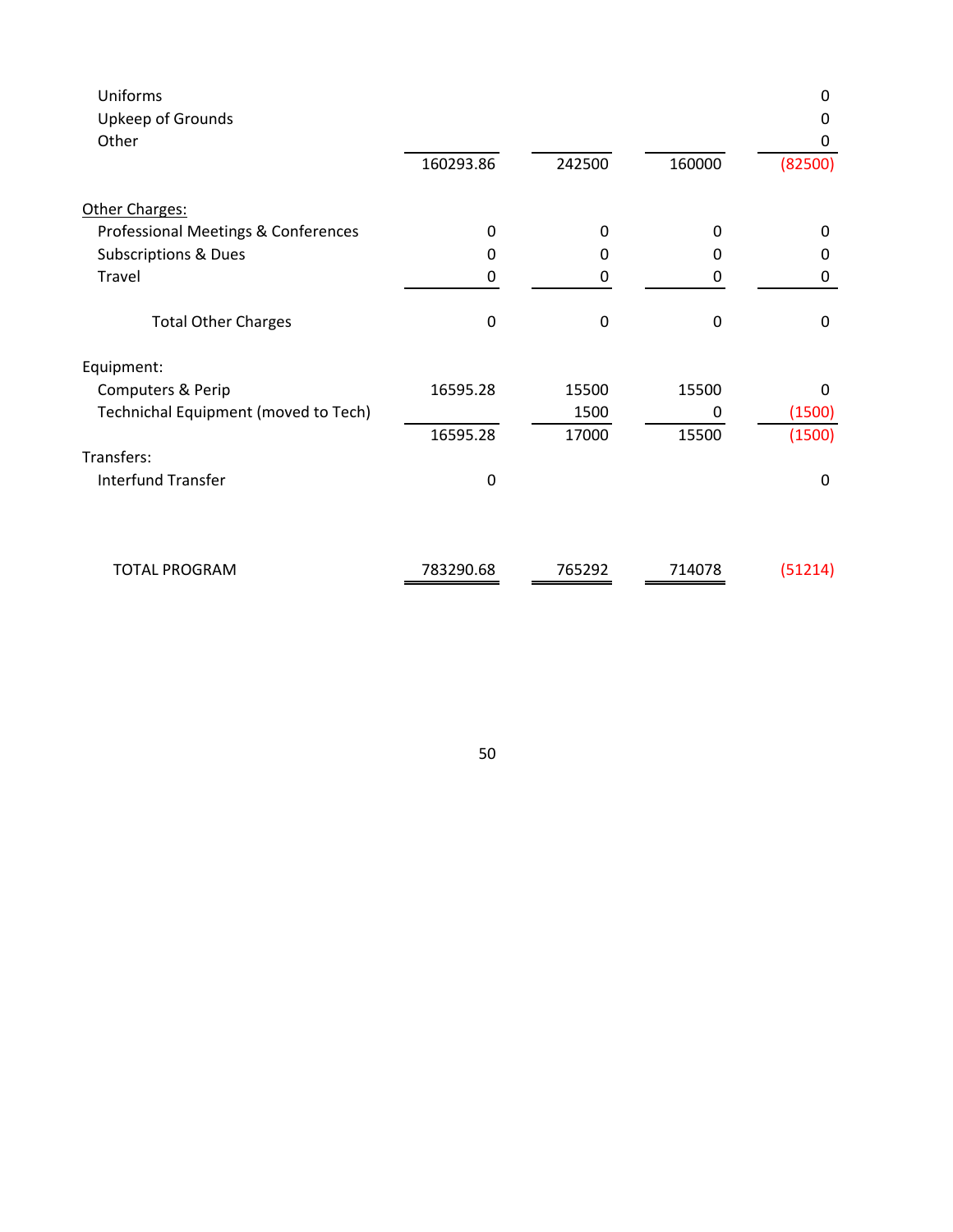## UNRESTRICTED CURRENT EXPENSE FUND CAPITAL OUTLAY

|                                               | <b>Actual</b><br><b>Expenses</b><br>2010-11 | <b>Approved</b><br><b>Budget</b><br>2011-12 | Proposed<br><b>Budget</b><br>2012-13 | \$\$<br><b>Increase</b><br>(Decrease) |
|-----------------------------------------------|---------------------------------------------|---------------------------------------------|--------------------------------------|---------------------------------------|
| Salary & Wages:                               |                                             |                                             |                                      |                                       |
| Classified                                    | 1101.76                                     | 0                                           | 0                                    | 0                                     |
|                                               | 1101.76                                     | $\mathbf 0$                                 | $\mathbf 0$                          | $\pmb{0}$                             |
| <b>Contracted Services:</b>                   |                                             |                                             |                                      |                                       |
| Other                                         | 0                                           | $\overline{0}$                              | $\overline{0}$                       | 0                                     |
|                                               | $\overline{0}$                              | $\overline{0}$                              | $\overline{0}$                       | $\mathbf 0$                           |
| Supplies & Materials:                         | $\boldsymbol{0}$                            | $\boldsymbol{0}$                            | $\pmb{0}$                            | $\pmb{0}$                             |
|                                               |                                             |                                             |                                      |                                       |
| Other Charges:                                | $\boldsymbol{0}$                            | $\boldsymbol{0}$                            | $\mathbf 0$                          | $\pmb{0}$                             |
|                                               |                                             |                                             |                                      |                                       |
| Equipment:                                    |                                             |                                             |                                      |                                       |
| Land Improvement                              | 605                                         | 0                                           | 0                                    | $\mathbf 0$                           |
| <b>Building Additions</b>                     | 7430                                        | 0                                           | 0                                    | $\mathbf 0$                           |
| <b>Alternations to Buildings</b><br>Equipment | 4345<br>109510.61                           | 0<br>227269                                 | $\Omega$<br>53165                    | $\mathbf 0$<br>$-174104$              |
| Capital Improvements                          | 6600                                        | 0                                           | 0                                    | 0                                     |
| Design Fees                                   | $-60251.39$                                 | 0                                           | 0                                    | 0                                     |
| Maintenance                                   | 47853.36                                    | 0                                           | 0                                    | 0                                     |
|                                               | 116092.58                                   | 227269                                      | 53165                                | $-174104$                             |
| <b>Interfund Transfer</b>                     | 0                                           | $\boldsymbol{0}$                            | $\mathbf 0$                          | $\boldsymbol{0}$                      |
| <b>TOTAL PROGRAM</b>                          | 117194.34                                   | 227269                                      | 53165                                | $-174104$                             |